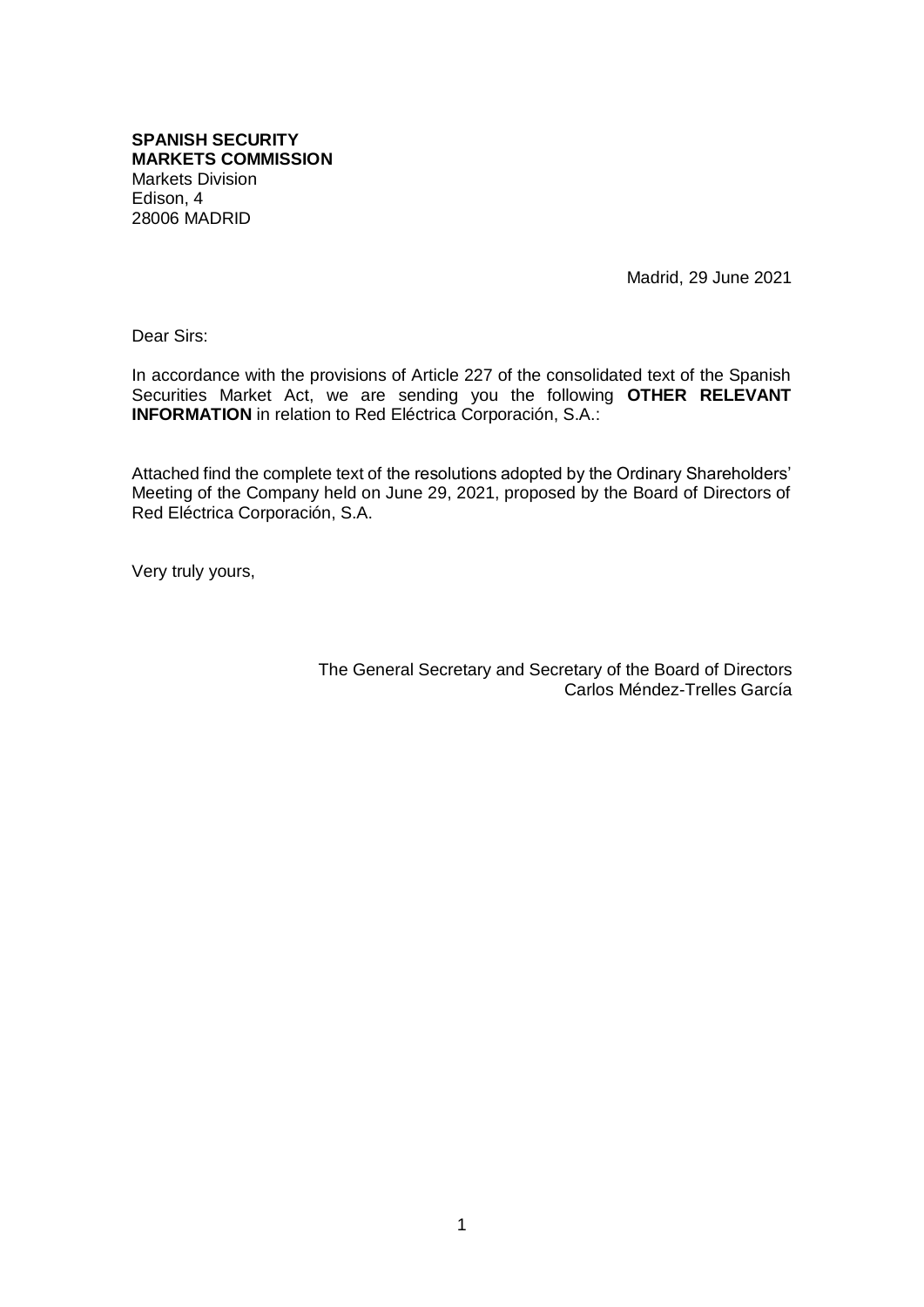**Complete text of the resolutions adopted by the Ordinary Shareholders' Meeting of the Company held on June 29, 2021, proposed by the Board of Directors of Red Eléctrica Corporación, S.A.**

## I. **MATTERS FOR APPROVAL**

### **RESOLUTION REGARDING ITEM FIRST ON THE AGENDA**:

**EXAMINATION AND APPROVAL, IF APPLICABLE, OF THE ANNUAL ACCOUNTS (STATEMENT OF FINANCIAL POSITION, INCOME STATEMENT, STATEMENT OF CHANGES IN EQUITY, STATEMENT OF RECOGNISED INCOME AND EXPENSE, STATEMENT OF CASH FLOWS AND NOTES TO THE FINANCIAL STATEMENTS) AND MANAGEMENT REPORT OF RED ELÉCTRICA CORPORACIÓN, S.A. FOR THE YEAR ENDED 31 DECEMBER 2020**.

To approve the Annual Accounts (Statement of Financial Position, Income Statement, Statement of Changes in Equity, Statement of Recognised Income and Expense, Statement of Cash Flows and Notes to the Financial Statements) and Management Report of Red Eléctrica Corporación, S.A. for the 2020 financial year.

The Annual Accounts and Management Report of Red Eléctrica Corporación, S.A. submitted for approval hereby are those that were authorised for issue by the Board of Directors at its meeting held on 23 February 2021 and have been duly audited by KPMG Auditores, S.L.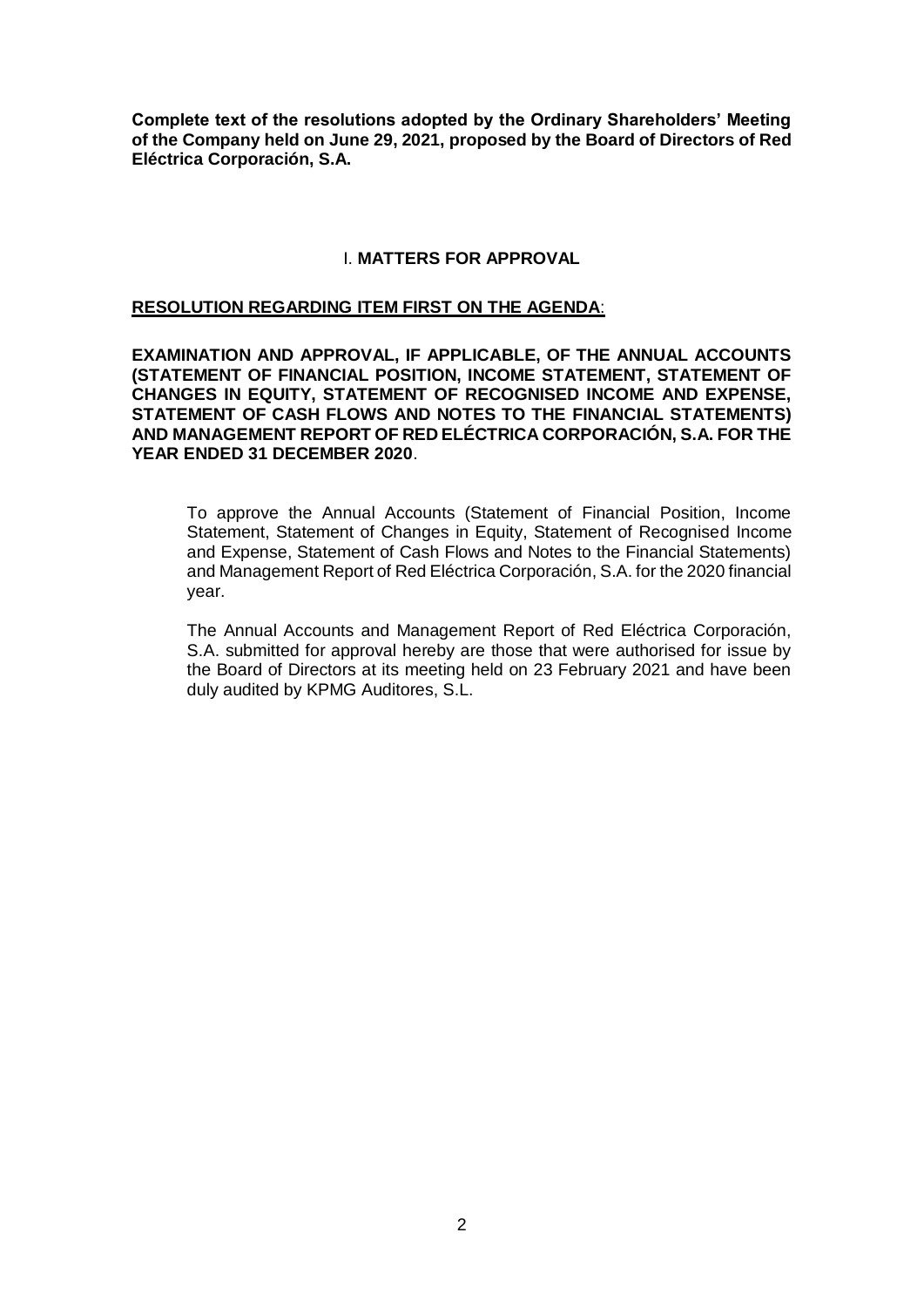# **RESOLUTION REGARDING ITEM SECOND ON THE AGENDA**:

**EXAMINATION AND APPROVAL, IF APPLICABLE, OF THE CONSOLIDATED ANNUAL ACCOUNTS (CONSOLIDATED STATEMENT OF FINANCIAL POSITION, CONSOLIDATED INCOME STATEMENT, CONSOLIDATED STATEMENT OF COMPREHENSIVE INCOME, CONSOLIDATED STATEMENT OF CHANGES IN EQUITY, CONSOLIDATED STATEMENT OF CASH FLOWS AND NOTES TO THE CONSOLIDATED FINANCIAL STATEMENTS) AND CONSOLIDATED MANAGEMENT REPORT OF THE CONSOLIDATED GROUP OF RED ELÉCTRICA CORPORACIÓN, S.A. AND SUBSIDIARIES FOR THE YEAR ENDED 31 DECEMBER 2020.**

To approve the Consolidated Annual Accounts (Consolidated Statement of Financial Position, Consolidated Income Statement, Consolidated Statement of Comprehensive Income, Consolidated Statement of Changes in Equity, Consolidated Statement of Cash Flows and Notes to the Consolidated Financial Statements) and Consolidated Management Report of the Consolidated Group of Red Eléctrica Corporación, S.A. and subsidiaries for the 2020 financial year.

The Annual Accounts and Management Report of the Consolidated Group of Red Eléctrica Corporación, S.A. submitted for approval hereby are those that were authorised for issue by the Board of Directors at its meeting held on 23 February 2021 and have been duly audited by KPMG Auditores, S.L.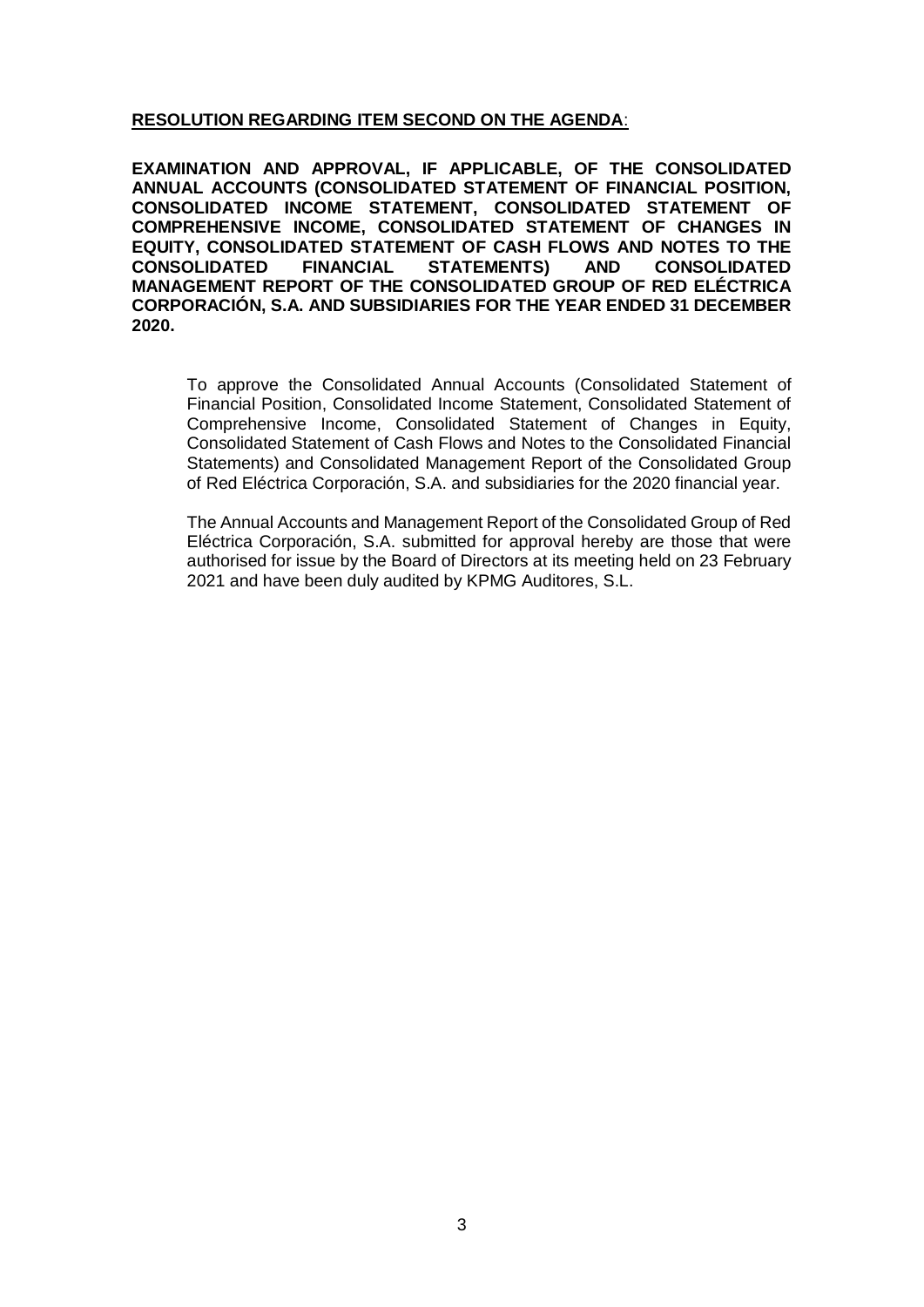# **RESOLUTION REGARDING ITEM THIRD ON THE AGENDA:**

## **EXAMINATION AND APPROVAL, IF APPLICABLE, OF THE PROPOSED ALLOCATION OF THE PROFIT OF RED ELÉCTRICA CORPORACIÓN, S.A. FOR THE YEAR ENDED 31 DECEMBER 2020.**

To approve the proposed allocation of profits adopted by the Board of Directors at its meeting held on 23 February 2021 and consequently allocate the profits for the 2020 financial year, amounting to 730,263,196.87 euros, as follows:

| <b>Distribution of income</b>                               | Amount in euros |
|-------------------------------------------------------------|-----------------|
| To voluntary reserves                                       | 181,591,815.98  |
| A final dividend (calculated on the total number of shares) | 393,527,484.00  |
| Interim dividend                                            | 146,984,010.40  |
| To capitalization reserve                                   | 8,159,886.49    |
| Total                                                       | 730,263,196.87  |

It is expressly resolved to pay to the shares having a par value of fifty cents on the euro  $(60.50)$  with a dividend right the gross amount of 1 euro per share. The dividend will be paid to the banks and financial institutions that will be announced in due course, deducting from the gross amount of 0.2727 euros per share, paid on account of the dividend on 7 January 2021, by virtue of the resolution of the Board of Directors dated 27 October 2020.

In accordance with the resolution of the Board of Directors approved at the meeting held on May 25, 2021, the dividend will be paid on 2 July 2021.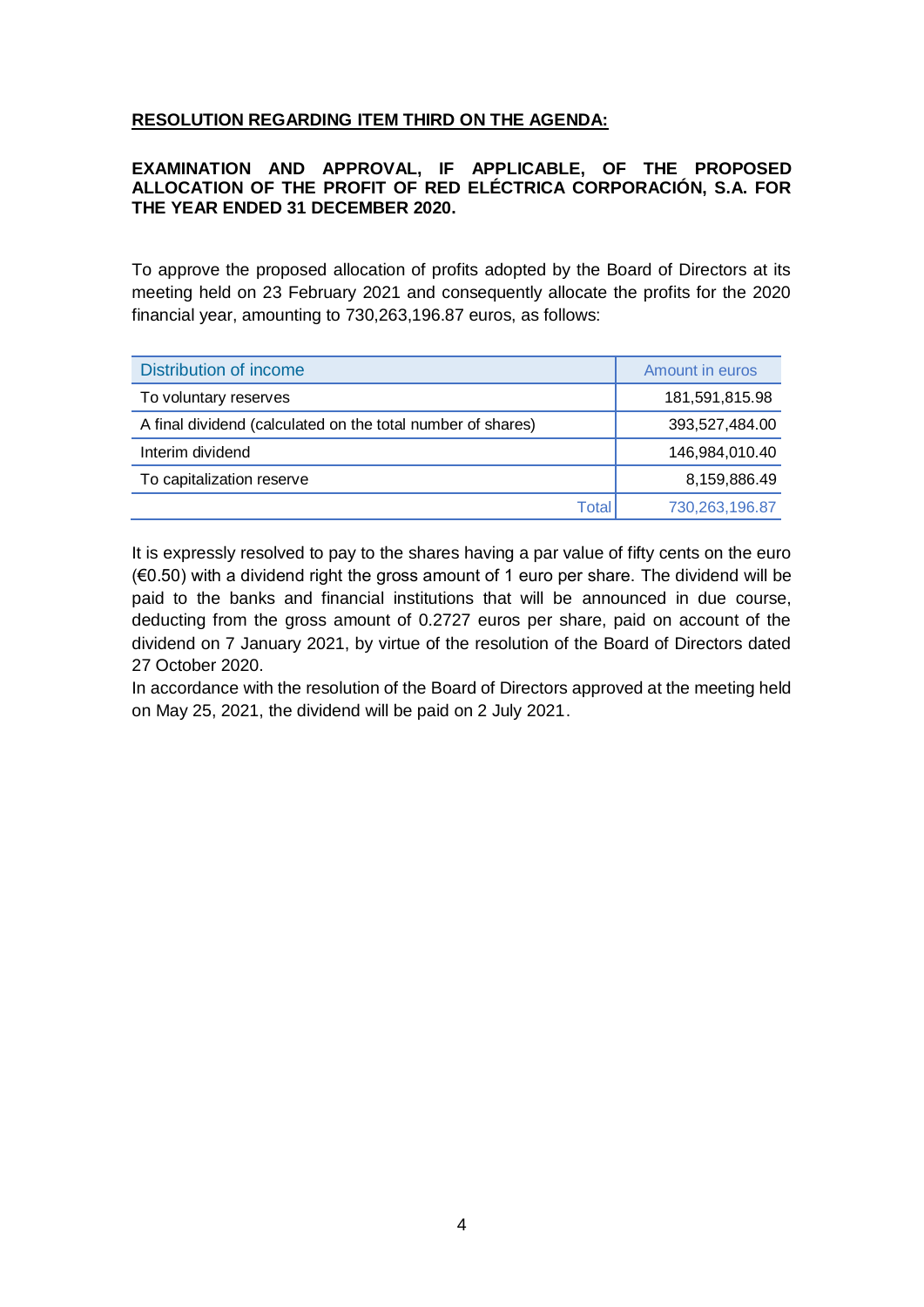## **RESOLUTION REGARDING ITEM FOURTH ON THE AGENDA:**

**EXAMINATION AND APPROVAL, IF APPLICABLE, OF THE REPORT ON NON-FINANCIAL INFORMATION FOR THE CONSOLIDATED GROUP OF RED ELÉCTRICA CORPORACIÓN, S.A. FOR THE 2020 FINANCIAL YEAR, IN ACCORDANCE WITH THE TERMS OF ACT 11/2018 OF 28 DECEMBER 2018 AMENDING THE COMMERCIAL CODE, THE RESTATED TEXT OF THE SPANISH COMPANIES' ACT, APPROVED BY LEGISLATIVE ROYAL DECREE 1/2010 OF 2 JULY 2010, AND ACT 22/2015 OF 20 JULY 2015 ON THE AUDITING OF ACCOUNTS, ON MATTERS OF NON-FINANCIAL INFORMATION AND DIVERSITY.**

To approve the report on non-financial information for the Consolidated Group of Red Eléctrica Corporación, S.A. for the 2020 financial year, in accordance with the terms of Act 11/2018 of 28 December 2018 amending the Commercial Code, the restated text of the Spanish Companies Act, approved by Legislative Royal Decree 1/2010 of 2 July 2010, and Act 22/2015 of 20 July 2015 on the auditing of accounts, on matters of non-financial information and diversity.

The report on non-financial information for the Consolidated Group of Red Eléctrica Corporación, S.A., the approval of which is proposed in this act, mirrors the information contained in point 11 of the Directors' Report of the Consolidated Group of Red Eléctrica Corporación, S.A. for the year ended 31 December 2020, that was authorised for its issuance by the Board of Directors at its meeting of 23 February 2021.

The statement of non-financial information contained in that report has been examined by Ernst & Young, S.L. and may be consulted on the company's corporate website, in the section on the General Shareholders' Meeting.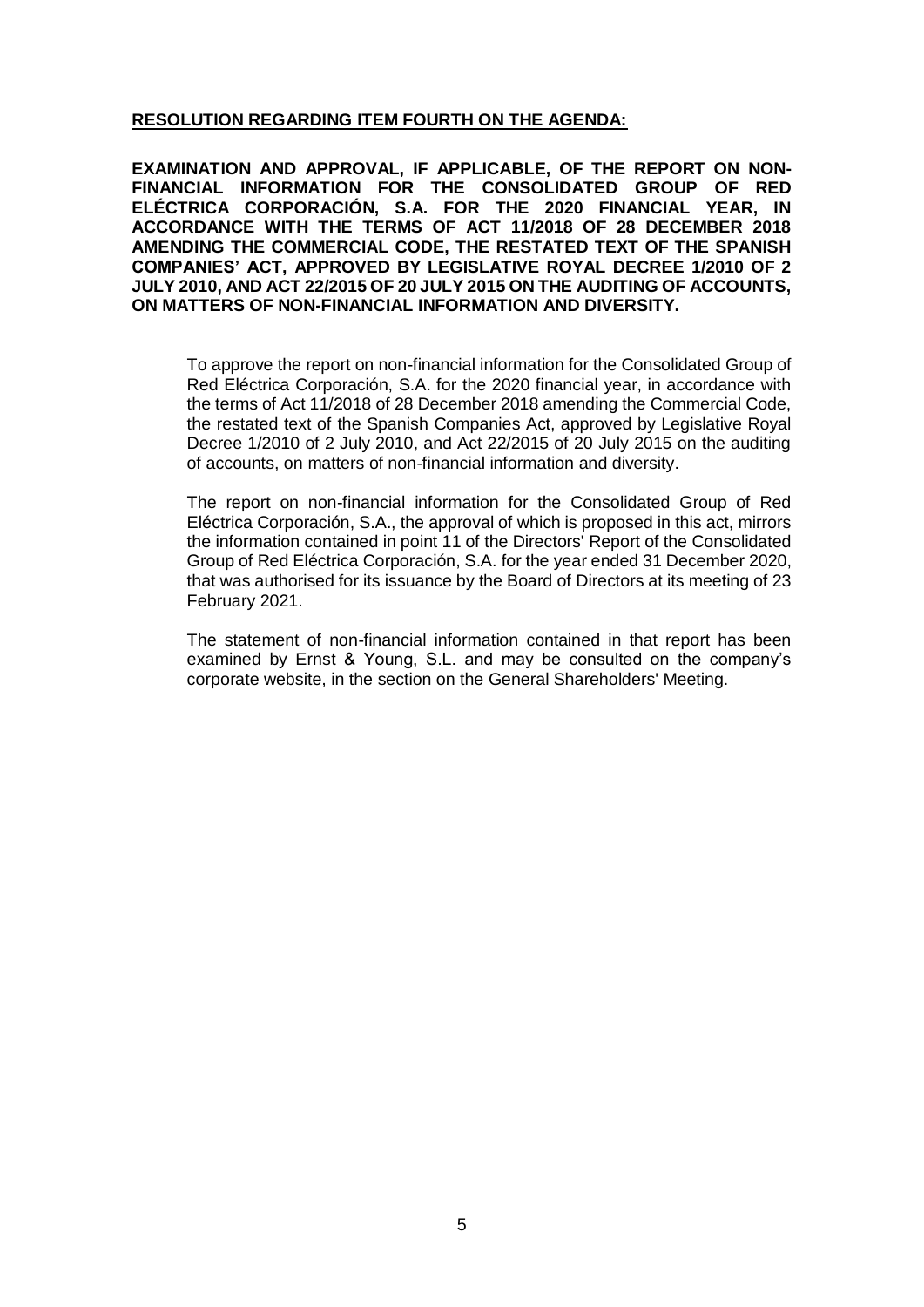## **RESOLUTION REGARDING ITEM FIFTH ON THE AGENDA:**

## **EXAMINATION AND APPROVAL, IF APPLICABLE, OF THE MANAGEMENT PERFORMANCE OF THE BOARD OF DIRECTORS OF RED ELÉCTRICA CORPORACIÓN, S.A. DURING THE 2020 FINANCIAL YEAR.**

To approve the management performance of the Board of Directors of Red Eléctrica Corporación, S.A. during the 2020 financial year.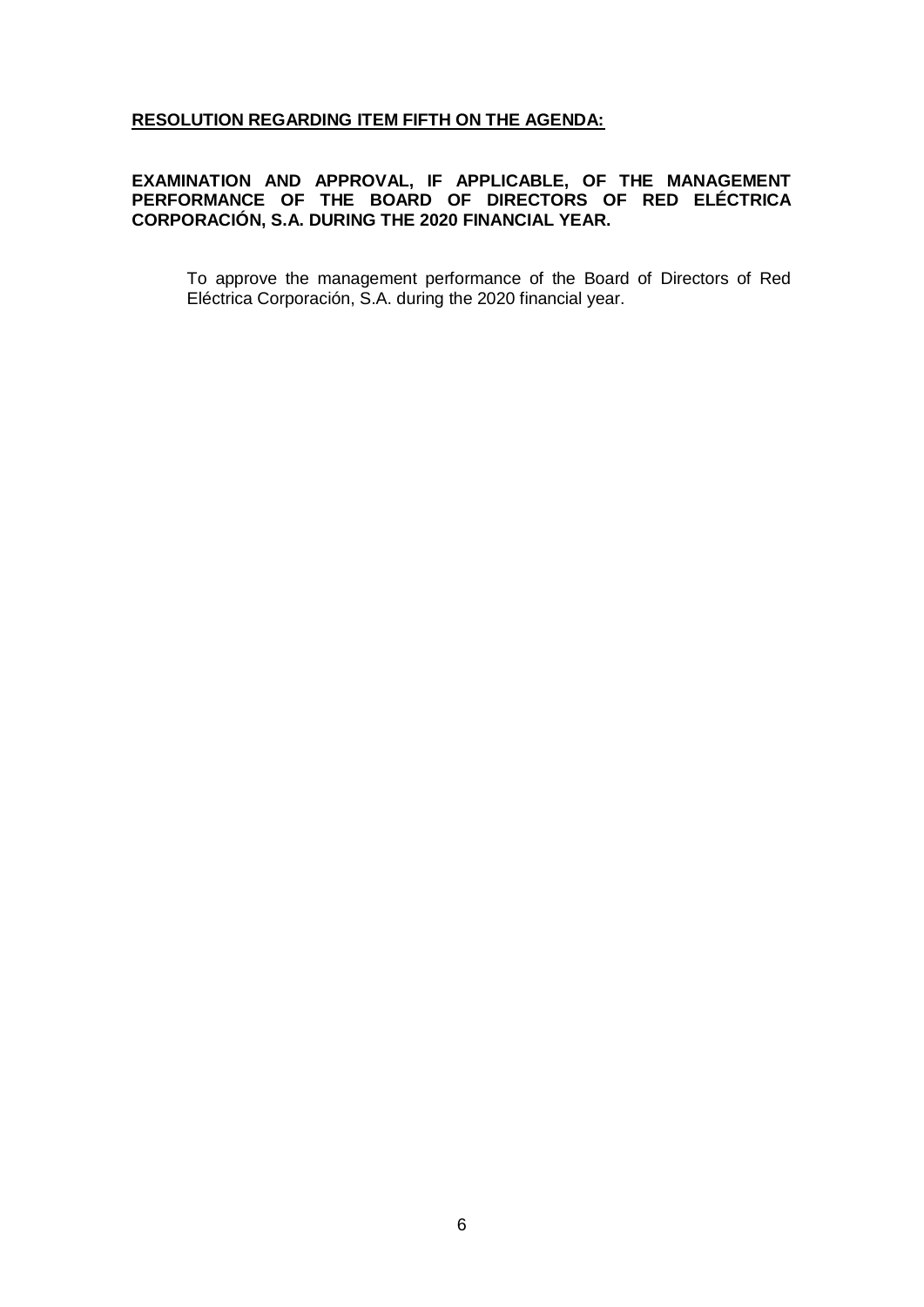# **RESOLUTIONS REGARDING ITEM SIXTH ON THE AGENDA:**

## **APPOINTMENT OF DIRECTORS OF THE COMPANY**

### **First. - Appointment as an independent director of Mr. Marcos Vaquer Caballería.**

To appoint Mr. Marcos Vaquer Caballería independent director of Red Eléctrica Corporación, S.A., for the four-year term stipulated by the Bylaws, for the replacement of Ms. María José García Beato as independent director, according to the proposal of the Appointments and Remuneration Committee, in accordance with Article 529 decies of the Spanish Companies Act.

#### **Second. - Appointment as an independent director of Ms. Elisenda Malaret García.**

To appoint Ms. Elisenda Malaret García independent director of Red Eléctrica Corporación, S.A., for the four-year term stipulated by the Bylaws, for the replacement of Mr. Alberto Francisco Carbajo as independent director, according to the proposal of the Appointments and Remuneration Committee, in accordance with Article 529 decies of the Spanish Companies Act.

#### **Third. - Appointment as an independent director of Mr. José María Abad Hernández.**

To appoint Mr. José María Abad Hernández independent director of Red Eléctrica Corporación, S.A., for the four-year term stipulated by the Bylaws, for the replacement of Mr. Arsenio Fernández de Mesa y Díaz del Río as independent director, according to the proposal of the Appointments and Remuneration Committee, in accordance with Article 529 decies of the Spanish Companies Act.

### **Fourth. - Ratification and appointment as a proprietary director of Mr. Ricardo García Herrera.**

To ratify the appointment of Mr. Ricardo García Herrera as proprietary director of Red Eléctrica Corporación, S.A., resolved by the Board of Directors at its meeting of 22 December 2020 and accordingly appoint him as a proprietary director representing the Spanish State's Industrial Holding Company (Sociedad Estatal de Participaciones Industriales; SEPI) for the four-year term stipulated by the Bylaws, in accordance with Article 529 decies of the Spanish Companies Act.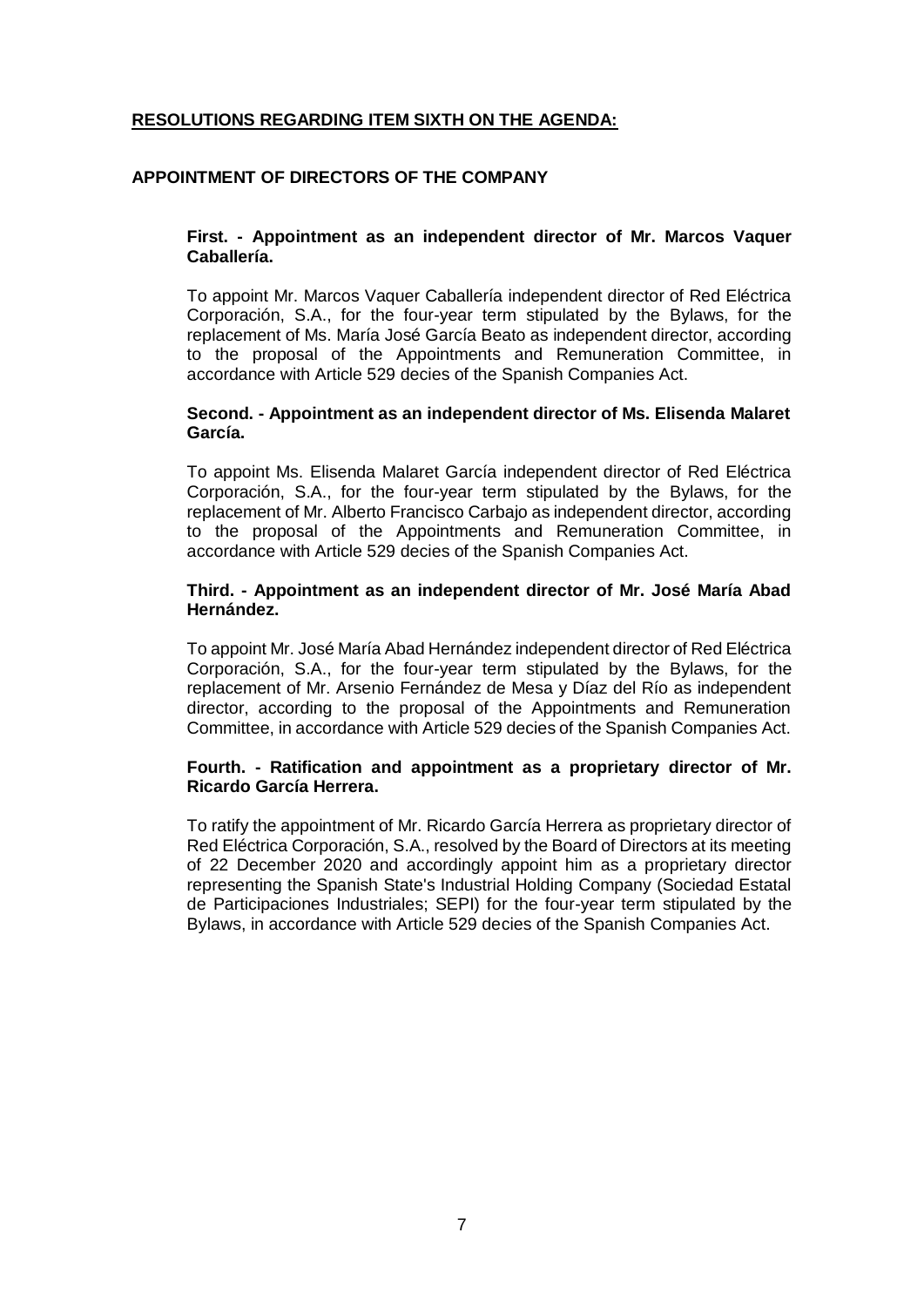## **RESOLUTION REGARDING ITEM SEVENTH ON THE AGENDA**:

**AMENDMENT OF THE BYLAWS TO ADAPT THEM TO LAW 5/2021, OF APRIL 12, AMENDING THE REVISED TEXT OF THE SPANISH COMPANIES ACT, APPROVED BY ROYAL LEGISLATIVE DECREE 1/2010, OF JULY 2, AND OTHER FINANCIAL REGULATIONS, WITH RESPECT TO THE PROMOTION OF LONG-TERM SHAREHOLDER INVOLVEMENT IN LISTED COMPANIES, AND TO THE PARTIAL AMENDMENT OF THE CODE OF GOOD GOVERNANCE APPROVED BY THE CNMV ON 26 JUNE 2020, AS WELL AS TO INTRODUCE CERTAIN TECHNICAL AND DRAFTING CLARIFICATIONS.**

**First. - Amendments relating to Title I ("Name, purpose, registered office and term of the Company") of the Bylaws (articles 2 "Corporate purpose" and 3 "Nationality and registered office").** 

To amend Articles 2 ("Corporate Purpose") and 3 ("Nationality and registered office") of Title I ("Name, purpose, domicile and duration of the Company") of the Company's Bylaws, which shall be worded as follows:

### *"Article 2. Corporate Purpose*

*The Company's corporate purpose shall be:*

- *1. To hold, pursuant to the legislation in force from time to time, the capital stock of the company to which the functions of system operator and electricity transmission network manager and electricity transmitter correspond, pursuant to the provisions of Law 54/1997 of 27 November, on the Electricity Industry (the "Electricity Industry Law") and in Electricity Industry Act 24/2013 of 26 December 2013.*
- *2. The management of its business group, constituting the holdings in the capital stock of the companies comprising it.*
- *3. The research, study and plan investment and corporate organization projects, as well as to promote, create and develop industrial, commercial or services enterprises; to research, develop and operate communications, information technologies and other new technologies in all respects; to provide assistance or support services to investees, for which purpose it may provide to those companies such guarantees and deposits as may be appropriate.*
- *4. The design, development, implementation and operation of services relating to the corporate information, management and organization specific to its activity.*
- *5. This corporate purpose includes all activities which are necessary for or enable its fulfillment, provided that they comply with the law."*

#### **"***Article 3. Nationality and Registered Office*

*The Company is Spanish by nationality and its registered office is located at Paseo del Conde de los Gaitanes, 177, Alcobendas (Madrid).The Board of Directors may resolve to relocate its registered office within the national territory, as well as to open, close or relocate such branches, agencies or offices as may*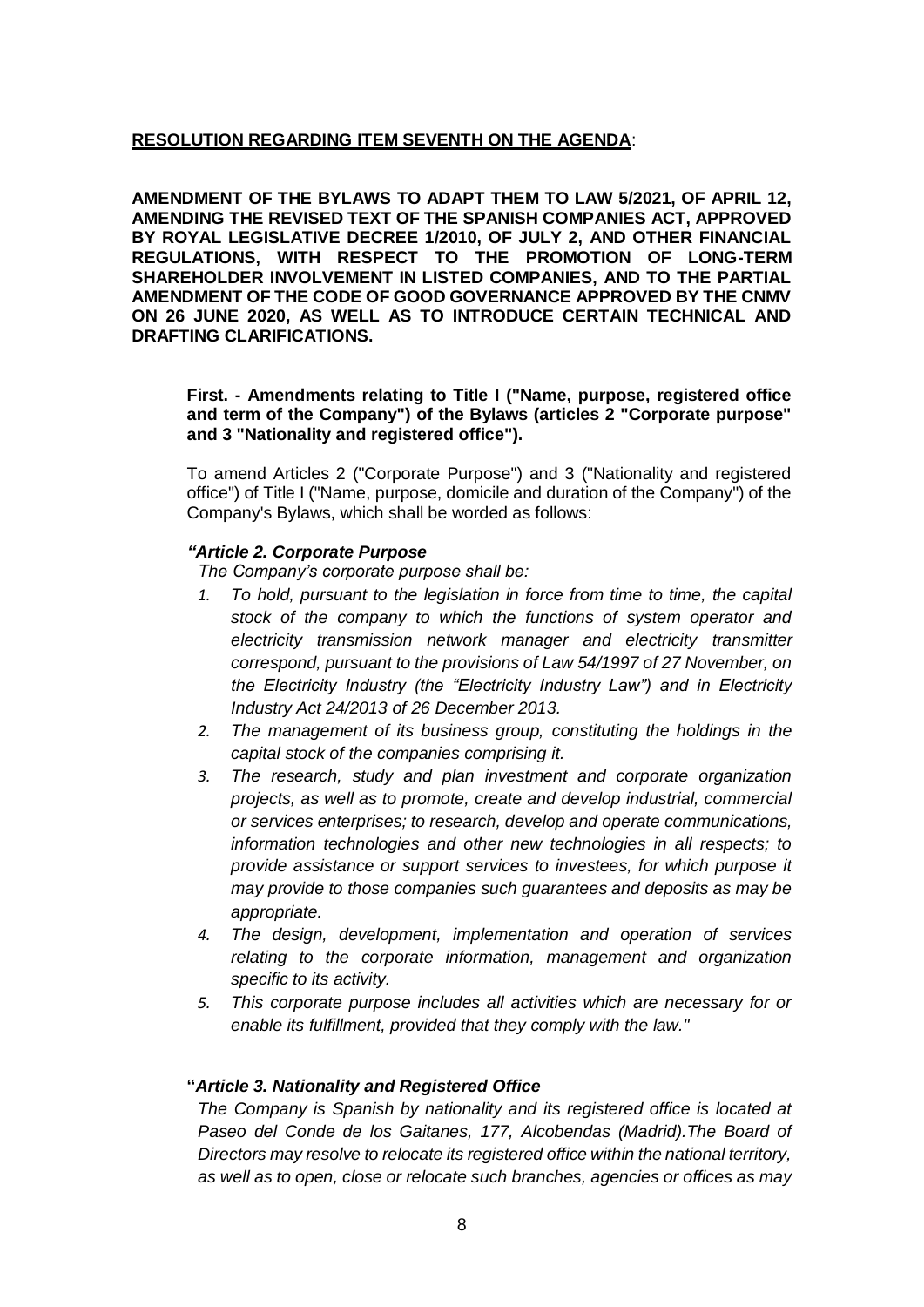be necessary or appropriate for the pursuit of the corporate activity, both in *Spain and abroad*."

### **Second. - Amendments relating to Title II ("Capital stock and shares") of the Bylaws (articles 5 "Capital stock" and 9 "Shareholders' preemptive rights").**

To amend Articles 5 ("Capital Stock") and 9 ("Shareholders' Preemptive Rights") of Title II ("Capital Stock and Shares") of the Company's Bylaws, which shall read as follows:

## *"Article 5. Capital Stock*

- *1. The share capital of the Company is two hundred seventy million five hundred forty thousand euros(EUR 270,540,000), represented by five hundred forty-one million eighty thousand shares (541,080,000), of a single class and series, with par value of fifty cents on the euro (EUR 0.50) each, fully subscribed and paid up, represented by book entries.*
- *2. Pursuant to the provisions of the Electricity Industry Law:*
	- *1) The total direct or indirect holding owned by any individual or legal entity in the capital stock of the Company can at no time be greater than five percent (5%) of the capital stock of the Company, unless otherwise authorized by the Law. These shares cannot be syndicated for any purpose. No shareholder may exercise more than three percent (3%) of non-economic rights. Parties pursuing activities in the Electricity Industry and individuals or legal entities which directly or indirectly own holdings in the capital thereof equal to more than five percent (5%) may not exercise more than one percent (1%) of noneconomic rights.*
	- *2) In order to calculate the holding of each shareholder, an individual or legal entity shall be deemed to own, in addition to the shares and other securities owned or acquired by the entities belonging to its group, as defined in Article 5 of the consolidated text of the Securities Market Act, approved by Royal Legislative Decree 4/2015 of 23 October 2015, those which are owned by:*
		- *a) persons acting in their own name but for the account of the aforesaid shareholder, on a specific basis or forming a decisionmaking unit, the members of a legal entity's Board of Directors being deemed, unless proven otherwise, to act for the account of or on a concerted basis with such entity.*
		- *b) the shareholders with whom the aforesaid shareholder exercises the control of a dependent company.*

*In any case, regard shall be had both to the nominee ownership of the shares and other securities and to the voting rights held under any title.*

*3. Notwithstanding the provisions of Article 6.2 of these Bylaws, the infringement of the limits indicated in Article 5.2 or of those imposed at any time by the legislation in force shall entail the legal consequences*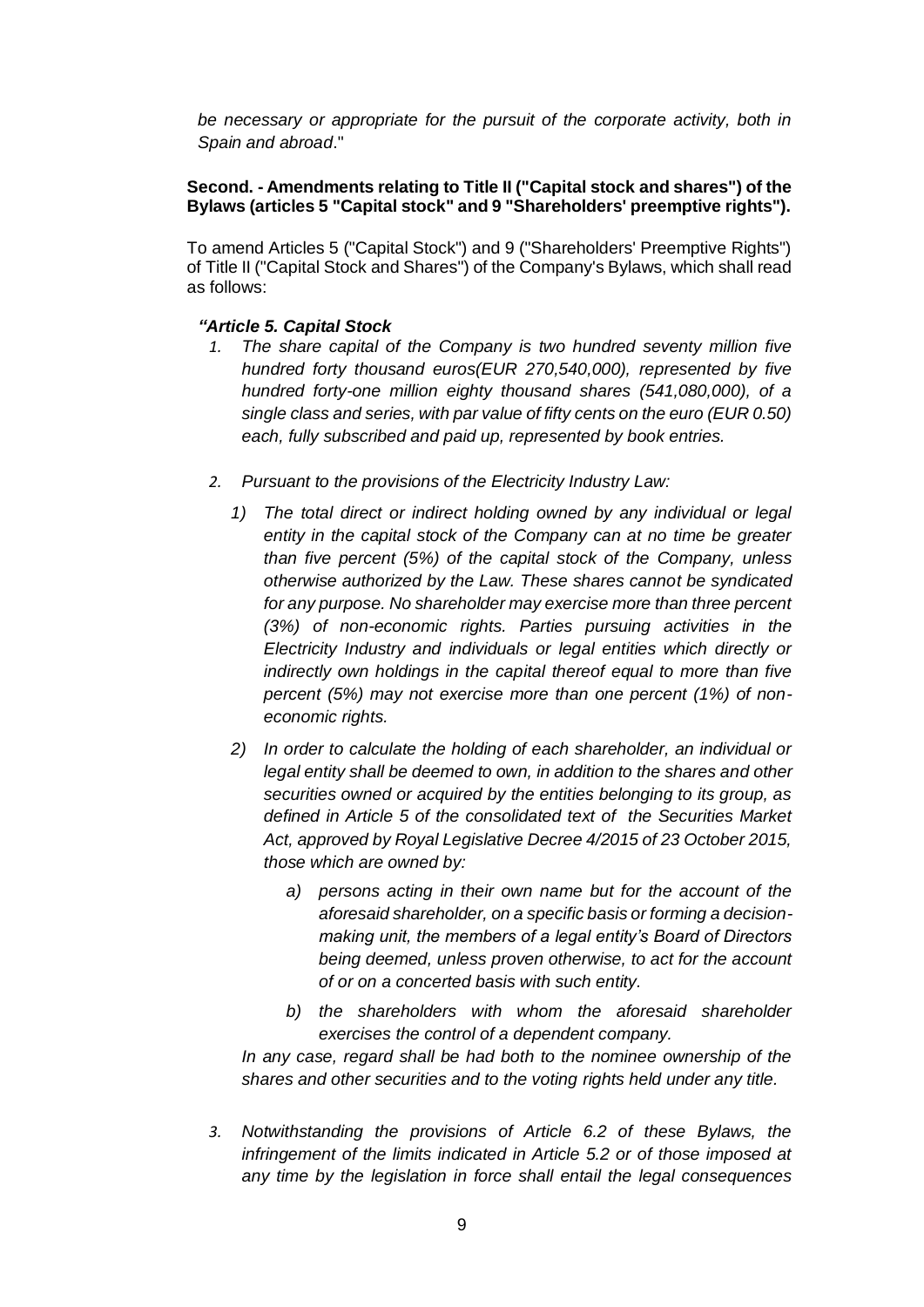*determined therein, including, if appropriate, the imposition of the relevant penalties and that which is provided for in these Bylaws.*

*The non-economic rights relating to shares or other securities which, pursuant to the provisions of the legislation force at any given time, exceed the limit stipulated in this Article, shall be held in abeyance until they are brought into line with that limit.*

*4. As an exception to the general rule and by reason of the singular regime conferred by the Electricity Industry Law on the State Industrial Holding Company (Sociedad Estatal de Participaciones Industriales), the holding and the voting rights of this Company shall be governed by the provisions of these Bylaws, except where provision is made in the Sole Additional Provision of same."*

## *"Article 9. Shareholders' Preemptive right*

*Where capital is increased with the issue of new ordinary or preferred shares with a charge to monetary contributions, existing shareholders may exercise, within the time period granted to them for such purpose by the Company's Board of Directors, which shall not be less than fourteen (14) days from the*  date of publication of the notice of public offering published in the Official *Gazette of the Mercantile Registry, the right to subscribe a number of shares proportional to the par value of the shares that they own.*

*Preemptive subscription rights shall be transferable on the same terms as the shares to which they relate. In the event of an increase with a charge to reserves, the same rule shall apply to the rights to allocation of the new shares for no consideration.*

*Where any shareholder does not exercise or transfer his preemptive subscription right in the manner stipulated in these Bylaws, the Board of Directors may offer the subscription of the corresponding shares to such third parties as it deems appropriate or declare the capital increase to be incomplete, in which case the capital shall only be increased by the amount actually subscribed*.*"*

**Third. - Amendments relating to Section One ("General Shareholders' Meeting") of Title III ("Company Bodies") of the Bylaws (articles 11 "General Shareholders' Meeting", 12 "Types of Meetings", 14 "Quorum", 15 "Right to information", 17 " Presiding Board, mode of deliberation" and 17 bis "Voting by remote means of communication prior to the Meeting").** 

To amend Articles 11 ("General Shareholders' Meeting"), 12 ("Types of Meetings"), 14 ("Quorum"), 15 ("Right to information"), 17 ("Constitution of the Presiding Board, method of deliberation") and 17 bis ("Remote Voting") of Section One ("General Meeting") of Title III ("Corporate Bodies") of the Company's Bylaws, which shall be worded as follows: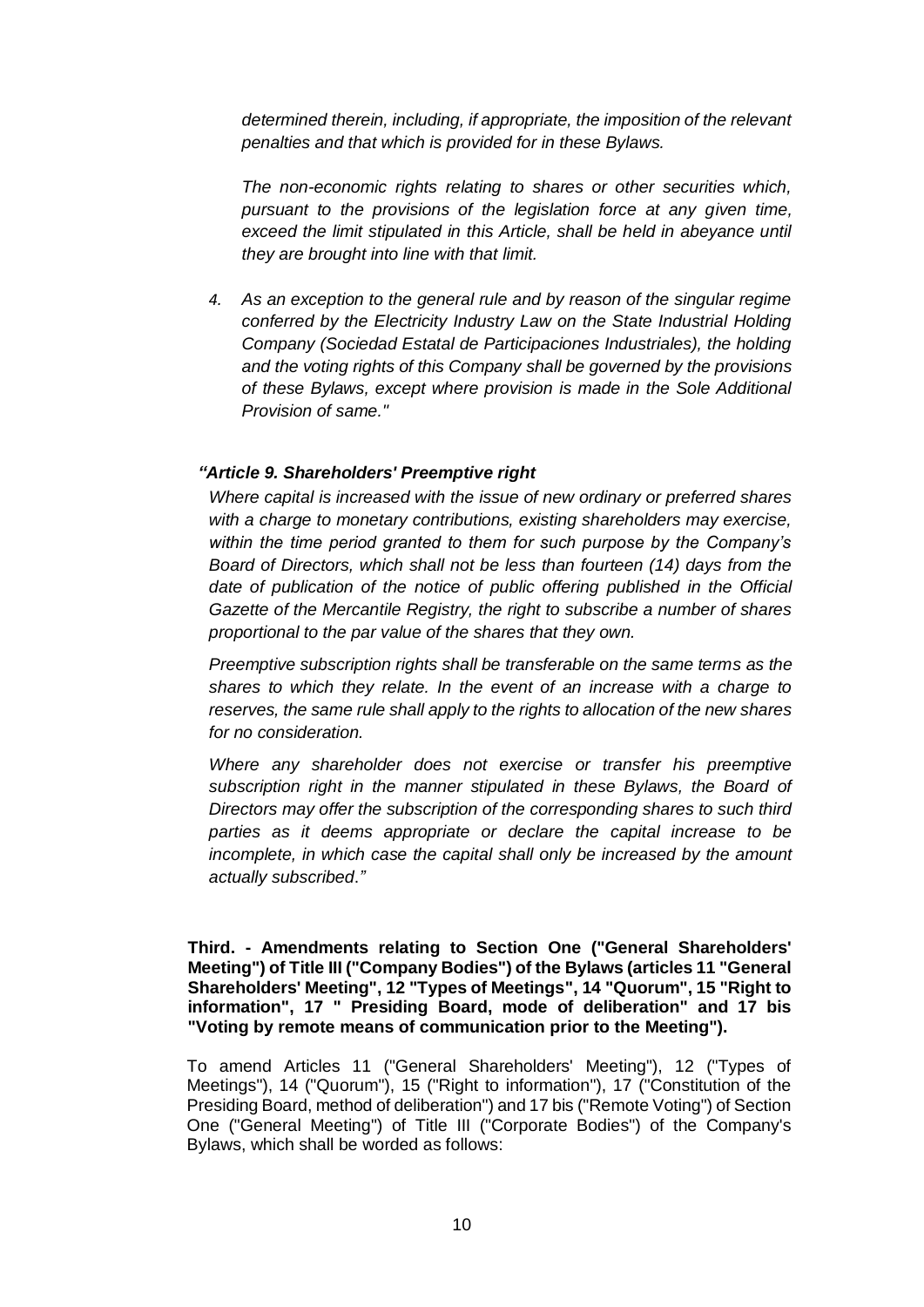## *"Article 11. General Shareholders' Meeting*

*Shareholders, met together in a General shareholders' Meeting which has*  been duly called, shall decide by majority on the matters within the powers of *the General shareholders' Meeting or on those which are submitted by the Board of Directors, notwithstanding the fact that the General shareholders' Meeting cannot usurp or assume powers which are under the exclusive jurisdiction of the Board of Directors.*

*In accordance with the Spanish Companies Act, the General shareholders' Meeting has power to deliberate and resolve on the following matters:*

- *a) The approval of the financial statements, the distribution of income or allocation of loss, and approval of the conduct of management of the Company.*
- *b) Approval of the statement of non-financial information.*
- *c) The appointment and removal of Directors, liquidators and, as the case may be, auditors, as well as the filing of a corporate action for liability against any of them.*
- *d) The amendment of the Company's Bylaws and the Regulations of the General shareholders' Meeting.*
- *e) Capital increases and reductions.*
- *f) The removal or limitation of the preemptive right of subscription or assumption.*
- *g) Ordering the acquisition, disposal or contribution to another company of essential assets. An asset will be presumed essential whenever the transaction amount exceeds twenty-five percent of the "Assets" item reflected in the latest approved balance sheet.*
- *h) An alteration of legal form, merger, spin-off or transfer of block of assets and liabilities, and transfer abroad of the registered office.*
- *i) The winding up of the Company.*
- *j) The approval of the final liquidation balance sheet.*
- *k) To approve a transfer to dependent entities of essential activities executed until then by the Company, even if the latter continues to fully own the former.*
- *l) Approval of the remuneration policy for Directors, in the terms established in the Spanish Companies Act.*
- *m) The approval of related-party transactions the approval of which corresponds to the General shareholders' Meeting under the terms set forth in the Act.*
- *n) Any other matters determined by the law or the Bylaws.*

*In particular, the General shareholders' Meeting shall have the power to approve transactions the effect of which is equivalent to that of the modification of the corporate purpose or to the liquidation of the Company.*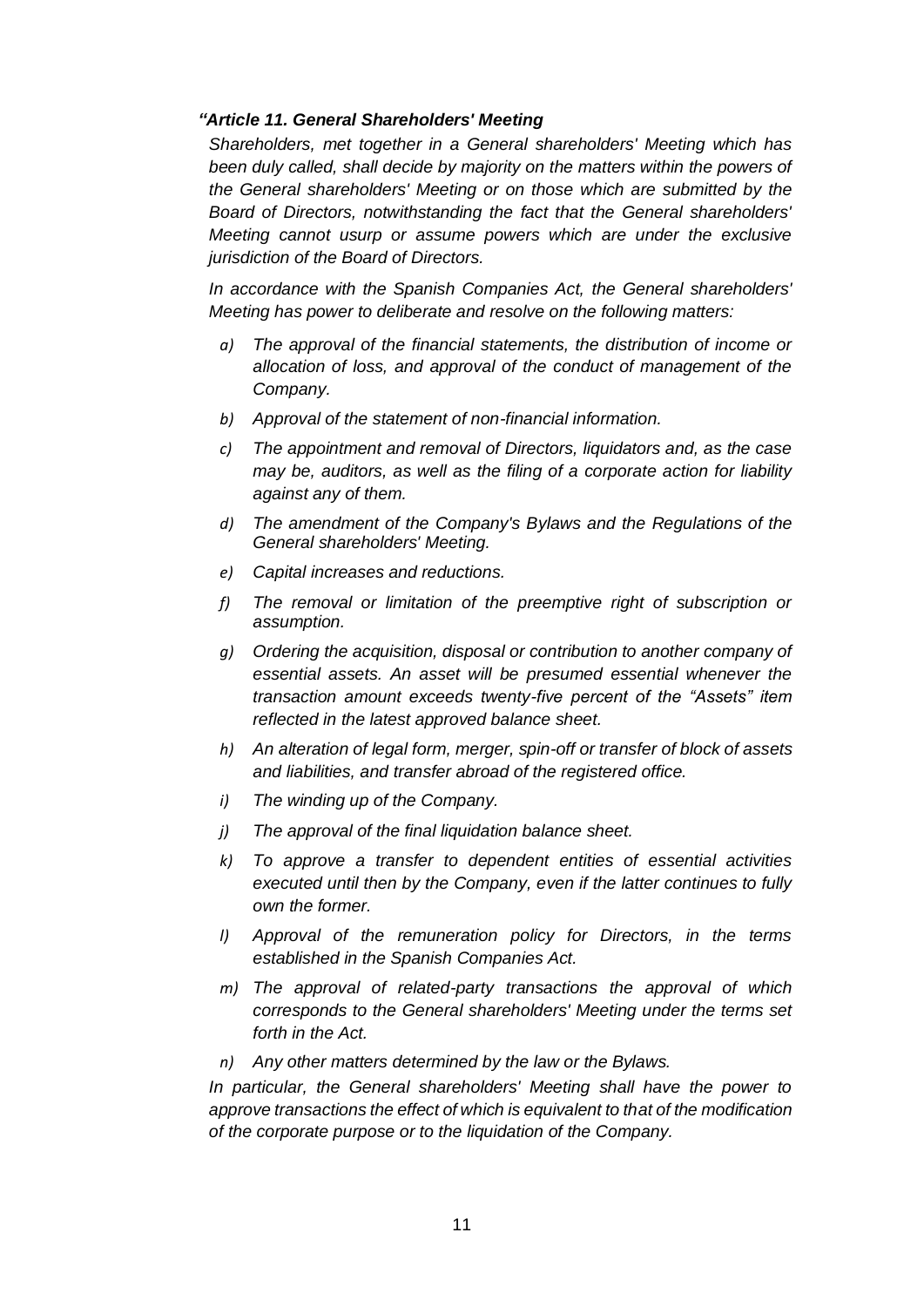*All shareholders, including dissenting and absent shareholders, shall be subject to the resolutions of the General shareholders' Meeting notwithstanding the statutory rights and remedies acknowledged to them.*

*The General shareholders' Meeting shall be governed by the applicable legislation, by these Bylaws and by its Regulations.*

*The Company guarantees at all times the equal treatment of all shareholders in the same position as regards information, participation and exercise of the right to vote at the General shareholders' Meeting.*

*In particular, it shall cover the accessibility requirements of persons with disabilities and the elderly to guarantee their right to have prior information and the necessary support to exercise their vote."*

### *"Article 12. Types of Meeting*

*General shareholders' Meetings may be Ordinary or Extraordinary and must be called by the Company's Board of Directors.*

*The Ordinary Shareholders Meeting must be held, following the relevant call, within the first six months of each fiscal year, with a view to, if appropriate, approving the conduct of management of the Company, the financial statements and the management report for the previous fiscal year and resolving on the distribution of income or allocation of loss, without prejudice to other legally required matters.*

*Any other matter reserved by law or in the Bylaws to the authority of the General shareholders' Meeting may be decided at an Ordinary or Extraordinary Meeting.*

*The Ordinary Shareholders Meeting shall be valid even where called or held late.*

*An Extraordinary Shareholders Meeting shall be held whenever so resolved by the Board of Directors or when requested by a number of shareholders representing at least three percent of the capital stock, stating in their request the business to be transacted at the Meeting. In such case, the General shareholders' Meeting must be called to be held within the two months following the date on which the Board of Directors was asked, by way of a notary, to call the Meeting, and the business requested must be included in the Meeting Agenda."*

## *"Article 14. Quorum*

*Ordinary and Extraordinary Shareholders Meetings shall be called and validly convened pursuant to the Law.*

*In order for an Ordinary and Extraordinary Shareholders Meeting to be able to validly adopt a resolution for a capital increase or reduction or any other amendment of the Bylaws, the issue of debentures, the removal or limitation of the preemptive right of acquisition of new shares, or an alteration of legal form, merger, spin-off or transfer of block of assets and liabilities, or the transfer abroad of the registered office, shareholders holding at least 50*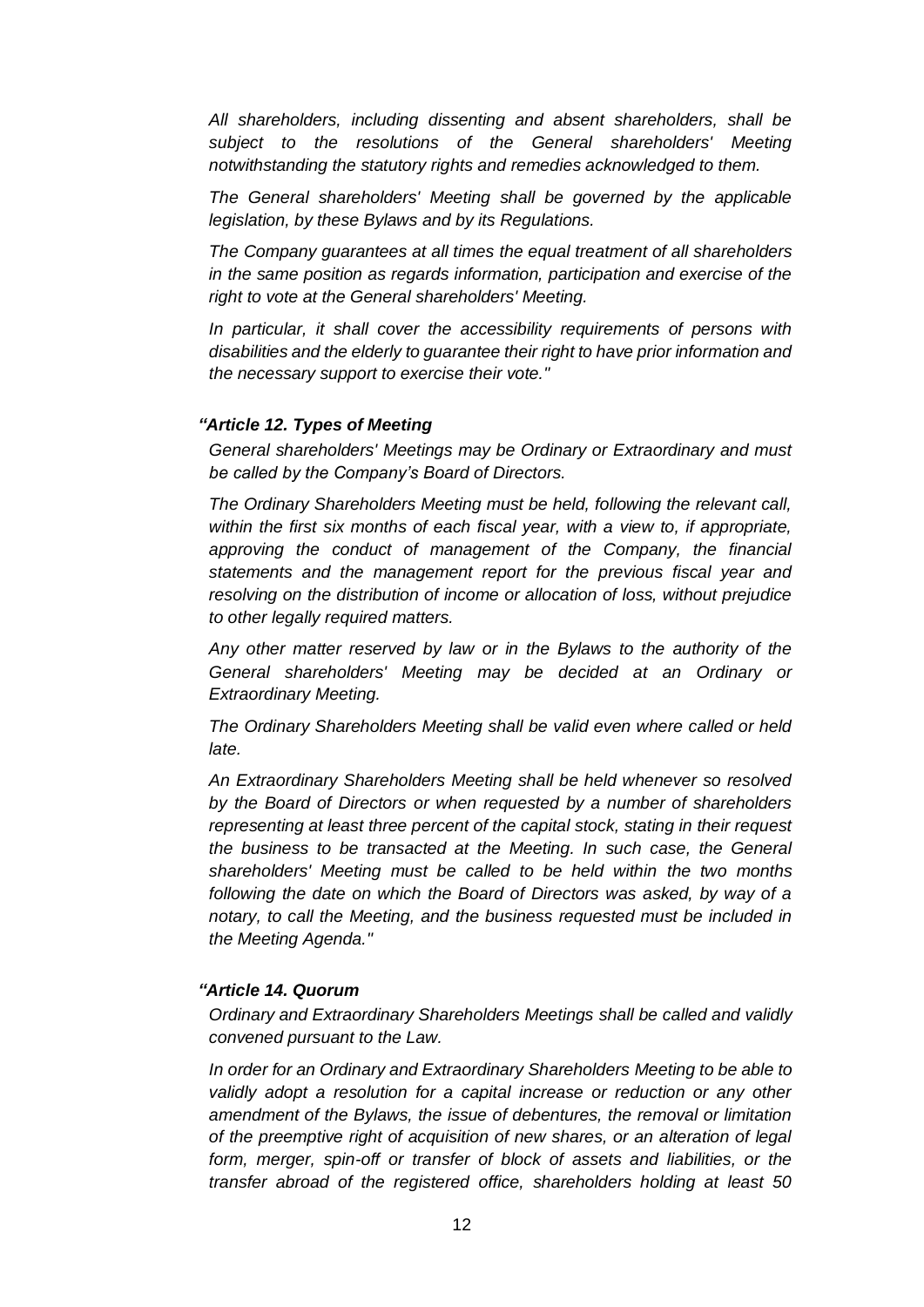*percent of the subscribed voting capital stock must attend in person or by proxy on first call. On second call, the attendance of 25 percent of said subscribed voting capital stock shall be sufficient.*

*Non-voting shares and those whose holders are not up to date in the payment of calls on unpaid capital shall not be counted as present or represented at any General shareholders' Meeting.*

*Shares or other securities the non-economic rights of which exceed the limits recognized in Article 5 shall not be taken into account when calculating the quorum required to convene the relevant General shareholders' Meeting.*

*Meetings or when calculating the majorities for adoption of resolutions."*

#### *"Article 15. Right to Information*

*Shareholders may request such information or explanations as they deem necessary concerning the items of interest to them, in the manner stipulated by the applicable laws, and shall receive information via the Company website as stipulated by the law, these Bylaws and the rules on corporate governance.*

*From the date of publication of the call notice for the General shareholders' Meeting until the fifth day prior to the date set for holding the Meeting on first call, shareholders may request in writing such information or clarifications as they deem necessary or pose in writing such questions as they deem relevant concerning the items on the Agenda. During the same prior period and in the same manner, or orally during the Meeting, shareholders may request information, clarifications or pose questions concerning publicly available information furnished by the Company to the National Securities Market Commission since the last General shareholders' Meeting was held and concerning the auditor's report.*

*All valid requests for information, clarifications or questions, made in writing, and the replies provided in writing by the directors, will be uploaded on the Company's website.*

*If prior to the formulation of a specific question, the requested information is clearly, directly and expressly available to all shareholders on the Company website in a question and answer format, Directors may merely reply by referring to the information provided in this form. Directors must furnish the information in writing up to the date of holding the General shareholders' Meeting.*

*During the holding of the General shareholders' Meeting, the shareholders of the Company may orally request the information or clarifications they deem fit with regard to the matters on the Agenda, with regard to any information accessible to the public that may have been provided by the Company to the National Securities Market Commission since the last General shareholders' Meeting was held and with regard to the auditors' report and, if the shareholders' right cannot be satisfied at that time, the directors will be obliged to provide that information in writing within seven days after the General shareholders' Meeting has ended.*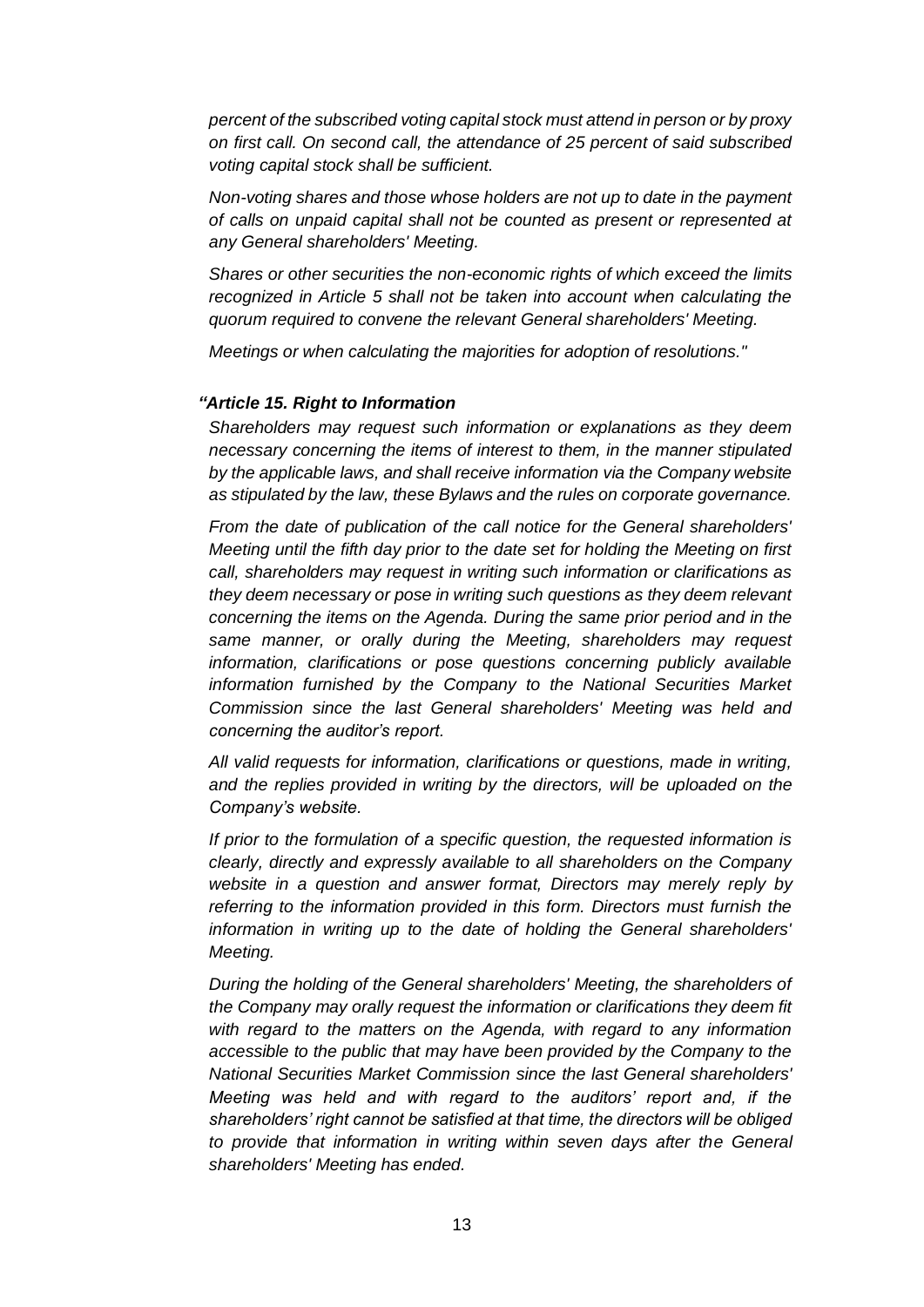*Directors must provide the information requested pursuant to the foregoing paragraphs except in cases in which this information is unnecessary to protect shareholders' rights, or objective reasons exist to consider that it may be used for non-corporate purposes or that its disclosure could damage the Company or its related companies. Information may not be refused where the request is supported by shareholders who represent at least twenty-five (25) percent of the capital stock."*

### *"Article 17. Presiding Board, mode of deliberation*

*The General shareholders' Meeting shall be chaired by the Chairman of the Board of Directors and, in his absence, if there are Deputy Chairmen, by the relevant Deputy Chairman according to rank or to seniority in the office, if no rank has been established, and, in their absence, by the person designated by the Board of Directors and, in the absence of such designation, by such Director or shareholder as is freely designated by the shareholders in attendance, for each General shareholders' Meeting.*

*The Secretary or Deputy Secretary, if any, of the Board of Directors shall act as Secretary of the General shareholders' Meeting. In the absence of both, the person designated by the Board of Directors and, if no such designation exists, such Director or shareholder as is freely designated by the shareholders in attendance, for each General shareholders' Meeting, shall act as General shareholders' Meeting Secretary.*

*The Chairman is responsible for directing and establishing the order of deliberations and speeches; for deciding on the form of voting on resolutions; for resolving any doubts, clarifications or complaints which are raised in relation to the Agenda, the list of attendees, ownership of shares, delegations of authority or proxies, the requirements for the valid convening of, and adoption of resolutions by, the General shareholders' Meeting, or regarding the Bylaws limit on the right to vote; and for granting the floor to any shareholders requesting it, withdrawing it or refusing it and ending debates when he considers the matter being debated to have been sufficiently discussed.*

*Each share confers the right to one vote. Resolutions shall be adopted by a majority of the votes, a simple majority of the votes of the shareholders present or represented at the Meeting; a resolution will be deemed adopted whenever it obtains more votes in favor than against, of the capital stock present or represented. In order to adopt the resolutions foreseen in Article 14 of the Bylaws, which require a greater quorum, if the capital stock present or represented exceeds fifty (50) percent, it will suffice for the resolution to be*  adopted by an absolute majority. However, the favorable vote of two thirds of *the capital stock present or represented at the Meeting will be required if, at second call, shareholders attending represent twenty-five percent or more of the voting capital subscribed, without reaching fifty (50) percent. The foregoing will not apply in those cases where, unless the law requires a greater majority.*

*No person, by virtue of his own right or of a proxy, may exercise voting rights which exceed the shareholding limits stipulated in Article 5 of these Bylaws,*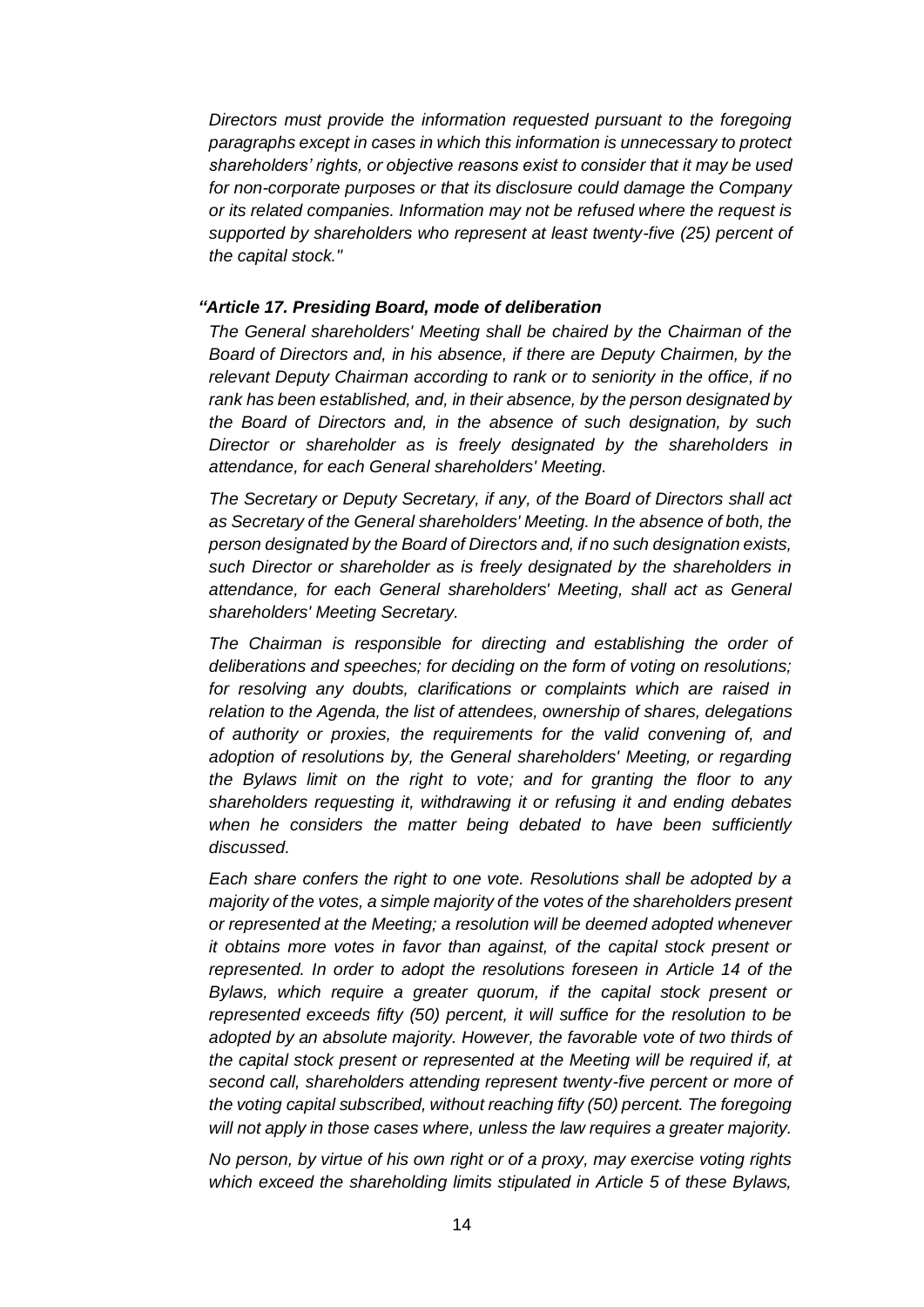*with the exception of the provisions on public proxy solicitations set forth in the last paragraph of Article 15 above.*

*The statutory limit on shareholding in the Company shall also apply to the maximum number of votes that may be cast, collectively or separately, by two or more shareholders, one of whom owns indirect holdings in the capital stock of the Company (as defined in Article 5).*

*The limitations on voting rights stipulated by the law and in these Bylaws shall operate with respect to all matters submitted to a vote at a General shareholders' Meeting, including the right to proportional representation referred to in Article 243 of the Spanish Companies Act, but shall not prevent the shares to which said right applies from being counted as voting capital stock in attendance for the purpose of calculating the necessary quorums for convening General shareholders' Meetings.*

*For each resolution submitted to a vote the General shareholders' Meeting must determine, at minimum, the number of shares with respect to which valid votes have been cast, the proportion of the capital stock represented by such votes, the total number of valid votes, the number of votes for and against each resolution and, as the case may be, the number of abstentions.*

*The resolutions approved and the result of the voting shall be published in full on the Company website within the five days following the end of the General shareholders' Meeting."*

## *"Article 17 BIS. Voting by remote means of communication prior to the Meeting*

*Shareholders entitled to attend and vote may cast their vote on the proposals relating to items included on the Agenda, prior to the holding of the General Shareholders' Meeting, by postal or electronic correspondence or by any other means of remote communication, provided that the identity of the individual exercising his right to vote and the security of the electronic communications are duly guaranteed, in accordance with the provisions of the applicable legislation, as well as of the Regulations of the General shareholders' Meeting and all such supplementary rules and rules implementing the aforementioned Regulations as may be approved by the Board of Directors.*

*Shareholders entitled to attend and vote who cast their votes remotely , as provided for in this article, must be counted as present for the purposes of convening the General shareholders' Meeting.*

*The Board of Directors, having regard to the technical and legal bases making it possible and duly guaranteeing the identity of the individual exercising his right to vote, is authorized to implement the foregoing provisions by establishing the appropriate rules, means and procedures according to the state of the art with a view to instrumenting the casting of votes and the grant of proxies by electronic means, in compliance with any legislation which may be enacted for this purpose.*

*Any implementing provisions adopted by the Board of Directors under the provisions of this Article, as well as the means, procedures and forms*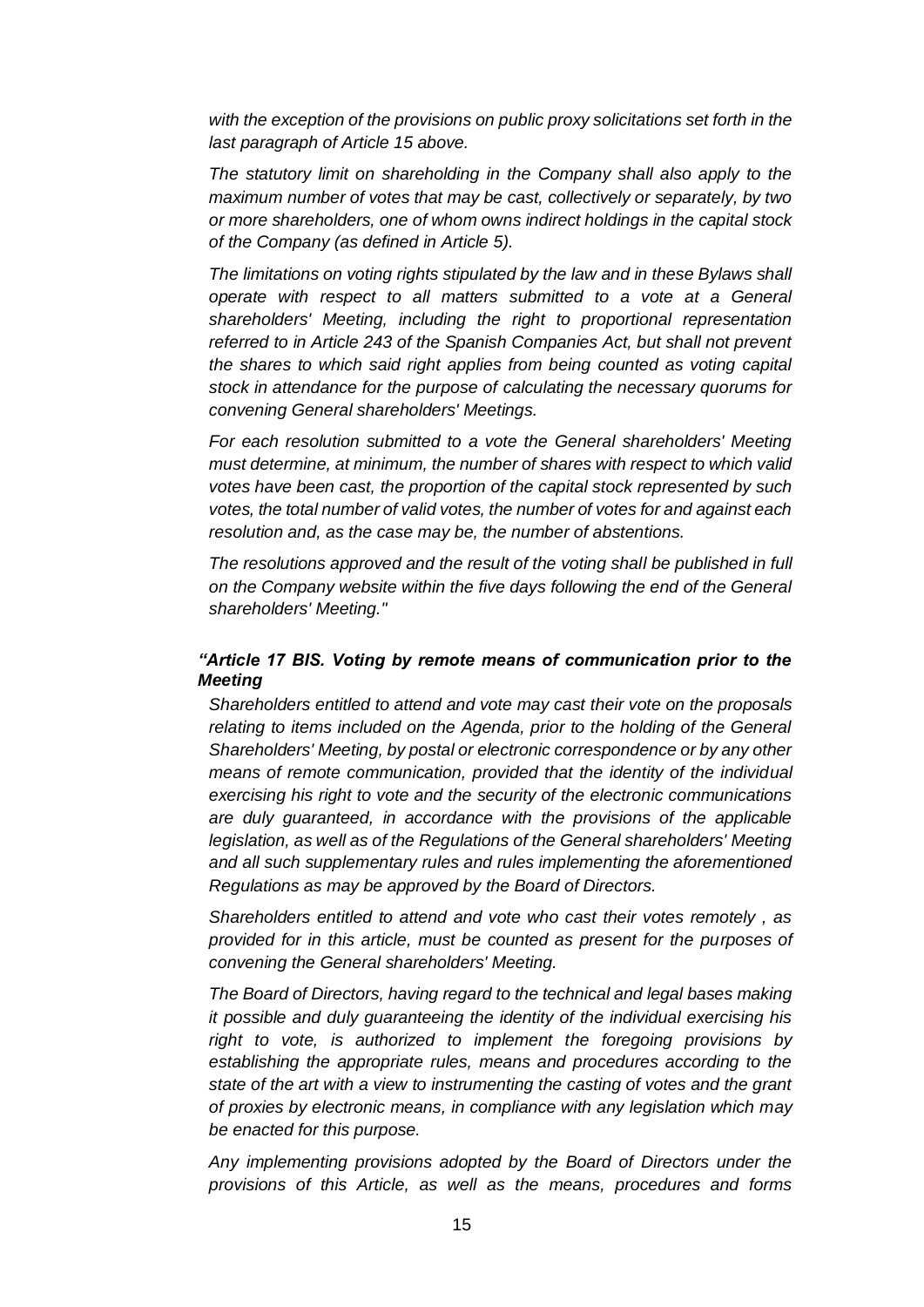*established for granting a proxy and exercising the right to vote absentee shall be posted on the Company's website.*

*Personal attendance at the General shareholders' Meeting by the shareholder or by his proxy-holder shall constitute the revocation of a vote cast by postal or electronic correspondence or by any other means of remote communication."*

## **Fourth. - Addition of a new article 15 bis ("Rights of attendance and representation")**

To incorporate a new article 15 bis ("Rights of attendance and representation") in Section One ("General Shareholders' Meeting") of Title III ("Corporate Bodies") of the Company's Bylaws, which shall read as follows:

### *"Article 15 BIS. Rights of attendance and representation*

*Shareholders may attend the General shareholders' Meeting if they are up to date in the payment of calls on unpaid capital and evidence their ownership by way of certification of the registration of their name in the accounting record of book entries at least five days before the date on which the Meeting is to be held. Shareholders shall ask the Entity in charge of the accounting record to issue the appropriate certificate of entitlement or equivalent document from the accounting record of book entries of the Company's securities, in order to obtain, where necessary, the appropriate attendance card from the Company.*

*When the Board of Directors so resolves and it is so provided in the notice of call, the shareholders entitled to attend the General shareholders' Meeting and their representatives may attend remotely, by telematic and simultaneous means, in a manner that allows their recognition and identification, and proceed to cast the electronic vote remotely during the Meeting and subject to the requirements set forth in the Regulations of the General shareholders' Meeting and the procedure resolved by the Board of Directors for such purpose.*

*Additionally, the Board of Directors shall be authorised to call the Meeting to be held exclusively by telematic means, provided that the identity and entitlement of the shareholders and their representatives is duly guaranteed and that all attendees can effectively participate in the meeting by means of appropriate remote communication media, such as audio or video, complemented by the possibility of written messages during the course of the Meeting, to exercise in real time their rights of speech, information, proposal and vote, as well as to follow the interventions of the other attendees by the means indicated above, the Shareholders being entitled to delegate or vote in advance on proposals on items included on the Agenda by any of the means provided for in current legislation, the Company Bylaws and the Regulations of the General shareholders' Meeting, provided that the minutes of the meeting are drawn up by a notary. The exclusively telematic Meeting shall be deemed to be held at the registered office regardless of where the Chairman of the Meeting is located.*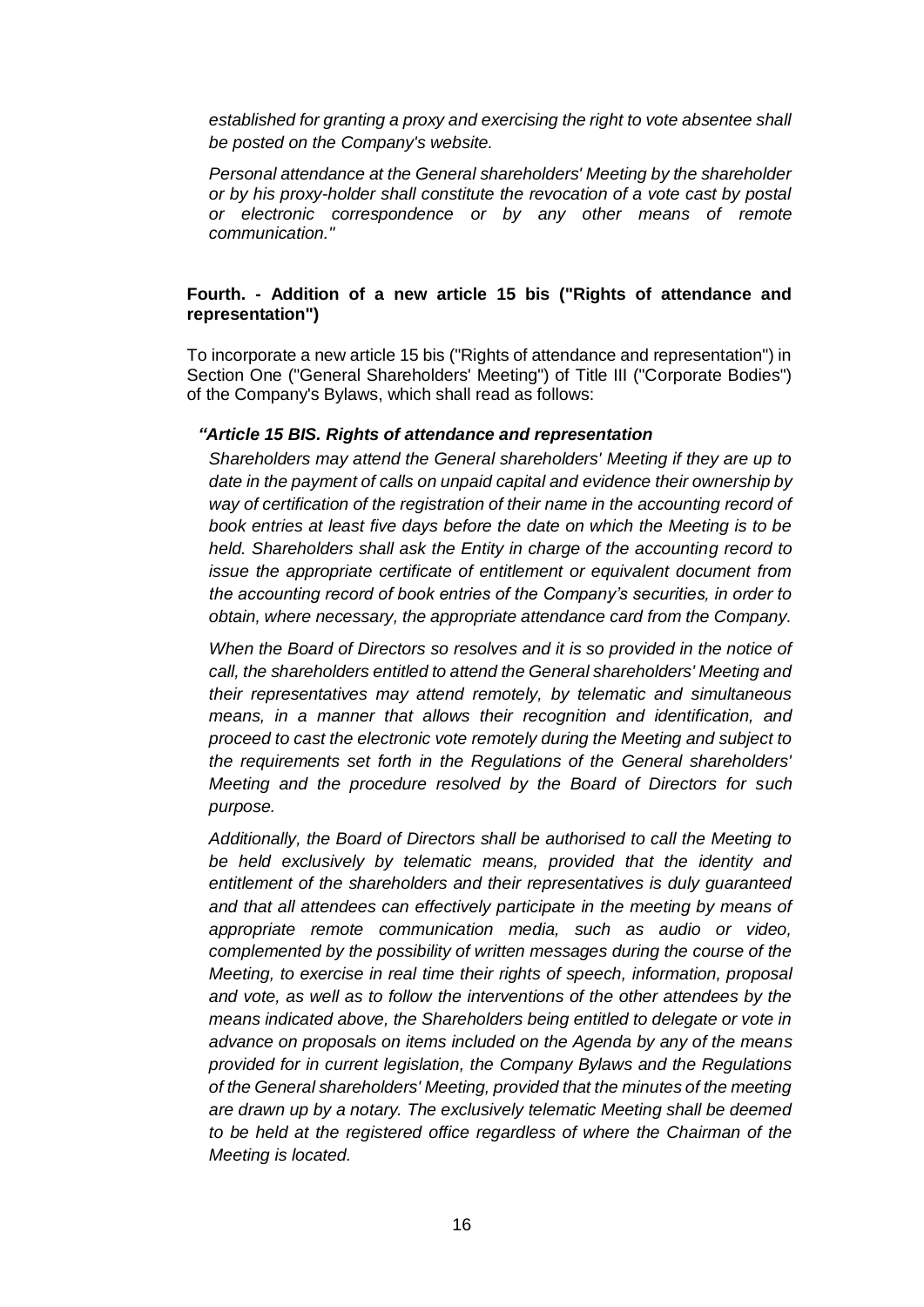*For all purposes, the telematic attendance of the shareholder and the proxy shall be equivalent to physical attendance at the General shareholders' Meeting.*

*The Directors must attend General shareholders' Meetings.*

*Also, in order to facilitate its dissemination, it will be possible to broadcast the meeting live and record it in audiovisual form.*

*Shareholders who are entitled to attend may be represented at the General shareholders' Meeting by another person, in the manner established by articles 184 through 187 and 521, 522, 523 and 524 of the Spanish Companies Act, in relation, in any case, to the provisions of these Bylaws. The proxy must be granted in writing and specifically for each Meeting.*

*Proxies may be also granted by means of postal or electronic correspondence or by any other means of remote communication, provided that the identity of the individual granting the proxy and the security of the electronic communications is duly guaranteed, pursuant to the provisions of the applicable legislation and subject, if appropriate, to the provisions of article 17 bis of these Bylaws on the casting of votes by the aforesaid means, insofar as this is not incompatible with the nature of the proxy granted.*

*The provisions of the preceding two paragraphs shall also apply to the notification to the Company of the appointment of the proxy-holder and to the revocation of the appointment. The Company shall establish the system for electronic notification of the appointment, with the formal, necessary and proportionate requirements in order to guarantee the identity of the shareholder and of the proxy-holder(s) appointed thereby.*

*Where instructions are issued by the represented shareholder, the proxyholder shall cast the vote in accordance with such instructions and shall be obliged to keep the instructions for a period of one year as from the date of the relevant Meeting.*

*Proxy-holders may hold the proxies of more than one shareholder with no limit on the number of shareholders they may represent. A proxy representing multiple shareholders may cast conflicting votes based on the instructions given by each shareholder. In any event, the number of represented shares will be used in the calculation of a quorum for the Meeting.*

*Prior to his appointment, a proxy-holder must provide detailed information to the shareholder on whether it has any conflict of interest, in accordance with the provisions of article 523 of the Spanish Companies Act. If the conflict arises after his appointment and the proxy-holder has not warned the represented shareholder of its potential existence, it must inform the shareholder immediately. In both cases, if no new specific voting instructions have been received for each of the items on which the proxy-holder is to vote in the name of the shareholder, the proxy-holder must refrain from casting the vote.*

*Where the Directors of the Company, or another acting for the account or in the interests of any of them, have made a public proxy solicitation, the Director obtaining it may not exercise the right to vote attaching to the shares*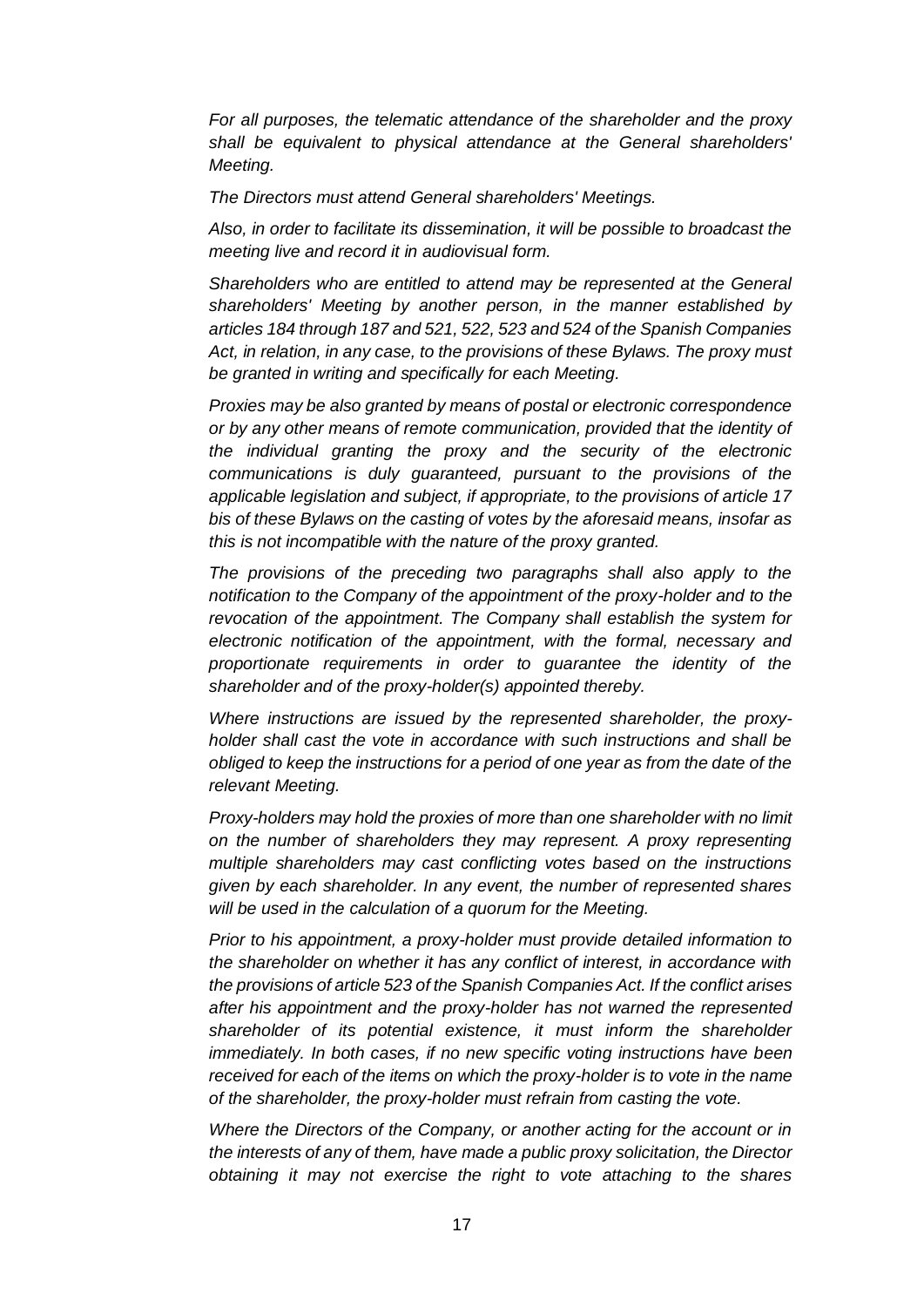*represented on those items on the Agenda in respect of which he has a conflict of interest unless he has received specific voting instructions from the represented shareholder for each item, as provided in this article, in accordance with article 526 of the Spanish Companies Act.*

*Any intermediary entities registered as entitled shareholders according to the share accounting register, albeit acting on behalf of other ultimate beneficiaries persons may in any case split their vote and vote against the proposal, further to different voting instructions, if such are received. These intermediary entities may grant a proxy to each of the ultimate beneficiaries indirect holders or to third parties designated by the latter, without limitation on the number of proxies granted.*

*Personal attendance of the General shareholders' Meeting, either physically or telematically, by the shareholder represented shall be deemed to revoke the proxy granted.*

*No person may accumulate proxies in the name of the same shareholder which confer on it voting rights in the name of that shareholder that exceed the limits established in article 5 of these Bylaws."*

**Fifth. - Amendments relating to Section Two ("Managing Body") of Title III ("Company Bodies") of the Bylaws (articles 20 "Board of Directors", 23 "Audit Committee", 24 "Appointments and Remuneration Committee" and new 24 bis "Sustainability Committee").**

To amend Articles 20 ("Board of Directors"), 23 ("Audit Committee") and 24 ("Appointments and Remuneration Committee"), as well as to incorporate a new Article 24 bis ("Sustainability Committee") in Section Two ("Administrative Body") of Title III ("Corporate Bodies") of the Company's Bylaws, which shall read as follows:

### *"Article 20. Board of Directors*

*The Board of Directors shall be formed by at least nine (9) and not more than thirteen (13) members.*

*Directors will be designated by the General shareholders' Meeting or, if a vacancy arises in advance, the Board will designate it by cooptation. The General shareholders' Meeting shall set the final number of Directors within the aforesaid maximum and minimum limits.*

*When selecting the Directors, regard shall be had to the company's capital composition and structure. It shall be sought to have non-executive Directors (independent, proprietary and other external directors) represent a broad majority. In any case, the Board shall be composed in such a way as to ensure that the capital stock is most suitably represented.*

*The Directors appointed shall hold office for four years and may be reappointed indefinitely, notwithstanding the power of the General shareholders' Meeting to remove them at any time.*

*Directors need not be Company shareholders of members. Natural persons as well as legal entities belonging to the public sector may be appointed to the*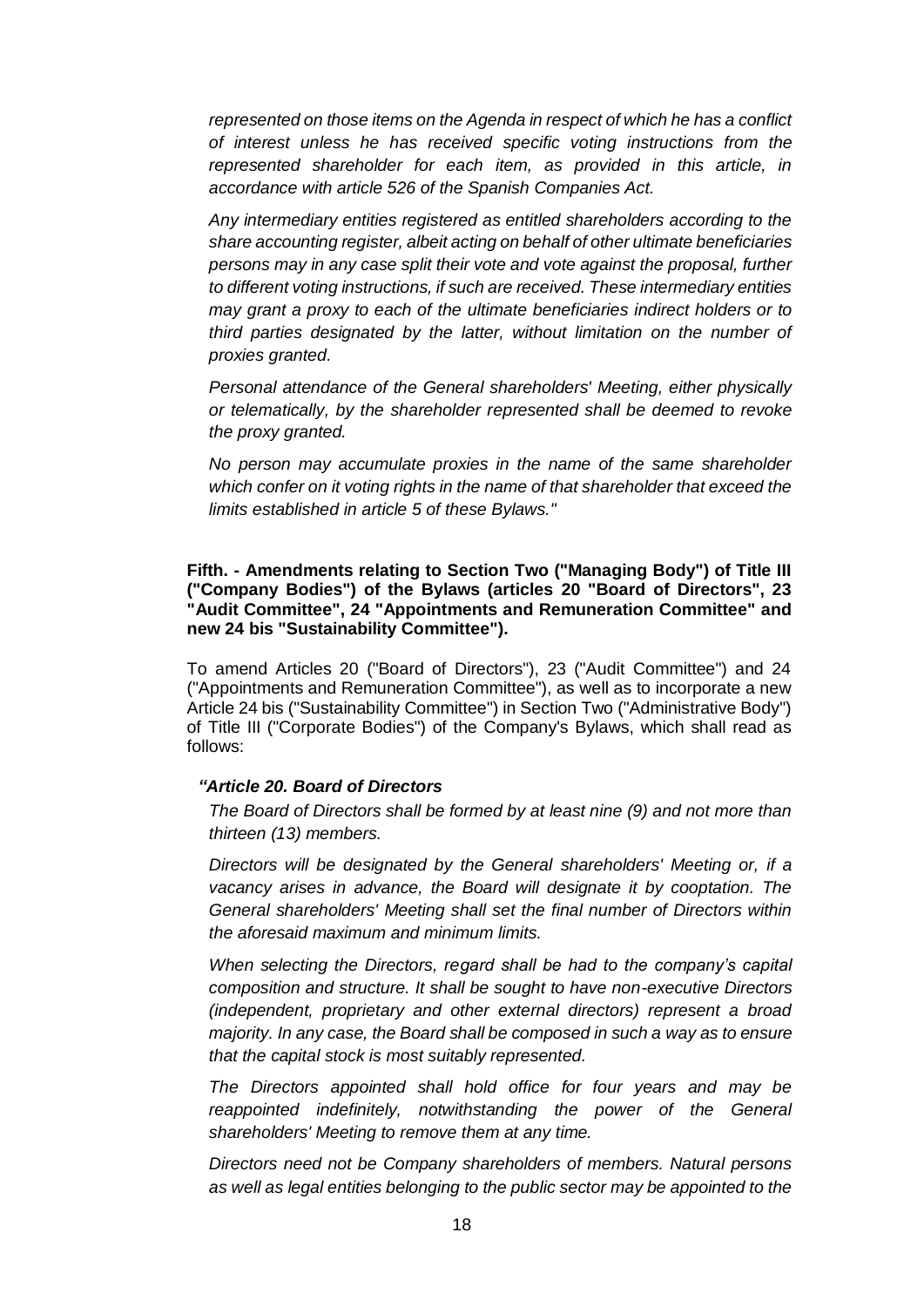*Board of Directors in representation of a part of the capital stock. Directors shall be elected in observance of Articles 243, 244 and 529 decies of the Spanish Companies Act and of other supplemental provisions.*

*The Appointments and Remuneration Committee will propose the appointment or reelection of independent Directors. The Board will be in charge of proposing the appointment of all other Directors, subject to a prior opinion from the Appointments and Remuneration Committee. In any case, a proposed appointment or reelection of any Director will include an explanatory report from the Board, appraising the competence, experience and merits of the candidate, which will be attached to the minutes of the General shareholders' Meeting or Board Meeting.*

*The provisions of this article will also apply to any individuals designated as representatives of a legal entity appointed as a Director. Any proposed representative for a legal entity must be examined by the Appointments and Remuneration Committee.*

*The position of Director of the company cannot be held by persons who are in a conflict of interest according to the Law.*

*The remuneration of the members of the Board of Directors as such(for their non-executive functions) shall consist of: a fixed annual allotment; compensation for attending Board of Directors meetings; and a sum for membership in Board of Directors committees. In addition, the Chairman of the Board, the Chairs of Board committees and the Lead Independent Director shall be assigned supplementary remuneration for those functions. The maximum overall annual compensation for the entire Board and for all the foregoing items shall be approved by the General shareholders' Meeting and may in no case exceed an amount equal to 1.5% of the company's net income, approved by the General shareholders' Meeting; this figure will remain in force insofar as a change is not approved. The foregoing compensation is, in all cases, a maximum figure and the Board itself shall be in charge of allocating its amount among the aforesaid items and among the Directors in such manner, at such time and in such proportion as the Board determines, based on the tasks and responsibilities assigned to each Director, any membership of Board committees and other objective circumstances deemed relevant.*

*Directors who perform executive functions shall be entitled to receive, in addition, compensation for those functions that will consist of: (i) fixed compensation; (ii) short and long-term variable remuneration, which may include the award of shares, or of stock options or compensation linked to the share value, subject to the requirements set out in the applicable laws prevailing from time to time; (iii) a welfare component, which will include the appropriate providential arrangements and insurance, and social security; (iv) company benefits; (v) compensation for post-contractual non-competition; and an indemnity in the case of removal from their position not due to failure to perform their functions. All of the above items for which said Directors may obtain remuneration for performance of executive functions must be set out in a contract to be entered into with the company, which shall be previously approved by the Board of Directors with the favorable vote of two-thirds of the*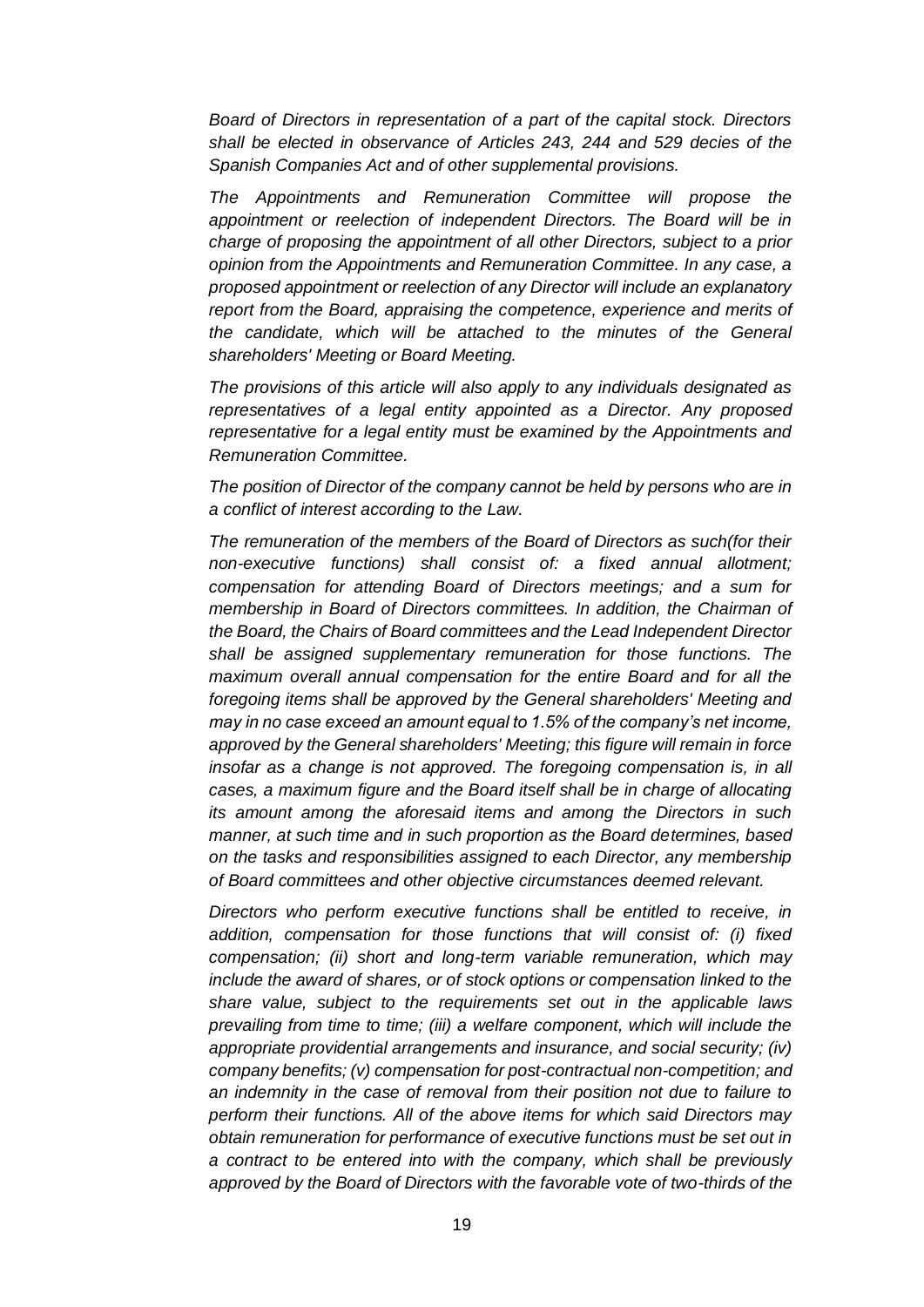*Board members, with the Director concerned abstaining from attending the deliberations and from taking part in the vote.*

*The company may contract civil liability insurance for Directors.*

*Compensation consisting of the award of shares or stock options or compensation linked to the share value shall require a resolution of the General shareholders' Meeting. This resolution will include the maximum number of shares that may be allotted during each financial year to this remuneration system, the price for exercising the options or the system for calculating the price for exercising the stock options, the share value taken as a reference, where such is the case, and the term of this compensation system.*

*Directors shall be paid or reimbursed for the reasonable and duly justified expenses they incur for attending meetings and other tasks directly related to the performance of their functions, such as travel, lodging, meals and any other expense they may incur.*

*All remuneration paid to Directors as such and any received for the performance of executive tasks will conform to the Directors' remuneration policy, to be approved by the General shareholders' Meeting , as a separate point of the Agenda to be applied for a maximum period of three fiscal years, in the terms foreseen in the Spanish Companies Act.*

*Directors' remuneration will in any case be reasonably proportional to the company's importance, its economic situation from time to time and the market standards of comparable companies. The remuneration system established will aim at encouraging the company's profitability and long-term sustainability, including the necessary precautions to avoid undertaking excessive risks and rewarding unfavorable results.*

*The members of the Board of Directors shall discharge their office and perform their functions with the diligence of an organized businessman and with the loyalty of a loyal representative, acting in good faith and in the company's best interests, pursuant to the law and to the Bylaws."*

## *"Article 23. Audit Committee*

*1. The Company shall have an Audit Committee composed of a number of members to be determined by the Board of Directors, with a minimum of three (3) and a maximum of five (5), from among non-executive Directors and with a majority of Independent Directors, all of whom are to be appointed taking into account their knowledge of and experience in accounting and/or audit from among its members. The Chairman shall be an Independent Director designated from among its members. The Secretary of the Board of Directors shall act as Secretary of the Audit Committee.*

*As a whole, the members of the Committee shall have the relevant technical knowledge in relation to the sector of activity to which the Company belongs.*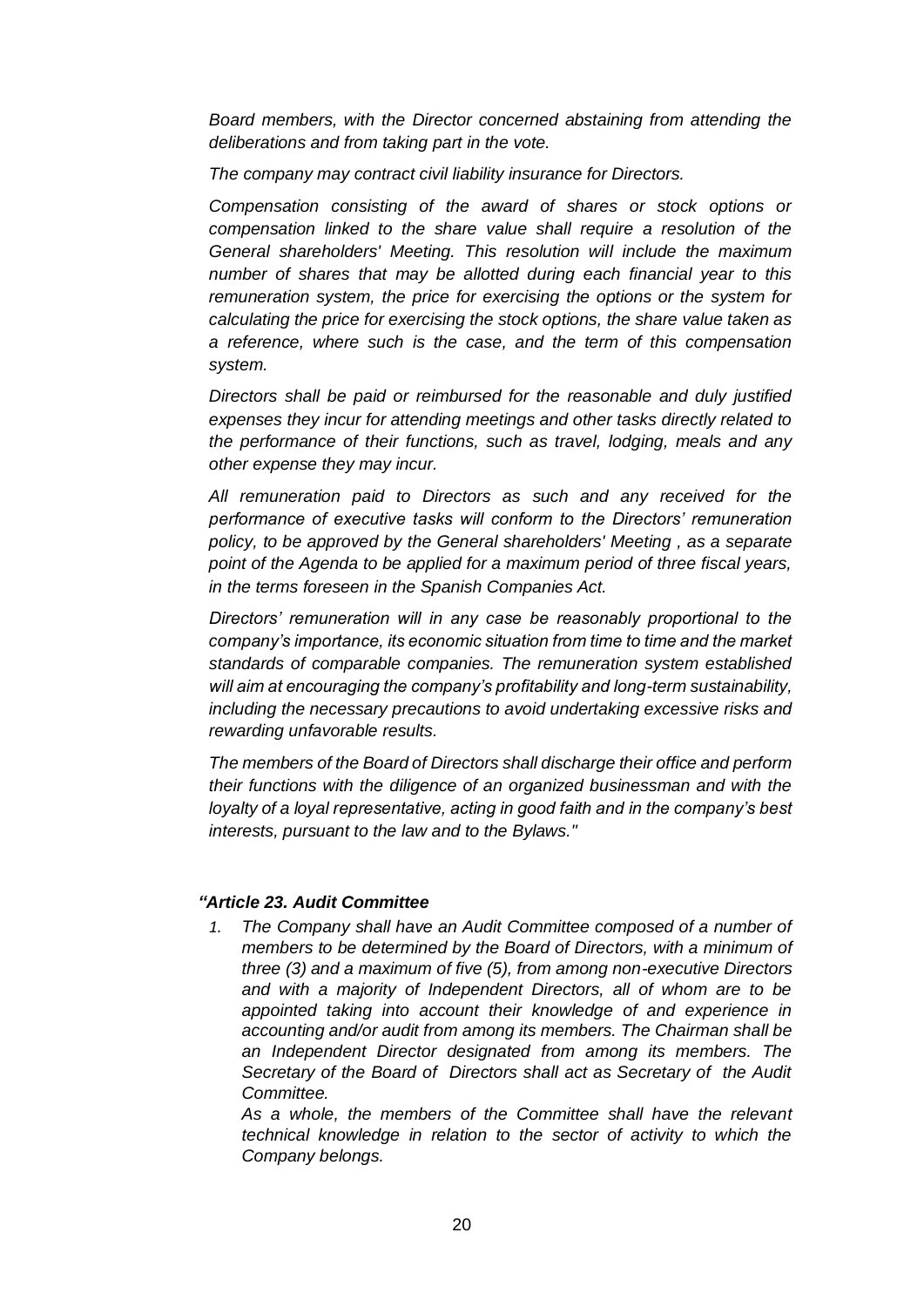*The Committee shall support the Board of Directors in supervising economic and financial processes and the independence of the External Auditor, and in the internal control of the Company.*

- *2. The Audit Committee shall have at least the following powers:*
	- *(i) To report to the General shareholders' Meetings on questions posed in respect of matters within the competence of the Committee, in particular regarding the results of the audit, explaining how it has contributed to the integrity of the financial information and the role played by the Committee in this process.*
	- *(ii) To supervise the efficacy of the Company's internal control, any internal audit, and systems for management of risks, financial and non-financial, as well as discuss with the external auditors any significant weaknesses of the internal control system detected in the course of the audit, all without compromising its independence. For such purposes, it if applicable may submit recommendations or proposals to the Board of Directors and the corresponding term for their monitoring.*
	- *(iii) Monitoring and evaluating the process of preparation and presentation of the required financial and non-financial information and presenting recommendations or proposals to the Board of Directors, aimed at safeguarding its integrity.*
	- *(iv) To present to the Board of Directors any proposals for selection, appointment, reelection and replacement of external auditors, as well as the terms of their contract, taking responsibility for the selection process, in accordance with current legislation, and to regularly collect from the auditors information on the auditing plan and its performance, as well as to preserve their impartiality during the exercise of their tasks.*
	- *(v) To duly engage with the external auditors in order to receive information on any issues that may constitute a threat to their independence, for their examination by the Committee, and any other issues relating to the audit process, as well as other communications provided for in audit legislation and audit standards; as well as to authorise, as it deems appropriate, services of the External Auditors other than those prohibited, under the terms contemplated in the applicable legislation on audit of accounts. In any case, they must receive each year from the external auditors a statement of their independence in relation to the Company or entities related to the Company directly or indirectly, as well as detailed and invididualised information on additional services of any kind provided to such entities, and any professional fees paid by these entities, by those external auditors or by persons or entities related to those auditors in accordance with the provisions of auditing legislation in force.*
	- *(vi) Annually, prior to the issue of the audit report, issuing a report stating an opinion as to whether the independence of the External Auditors or audit companies has been compromised. This report*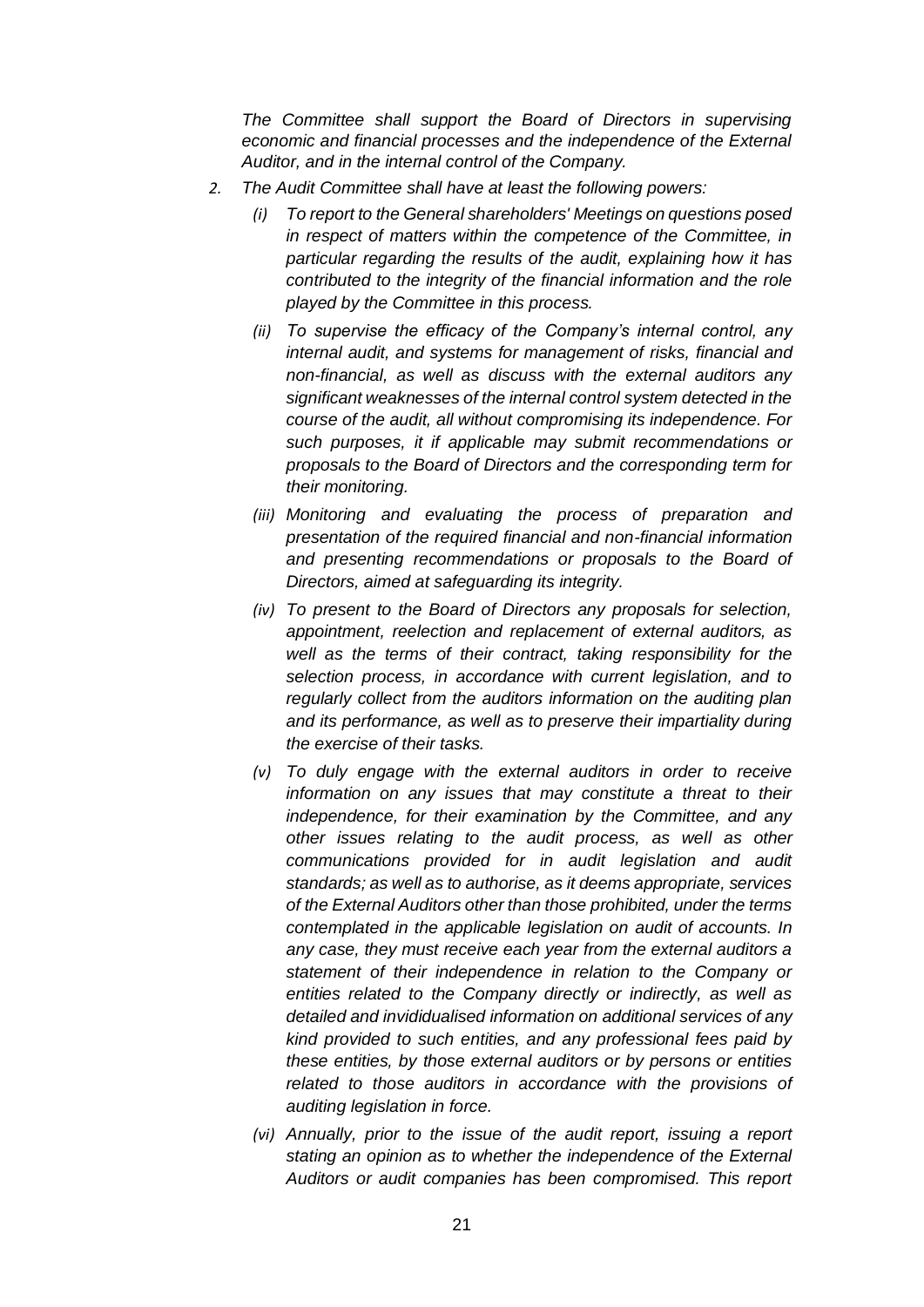*must, in any case, contain a reasoned appraisal of the provision of each and every one of the additional services referred to in the preceding letter, considered both individually and overall, other than legal auditing services and in relation to the independence requirement or auditing regulations.*

- *(vii) Report on related-party transactions to be approved by the General shareholders' Meeting or the Board of Directors and supervise the internal procedure established by the Company for those the approval of which has been delegated.*
- *(viii) To previously inform the Board of Directors about any matters foreseen in the Law, Bylaws and Board Regulations, to particularly include:*
	- *1. Any financial information that the Company needs to periodically publish.*
	- *2. The creation or acquisition of participations in special purpose vehicles or entities domiciled in countries or territories that are considered tax havens.*
- *(ix) Any other power attributed to the Board, either in general in its Regulations or entrusted to it in particular. The provisions established in iv), v) and v) above will apply without prejudice to applicable auditing regulations.*
- *3. Any member of the management team or Company personnel who is required for such purpose shall be obliged to attend Committee meetings and must provide assistance and allow access to the information available to him. In order to discharge its functions, the Committee shall have access to the means necessary for its functioning.*
- *4. The Board of Directors shall expand on the powers and the rules of operation of the Audit Committee either in specific regulations or in special provisions of the Board Regulations, and will strive to encourage the Committee's independence in the exercise of its tasks."*

## *"Article 24. Appointments and Remuneration Committee*

*1. The Company shall have an Appointments and Remuneration Committee, which shall be formed by a number of Directors to be determined by the Board of Directors, with a minimum of three (3) and a maximum of five (5) from amongst the non-executive Directors, and with the majority of its members being Independent Directors.*

*The Committee Chairman shall be an Independent Director elected by its members and the Secretary shall be the Secretary of the Board of Directors.*

- *2. Without prejudice to any other tasks entrusted by Law, these Bylaws or, in line with the same, the Board of Directors Regulations, the Appointments and Remuneration Committee will at least hold the following powers:*
	- *a) To evaluate the competences, knowledge and experience required for the Board of Directors. To this effect, it will define the duties and*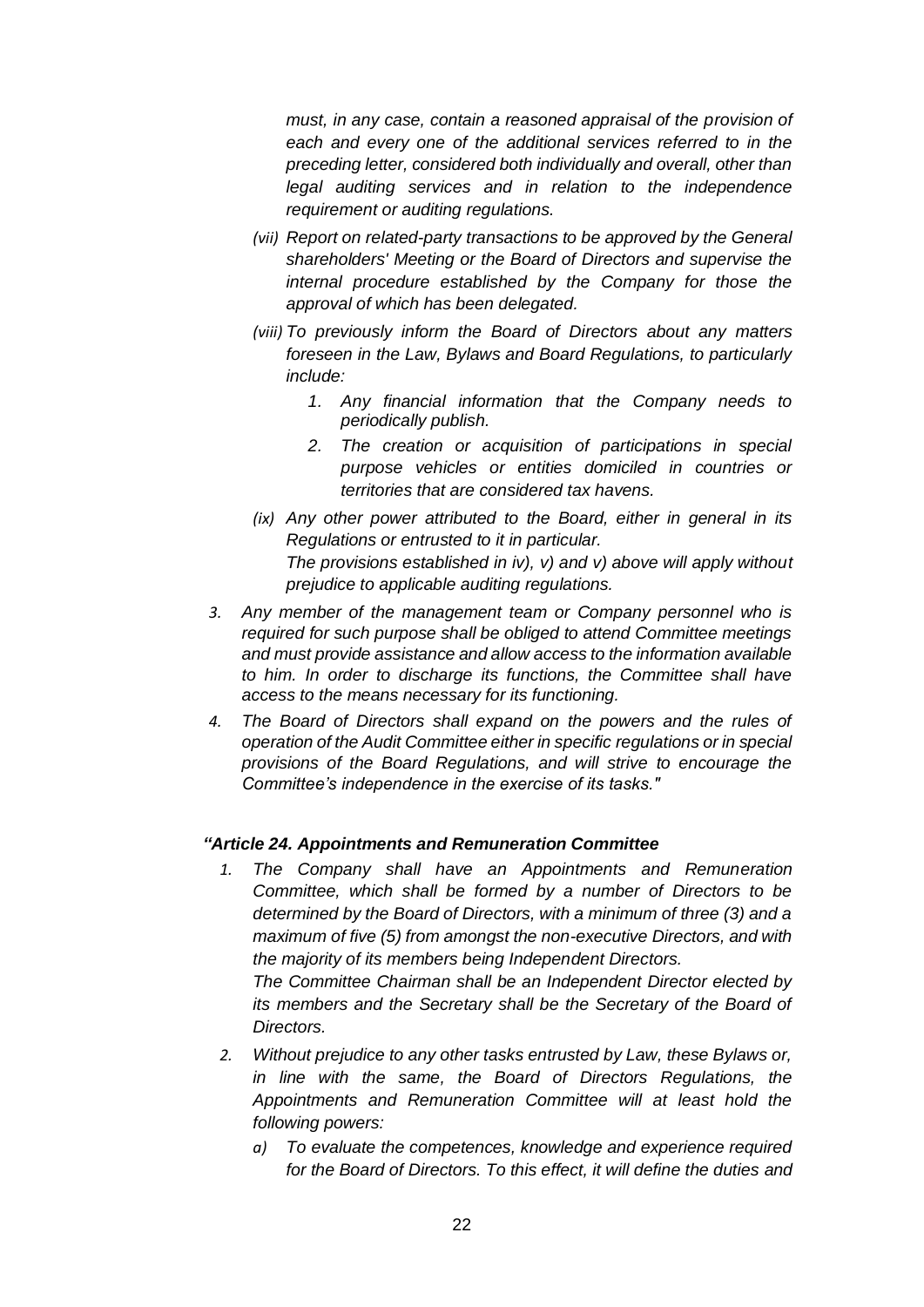*skills expected of any candidates for each vacancy and will evaluate the necessary time and dedication to enable them to effectively execute their task.*

- *b) To establish a representation goal for the least represented gender on the Board of Directors and provide guidelines on how to obtain this goal.*
- *c) To present the Board of Directors for any proposed appointments of independent Directors, for their designation by cooptation or to be decided upon by the General shareholders' Meeting, as well as any proposals to reelect or remove these Directors by the General shareholders' Meeting.*
- *d) To forward any proposed appointments of the other Directors, for their designation by cooptation or to be decided upon by the General shareholders' Meeting, as well as any proposals to reelect or remove these Directors by the General shareholders' Meeting.*
- *e) To forward any proposals to appoint and remove senior executive and the basic terms of their contracts.*
- *f) To examine and arrange the succession process of the Chairman of the Board of Directors and CEO of the Company and, if necessary, to make proposals to the Board of Directors in order for this succession to take place in an orderly and planned manner.*
- *g) To propose to the Board of Directors the remuneration policy for Directors and general managers, or those performing senior management duties and directly reporting to the Board, Executive Committees or Managing Directors, as well as their individual remuneration and other contractual conditions of executive Directors, ensuring that these are observed.*
- *h) To propose to the Board the appointment of the Lead Independent Director.*
- *i) To assume such reporting, supervising and proposing functions in the area of corporate governance, as may be determined by the Board of Directors.*
- *3. The Board of Directors will establish the number of members of the Appointments and Remuneration Committee and will develop its competences and operating rules, either in specific Regulations or in special provisions of the Board Regulations, striving to encourage the Committee's independence when exercising its duties."*

## *"Article 24 BIS. Sustainability Committee*

*1. La Company shall have a Sustainability Committee, which shall be formed by a number of Directors to be determined by the Board of Directors, with a minimum of three (3) and a maximum of five (5) from amongst the nonexecutive Directors, and with the majority of its members being Independent Directors.*

*The Committee Chairman shall be an Independent Director elected by its members and the Secretary shall be the Secretary of the Board of Directors.*

*2. Without prejudice to any other tasks entrusted by these Bylaws or, in line*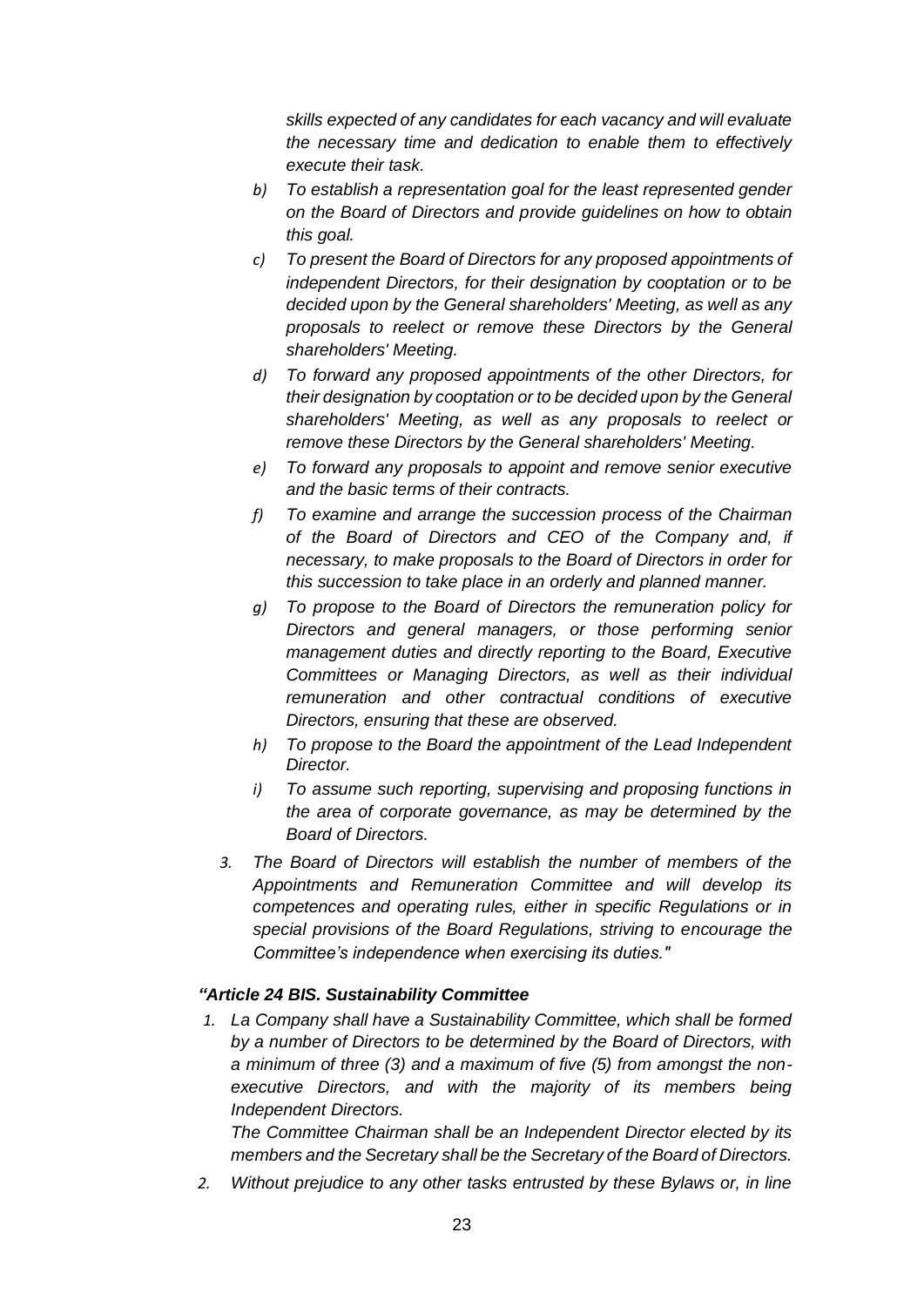*with the same, the Board of Directors Regulations, the Sustainability Committee will at least hold the following powers:*

*a) Supervise and periodically review the content of and compliance with the Group's sustainability policy, as well as the sustainability aspects of other corporate policies with a relevant impact in this area.*

*b) Supervise that the Company's environmental and social practices are in line with the Group's sustainability strategy and policy.*

*c) Supervise and review sustainability information in accordance with international reference standards, reporting thereon to the Board of Directors.*

*d) To perform duties of reporting, supervision and proposal in sustainability matters, as determined by the Board of Directors.*

*3. The Board of Directors will establish the number of members of the Sustainability Committee and will develop its competences and operating rules, either in specific Regulations or in special provisions of the Board Regulations, striving to encourage the Committee's independence when exercising its."*

### **Sixth. - Amendments relating to Title IV ("Financial Year, Accounting Documents and Distribution of Profits") of the Bylaws (articles 28 "Formulation of Accounts" and 29 "Auditing of accounts").**

To amend Articles 28 ("Formulation of Accounts") and 29 ("Audit of accounts") of Title IV ("Financial Year, Accounting Documents and Distribution of Income") of the Company's Bylaws, which shall read as follows:

# *"Article 28. Formulation of accounts*

*"The Board of Directors, within not more than the first three months of each financial year or, as the case may be, such period as may be determined by law, shall prepare the financial statements, the management report, which shall include the statement of non-financial information, and the proposal for the distribution of income or allocation of loss, as well as the consolidated financial statements and management report, if any."*

#### *"Article 29. Audit of accounts*

*The auditors shall have at least one month from the time they are given the signed financial statements to present their report.*

*The Financial Statements and the Management Report which shall include the statement of non-financial information, as well as, if applicable, the consolidated Financial Statements and Management Report must be submitted, as the case may be, to the examination and information of the auditors referred to in Articles 263 et. seq. of the Spanish Companies Act*."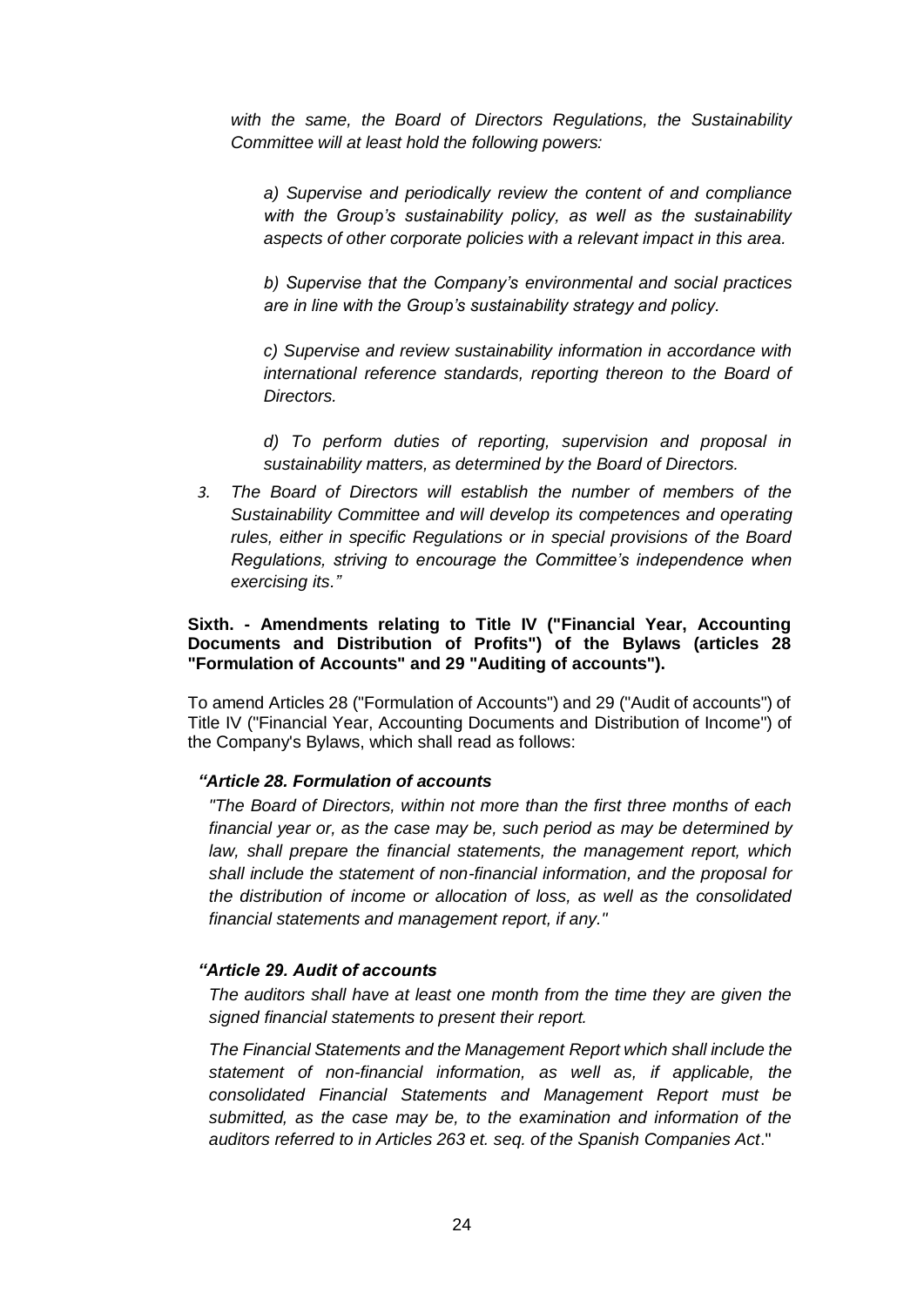# **RESOLUTION REGARDING ITEM EIGHT ON THE AGENDA:**

**AMENDMENT OF THE REGULATIONS OF THE GENERAL SHAREHOLDERS' MEETING TO ADAPT THEM TO LAW 5/2021, OF APRIL 12, AMENDING THE REVISED TEXT OF THE CAPITAL COMPANIES LAW, APPROVED BY ROYAL LEGISLATIVE DECREE 1/2010, OF JULY 2, AND OTHER FINANCIAL REGULATIONS, WITH REGARD TO THE PROMOTION OF LONG-TERM SHAREHOLDER INVOLVEMENT IN LISTED COMPANIES, AND TO THE PARTIAL AMENDMENT OF THE CODE OF GOOD GOVERNANCE APPROVED BY THE CNMV ON 26 JUNE 2020, AS WELL AS TO INTRODUCE CERTAIN TECHNICAL AND DRAFTING CLARIFICATIONS.**

**First. - Amendments to the articles relating to the Regulations of the General Shareholders' Meeting (articles 1 "Purpose and entry into force of the Regulations" and 19 "Publication of the Regulations of the Meeting").**

To amend Article 1 ("Purpose and Entry into Force of the Regulations") and Article 19 ("Publication of the Regulations of the Meeting") of the Regulations of the General Shareholders' Meeting, which shall read as follows:

## *"Article 1. Purpose and Entry into Force of the Regulations*

*These Regulations regulate the General Shareholders' Meeting of Red Eléctrica Corporación, S.A., establishing the principles of its organization and operation and the rules which govern its legal and bylaw activity. They must be disseminated by the Board of Directors among the shareholders and the investing public and published on the Company website.They shall apply as from the first General Meeting held following theirapproval or modification.*

*They may be amended by the General Meeting at the proposal of the Boardof Directors,which shallattacha report justifyingtheamendment. The amendment of the Regulations shall require a majority of votes in accordance with the provisions ofarticle 17 of theBylawsand 159 of the Spanish Companies Act."*

#### *"Article 19. Publication of the Regulations of the Meeting*

*Following their approval, these Regulations of the General Meeting may be accessed on the Company's website and that of the National Securities Market Commission, the legal framework in which General Meetings are to be conducted thus being made public for the information of shareholders and investors, notwithstanding the provisions of the Bylaws and the legislation in force.*

*Data of Amendment of the Regulations of the General Shareholders' Meeting:*

*Registered at the Madrid Commercial Registry on May 20, 2015, in Volume 33.501, Sheet 5, Section 8, Page M-59083, Entry 561."*

**Second. – Amendment of article 2 ("Company Website").**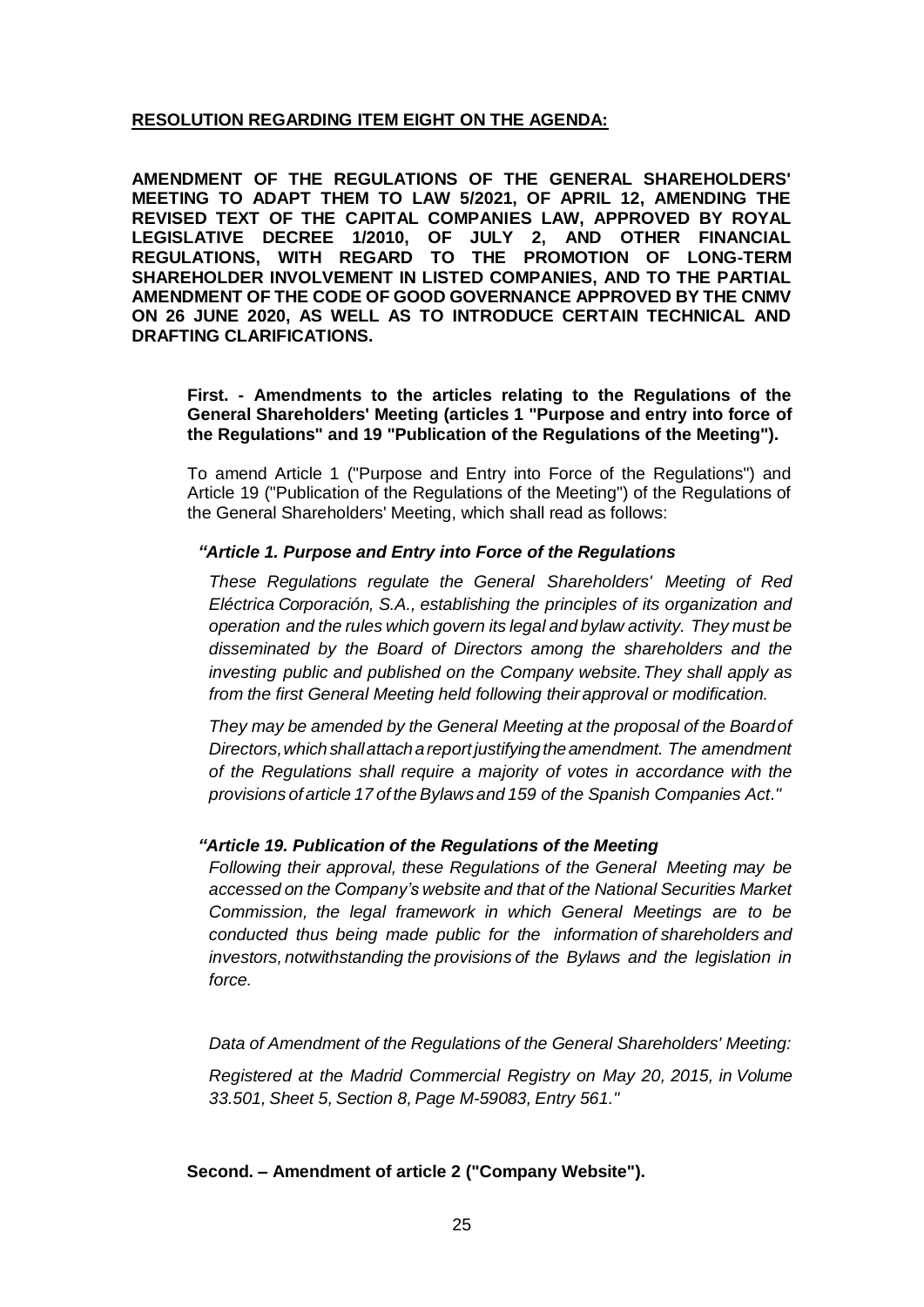To amend Article 2 ("Company Website") of the Regulations of the General Shareholders' Meeting, which shall read as follows:

# **"***Article 2. Company Website*

*As an instrument to ensure the transparency of corporate actions and at the same time to allow greater efficacy in the exercise by the shareholders of theirrights, as well as to facilitate relations between the shareholders and the Company, the lattershallmaintainawebsite,incorporatingthelatesttechnologies,which shall be regulated in accordance with the provisions of the law and the Bylaws and with these Regulations.The following, inter alia, shall be included on this website, in accordance with the applicable provisions:*

- *1. The Bylaws.*
- *2. The Regulations of the Meeting and of the Board of Directors, the Internal Code of Conduct and other provisions on corporate governance.*
- *3. Quarterly, and half-yearly reports, and annualreports forthe current year and at least the last three closed fiscal years , together with the external auditors' reports.*
- *4. The Annual Corporate Governance Report prepared by the Board.*
- *5. Annual Report on Remuneration of Directors.*
- *6. Composition of the Board and its Committees (Comisiones).*
- *7. Shareholders identified with stable holdings, direct and indirect, and their representation on the Board, as well as all side agreements between shareholders which have in any way been disclosed to the Company and to the market.*
- *8. The shareholdings of each Board member.*
- *9. The information contained in presentations made to the different market operatorsandtoanalysts,intermediariesandsignificantshareholders.*
- *10. Communications of Inside Information and Other Relevant Information to the National Securities Market Commission.*
- *11. Resolutions adopted at the most recent General Meetings held, indicating in detail their composition and the result of voting.*
- *12. The current call for the next General Meeting.*
- 13. Information that must be made available to the shareholders with the call *notice for the General Meeting, as well as any relevant information that the shareholders may require to cast their vote.*
- *14. Responses to information or clarifications requested by shareholders.*
- *15. Communication channels between the Company and the shareholders and the pertinent explanations regarding the exercise of the right to information, indicating the postal and electronic mail addresses to which shareholders may send their questions;*
- *16. The means and procedures for granting proxies for Shareholders' Meetings, as well as the means and procedures for casting votes remotely, with the ballots approved for doing so.*
- *17. The Shareholders' Electronic Forum, as provided in article 8.4 of these*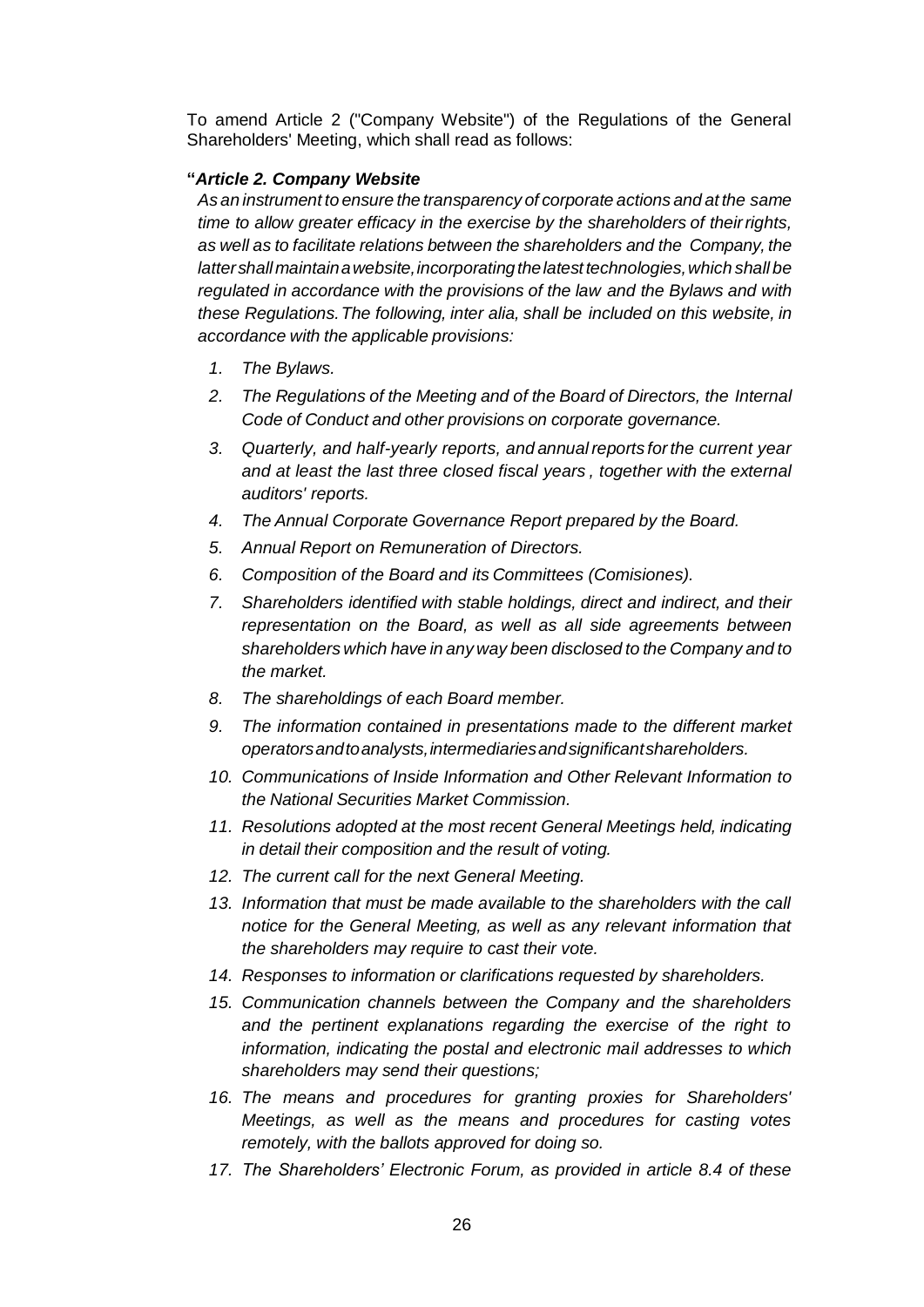## *Regulations.*

*Directors shall be responsible for keeping the information on the Company website updated and for coordinating its content with that of the public Registries in accordance with the provisions of the applicable law.*

### **Third. - Amendments to the articles relating to the types of Meetings and their powers (articles 3 "Competences of the Meeting" and 4 "Types of Meetings").**

To amend Articles 3 ("Competences of the Meeting") and 4 ("Types of Meetings") of the Regulations of the General Shareholders' Meeting, which shall read as follows:

### *"Article 3. Competences of the Meeting*

*The General Meeting, duly called and legally convened, represents all the shareholders and exercises the powers and discharges the duties corresponding to it at the Company. Its resolutions, adopted in accordance with these Regulations and the Bylaws, shall be binding on all shareholders, notwithstanding the statutory right of withdrawal. The General Meeting shall have the power to adopt all resolutions specific to its status as the Company's sovereign body. In particular, and without limitation, it is responsible for:*

- *a) Approving the financial statements of Red Eléctrica Corporación, S.A. and the consolidated financial statements of Red Eléctrica Corporación, S.A. and its subsidiaries, the conduct of management by the Board of Directors and the proposed distribution of income or allocation of loss.*
- *b) Approving the statement of non-financial information.*
- *c) Appointing and removing Directors (including ratification or revocation of appointments by co-optation), liquidators and auditors, as well as filing a corporate action for liability against any of them.*
- *d) Resolving on the amendment of the Bylaws and these Regulations.*
- *e) Resolving on capital increases and reductions.*
- *f) Resolving on the removal or limitation of the preemptive right of subscription.*
- *g) Resolving on the acquisition, disposal or contribution to another company of essential assets. An asset will be presumed essential whenever the transaction amount exceeds twenty-five per cent of the «Assets» item reflected in the latest approved balance sheet.*
- *h) Resolving on an alteration of legal form, merger, spin-off or transfer en bloc of assets and liabilities, and transfer abroad of the registered office.*
- *i) Resolving on the dissolution of the Company.*
- *j) Approving on the final liquidation balance sheet.*
- *k) Approving transfer of dependent entities of essential activities executed until then by the Company, even if the latter continues to fully own the former.*
- *l) Approval of the remuneration policy for Directors, in the terms established in the Spanish Companies Act.*
- *m) Resolving on any other matters determined by the law, the Bylaws or these Regulations, in particular:*
	- *i. Resolving on programs or authorizing transactions relating to treasury stock;*
	- *ii. Approving the establishment of Directors' compensation systems linked to share value;*
	- *iii. Resolving on the issue of debentures;*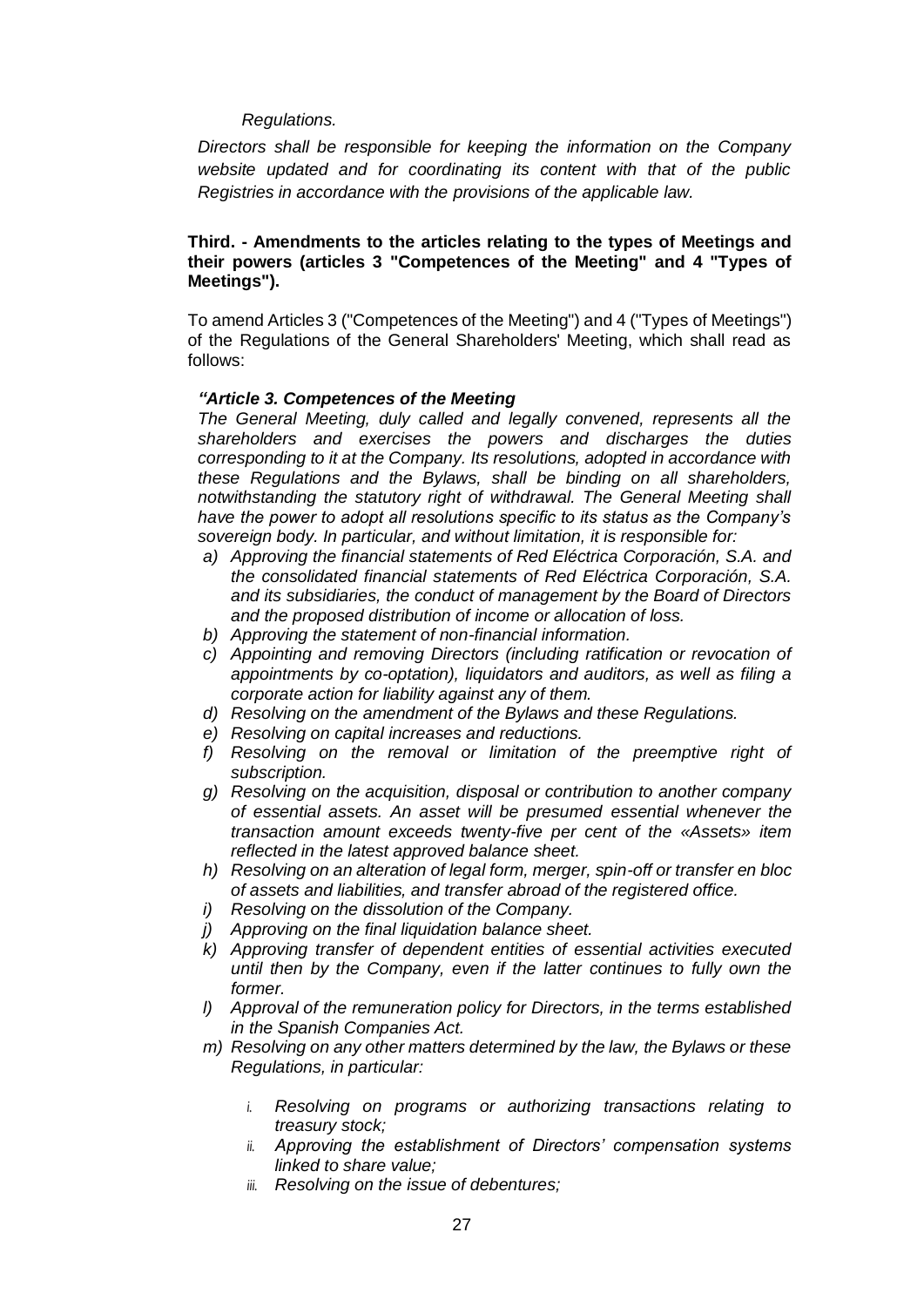- *iv. Authorizing the Board of Directors to increase capital stock and establish its conditions in all matters not provided for by the Meeting, in accordance with the provisions of the Spanish Companies Act.*
- *v. Approving transactions the effect of which is equivalent to the modification of the corporate purpose or the liquidation of the Company.*
- *n) Approving related-party transactions, the approval of which corresponds to the General Meeting under the terms provided by the law.*

*Without prejudice to the fact that the Meeting may also decide on those matters submitted to it by the Board of Directors, it shall not interfere in the powers and functions of the Board of Directors.*

### *"Article 4. Types of Meetings*

*General Meetings shall be Ordinary or Extraordinary.*

*4.1. General Shareholders' Meeting*

*The Ordinary General Meeting shall meet, following a call by the Board of Directors, within the first six months of each year, to, if appropriate, approve the corporate management, the annual accounts and the management report for the previous year and decide on the distribution of income or allocation of loss, without prejudice to other legally required matters.*

*Nonetheless, the General Meeting, even where called as an Ordinary Meeting, may also deliberate and decide on any matter within its powers which is submitted to its consideration, provided that such matter has been included in the call notice and all statutory requirements have been met.*

*The Ordinary General Meeting shall be valid even where called or held after the aforesaid deadline.*

*4.2 Extraordinary General Meeting*

*All General Meetings other than the foregoing shall be regarded as an Extraordinary General Meetings."*

**Fourth. - Amendments to the articles relating to shareholders' rights (articles 6 "Shareholders' rights", 7 "Shareholders' right of participation", 8 "Shareholders' right of information", 9 "Right of attendance", new 9 bis "Remote attendance by electronic or telematic means" and 10 "Proxies").**

To amend articles 6 ("Shareholders' rights"), 7 ("Shareholders' right of participatation"), 8 ("Shareholders' Right of Information"), 9 ("Right of attendance") and 10 ("Proxies"), as well as to incorporate the new article 9 bis ("Remote attendance by electronic or telematic means") of the Regulations of the General Shareholders' Meeting, which will be worded as follows:

## *"Article 6. Shareholders' rights*

*6.1. List*

*The shareholders of Red Eléctrica Corporación, S.A. have, inter alia, the following rights:*

- *a) The right to a share in the distribution of the company's profits and in the surplus assets resulting on liquidation.*
- *b) A pre-emptive right to subscribe new shares or convertible debentures, unless such right has been duly excluded;*
- *c) The right to attend and vote at General Meetings.*
- *d) The right to object to corporate resolutions and to seek, if appropriate, directors' liability.*
- *e) The right to information.*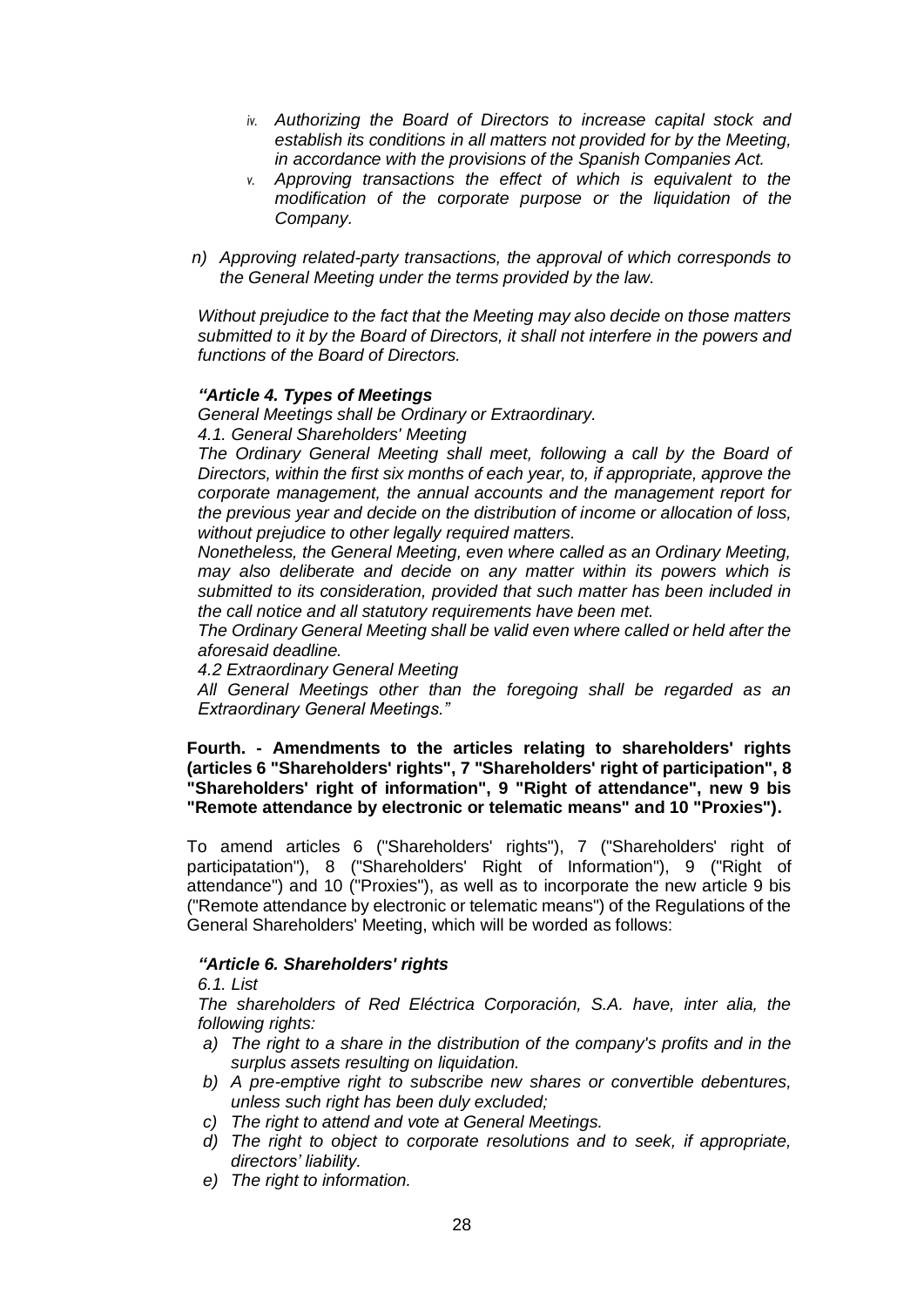*f) The right to participate in corporate affairs.*

*The Company must afford equal treatment to shareholders who are on an identical footing.* 

*Furthermore, the Company guarantees at all times the equal treatment of all shareholders in the same position as regards information, participation and exercise of the right to vote at the General Meeting.*

*In particular, it shall cover the accessibility requirements of persons with disabilities and the elderly to guarantee their right to have prior information and the necessary support to exercise their vote.*

*6.2 Manner of Exercise*

*Shareholders shall exercise their rights in the manner stipulated by the Law, in the Bylaws and in these Regulations.*

*6.3 Limitations*

*Shareholders' rights are subject to the limitations stipulated in current law, to particularly include Additional Provision No. 23 of Act 54/1997, of 27 November ("Act 54/1997") and in article 30 of Act 24/2013, of 26 December, of the Electricity Industry, (the "Electricity Industry Act"), and contained in the current Bylaws."*

# **"***Article 7. Shareholders' Right of Participation*

*7.1. Request for Inclusion of Items in the Agenda*

*Without prejudice to the provisions of article 5 above, shareholders holding three percent (3%) of the capital stock may ask the Board, prior to the call, to include an item on the Agenda of the next Shareholders Meeting. The Board must include the items requested in the manner which best suits the corporate interest, provided that they relate to matters which are within the powers of the General Meeting.*

*7.2. Shareholders' Proposals and Suggestions* 

*Without prejudice to the provisions of article 5 above, shareholders may draw up proposals in relation to the items included on the Agenda. They may also make suggestions regarding the activities and interests of the Company which, in their opinion, should be debated at the General Meeting.*

*In both cases they may make these proposals and suggestions through the Shareholder Service Office, after furnishing proof of their identity as shareholders, subject to due verification."*

## *"Article 8. Shareholders' Right of Information*

*8.1. Supply of Information to Shareholders*

*From the publication of the call notice and until the holding of the General Meeting, the Company must publish, on an uninterrupted basis, on its website and shall make available at the Shareholder Information Office at least the following information:*

- *a) The notice of call.*
- *b) The total number of shares and voting rights at the date of the call, broken down by share class, if any.*
- *c) The documents to be submitted to the General Meeting and, in particular, reports from directors, auditors and independent experts.*
- *d) The full text of the proposed resolutions on each and every one of the points in the Agenda or, in relation to points of a merely informative nature if none, a report by the competent bodies on each of said points the items on the Agenda. Proposed resolutions submitted by shareholders shall also be included when they are received.*
- *e) For the appointment, ratification or re-election of members of the Board of Directors, the identity, c.v. and category to which each one belongs, as well as the proposal and reports referred to in article 529.decies of*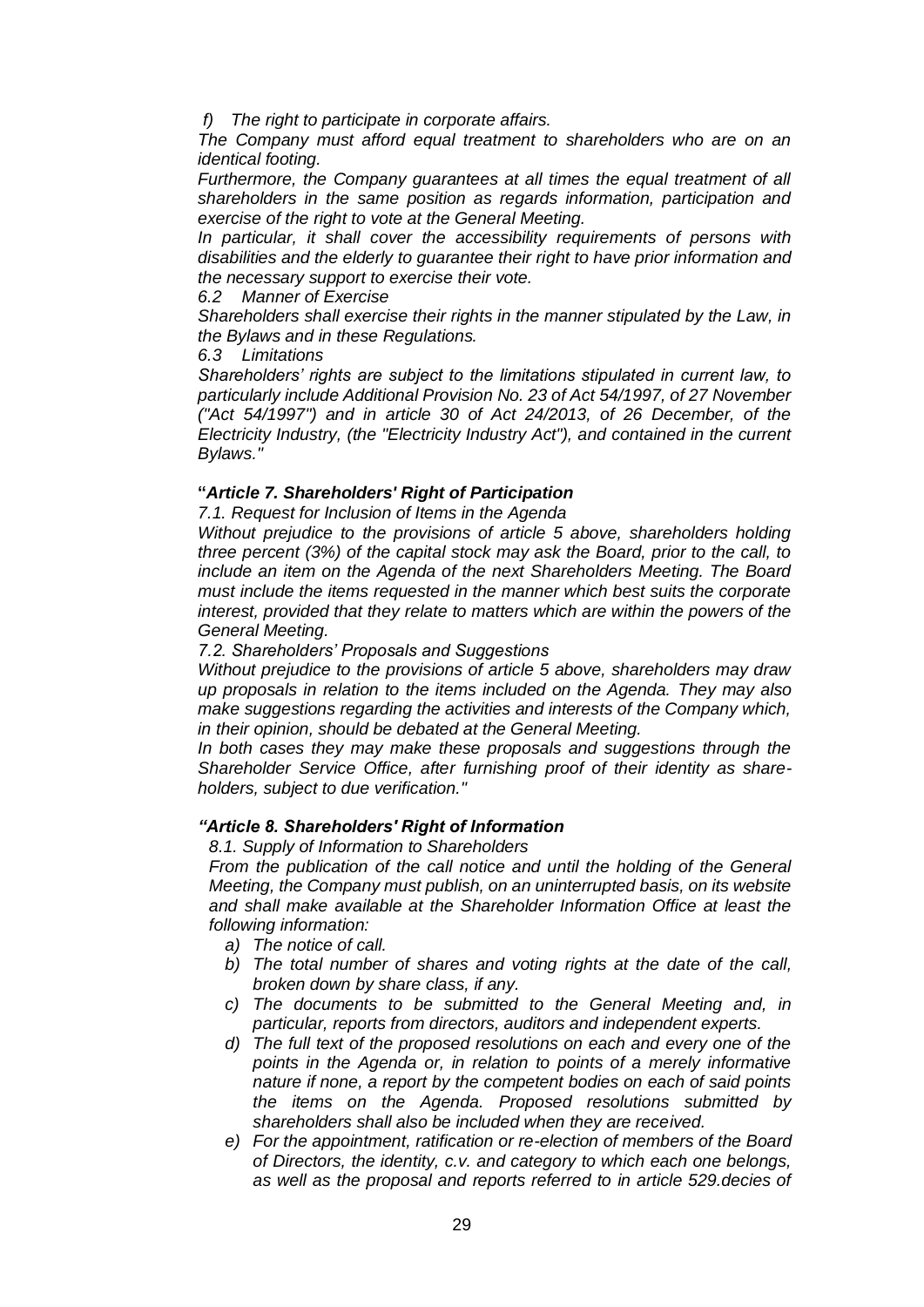*the Spanish Companies Act. For legal entities, the information will include details of the individual appointed to permanently perform the tasks inherent to this post.*

- *f) Annual Sustainability Report, if any.*
- *g) Any other report the inclusion of which is obligatory or is determined by the Board of Directors.*
- *h) The forms to be used for voting by proxy and remote voting, except when they are sent directly by the Company to each shareholder. Where they cannot be published on the website for technical reasons, the Company must indicate on the website how to obtain the forms on paper and must send them to any shareholder who so requests.*
- *i) If applicable, the rules for attendance by telematic means.*

*8.2. Requests for Information by Shareholders* 

*Shareholders may also request in writing, in the terms established in the law and the Company's Bylaws, prior to the General Meeting or orally during the Meeting, such documentation, reports or clarifications as they deem relevant to the items on the Agenda.*

*Shareholders may also request information, clarifications or pose questions in writing, or orally while the Meeting is being held, concerning publicly available information furnished by the Company to the National Securities Market Commission since the last General Meeting was held and concerning the auditors' report.*

*If prior to their formulation of a specific question, the requested information is clearly, and directly and expressly available to all shareholders on the Company website in a question and answer format, Directors may merely reply by referring to the information provided in this form.*

*The Board of Directors must furnish the shareholders with the documentation information requested unless this information is unnecessary to protect shareholders' rights, or objective reasons exist to consider that it may be used for non-corporate purposes or that its disclosure could damage the Company or its related companies. This exception shall not apply where the request is supported by shareholders who represent at least twenty-five (25) per cent of the capital stock.*

*All valid requests for information, clarifications or questions made in writing, and the replies provided in writing by the Directors, will be uploaded on the Company's website.*

*8.3. Shareholders' Inquiries*

*Shareholders may pose questions in writing concerning publicly available information or information which has been disclosed to the relevant authorities.*

*Shareholders may make their inquiries through the Shareholder Information Office, after furnishing proof of their identity as shareholders, subject to due verification. The Company shall disseminate such replies as it may decide on the website, individually or collectively, and if the Board of Directors deems it appropriate the matters shall be addressed at the General Shareholders' Meeting.*

*The Board of Directors shall be obliged to provide the appropriate response to these questions unless public disclosure of the information is unnecessary to protect shareholders' rights, or there are objective reasons to believe that it may be used for non-corporate purposes or that its disclosure could harm the Company or its related companies. Information may not be refused when the request is supported by shareholders who represent at least twenty-five percent of the capital stock.*

*8.4. Shareholders' Electronic Forum*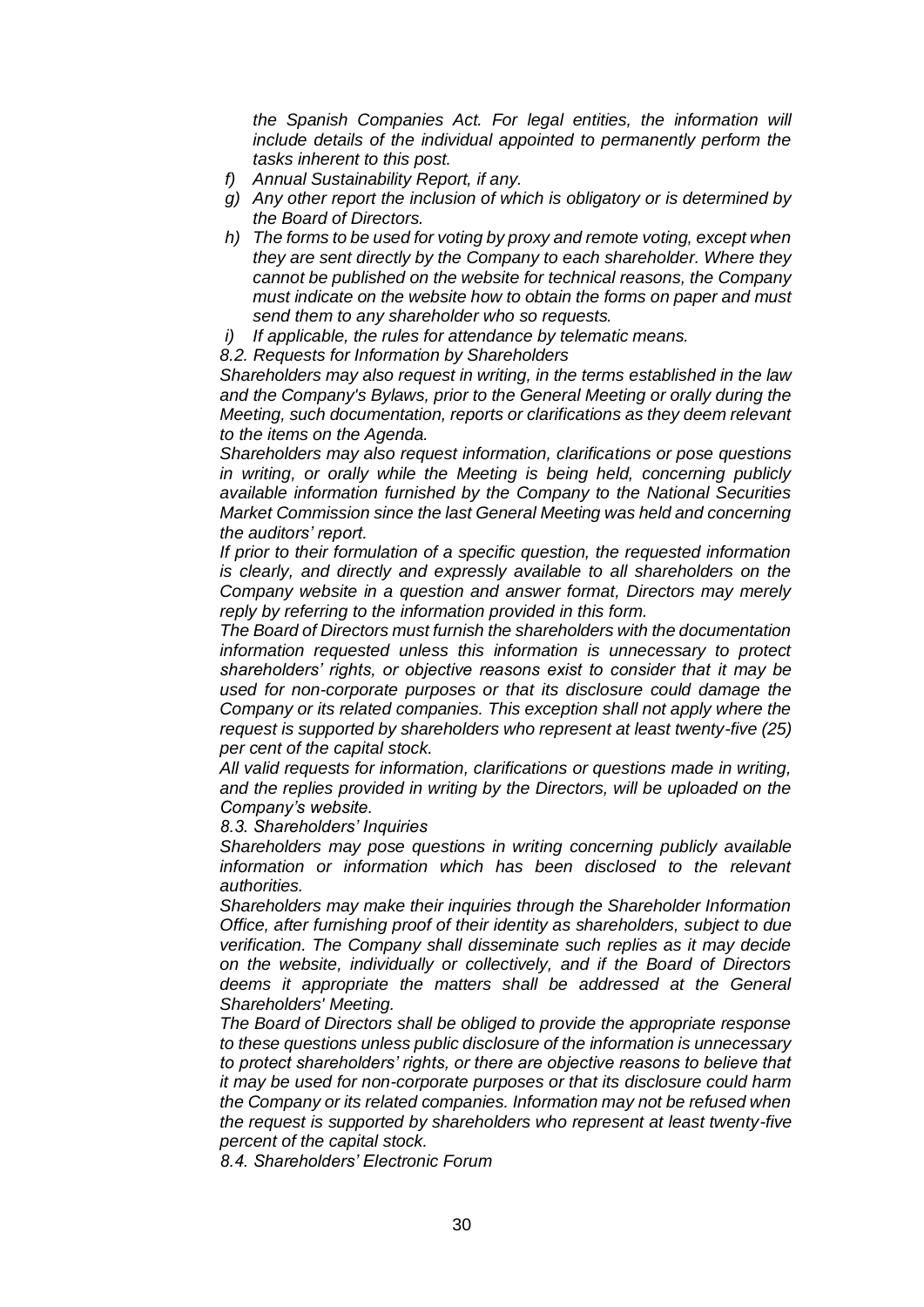*While provided for in the legislation in force, and pursuant to the development of such legislation technically and legally, a Shareholders' Electronic Forum shall be set up on the Company website, and may be accessed with due safeguards by individual shareholders and by any voluntary associations that may be formed, with a view to facilitating their communication prior to the holding of General Meetings. Proposals that are intended to be submitted as a supplement to the Agenda announced in the call notice, requests for seconding such proposals, initiatives for achieving a sufficient percentage to exercise a minority right provided for in the law, or offers or solicitations for voluntary proxies, may be posted on the Forum. The Board of Directors of the Company shall determine the rules which are to govern, from time to time, the operation of the Forum set up for the General Meeting, and which shall be publicly disclosed on the Company ' website."*

### *"Article 9. Right of Attendace*

*Shareholders may attend the General Meeting if they are up to date in the payment of calls on unpaid capital and prove their ownership, by means of a certificate issued in their name on the accounting record of book entries five days before the date on which the Meeting is to be held.*

*Shareholders shall ask the Entity in charge of the accounting record to issue the appropriate certificate of entitlement or equivalent document from the accounting record of book entries of the Company's securities, in order to obtain, where necessary, the appropriate attendance card from the Company.*

*Attendance cards must be issued bearing the holder's name to shareholders who prove that their shares were entered on the accounting record at least five days prior to the first call. The Entity in charge of the accounting record must send Red Eléctrica Corporación, S.A., before the date set for holding the General Meeting, the list of cards it has issued at the request of its respective clients. The registration of attendance cards, in cases of physical attendance, shall commence two hours prior to the time set for holding the Meeting.*

*Company Directors and executives must attend General Meetings.*

*In general, in order to promote the widest dissemination of proceedings and the resolutions adopted, the media shall be allowed access to General Meetings. Likewise, and also to facilitate its dissemination, it will be possible to broadcast the Meeting live and record it in audio-visual form."*

#### *"Article 9 BIS. Remote attendance by electronic or telematic means*

- *1. Pursuant to the provisions of article 15 bis of the Bylaws and independently of the shareholders' right to vote remotely prior to the General Meeting in the manner provided for in article 17 bis of the Bylaws and article 15.9 of these Regulations, shareholders entitled to attend the General Meeting held at the place indicated in the notice of meeting may exercise this right by using electronic or telematic means of remote communication when so resolved by the Board of Directors, taking into account the state of the art and having verified the appropriate security conditions and guarantees of identity of the attendees. The Board of Directors shall indicate in the notice of the meeting the means that may be used for these purposes to meet the required security conditions that allow the shareholders to be recognized and identified, the correct exercise of their rights and the proper conduct of the meeting.*
- *2. In the event that the Board of Directors resolves to allow remote attendance at the General shareholders' Meeting, the notice of the meeting shall describe the deadlines, forms and modes of exercising the shareholders'*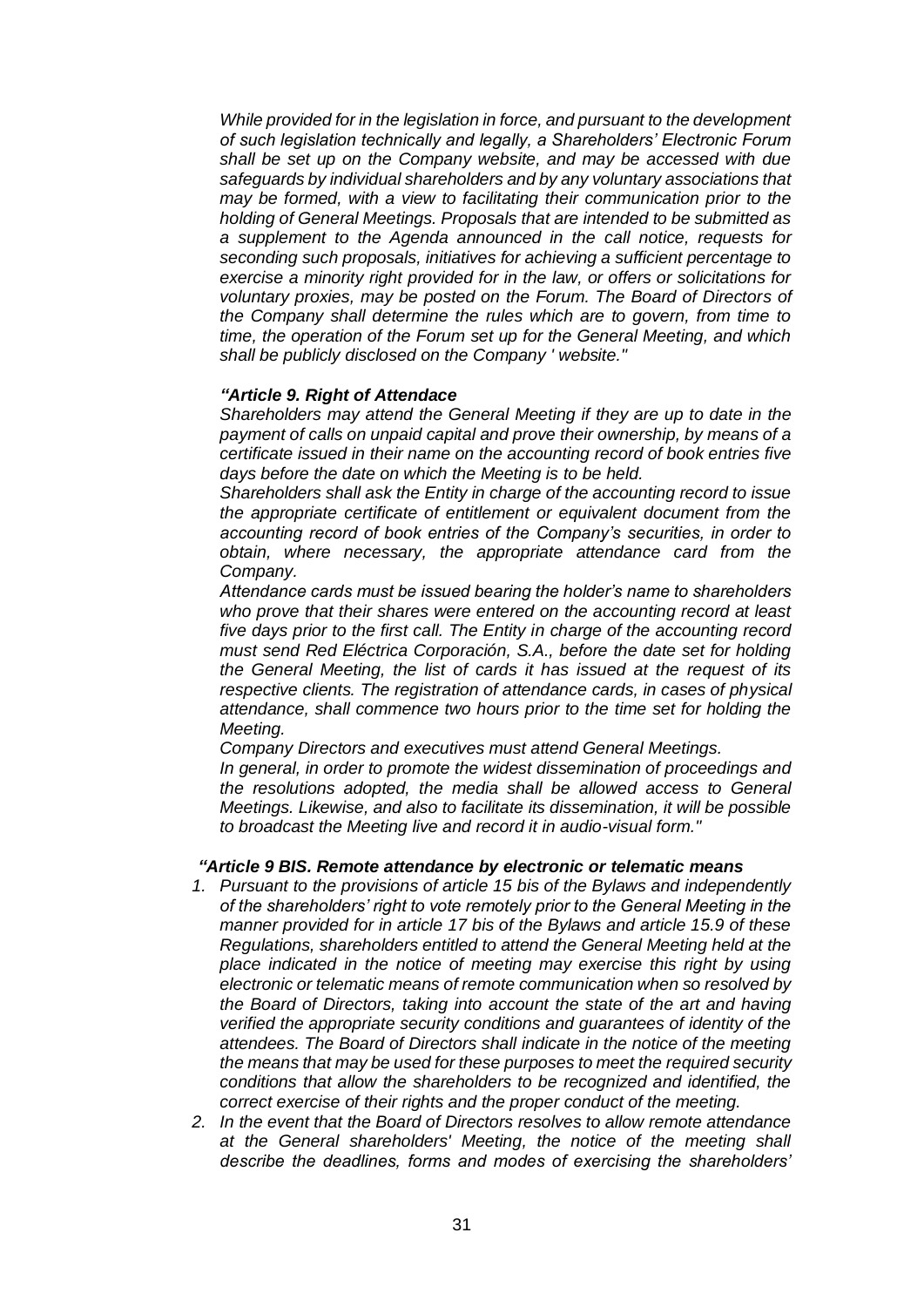*rights provided by the Board of Directors to allow for the proper conduct of the General shareholders' Meeting.* 

- *3. Remote attendance of shareholders and their representatives at the General Meeting by electronic or telematic means shall be subject to the following provisions, which may be developed and completed by the Board of Directors:* 
	- *a. The connection to the system for monitoring the General Meeting must be made as far in advance as indicated in the notice of the meeting in relation to the time scheduled for the start of the meeting. After the time limit set for this purpose, a shareholder or representative who initiates the connection later shall not be considered an attendee.*
	- *b. A shareholder or its representative wishing to attend the General Meeting and exercise its rights must identify itself by recognized digital signature or some other form of identification, as determined by the Board of Directors in a resolution adopted to such end, providing adequate assurances of authenticity and the identity of the shareholder or representative in question. Voting and information rights must be exercised through the electronic means of remote communication deemed appropriate in accordance with the provisions of these Regulations.*
	- *c. The Board of Directors may stipulate in the call that the addresses and proposals of resolutions that, in accordance with law, are formulated by the shareholders that attend using telematic means must be submitted to the Company before the General Meeting is held. The replies to those shareholders or representatives who attend the General Meeting in this manner and who exercise their right to information during the course of the meeting shall be produced during the meeting itself or in writing within seven days following the holding of the General Meeting, when appropriate and as determined by the Board of Directors.*
	- *d. The inclusion of shareholders or representatives of shareholders attending remotely in the list of attendees shall be in accordance with the provisions of these Regulations.*
	- *e. The interruption of the communication, due to technical circumstances or for security reasons arising from supervening circumstances, may not be invoked as an illegitimate deprivation of the shareholder's rights, nor as a cause for challenging the resolutions adopted by the General Meeting.*
	- *4. The Board of Directors may resolve to convene the Meeting to be held exclusively by telematic means, complying with the requirements established in the legislation in force and in the statutory authorization granted, implementing the necessary measures in accordance with the state of the art and the circumstances of the Company, especially the number of shareholders.*

*In this case, the notice of call shall inform of the formalities and procedures to be followed for the registration and formation of the list of attendees, for the exercise of their rights and for the proper reflection in the minutes of the proceedings of the Meeting. In no case shall attendance be conditional upon registration being completed more than one hour before the scheduled start of the Meeting.*

*The exclusively telematic Meeting shall be deemed to be held at the registered office regardless of where the Chairman of the Meeting is located.*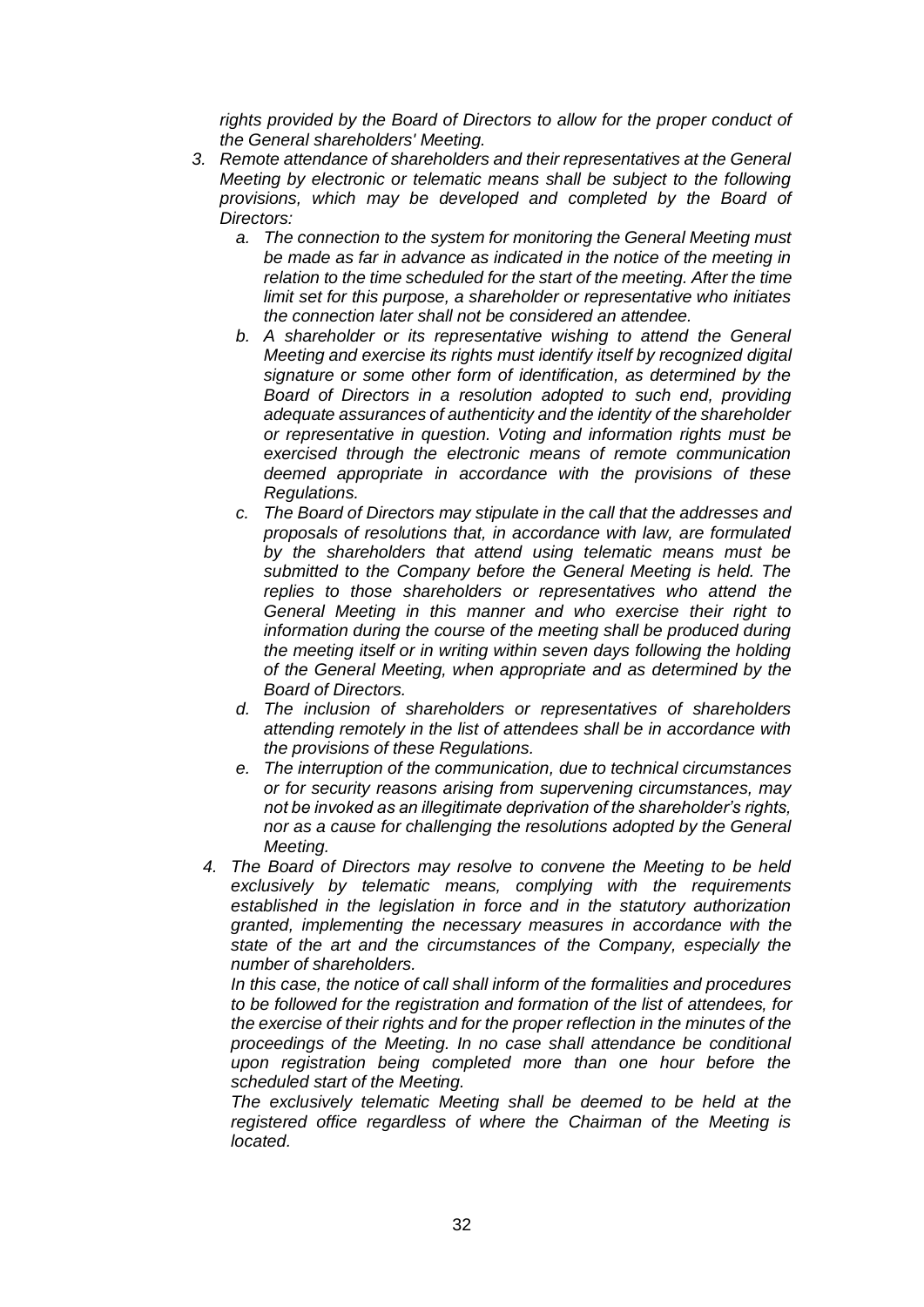*The provisions on attendance and telematic means contained in this article shall be applicable, provided that they do not contradict the provisions of this paragraph.*

*5. The Board of Directors may establish and update the media and procedures appropriate to the state of the technology to handle the remote attendance and casting of electronic votes from a distance during the holding of the General Meeting, adapting, if appropriate, to the rules and regulations for this system and to the provisions of the Bylaws and these Regulations. Such means and procedures will be published on the Company's corporate website."*

#### *"Article 10. Proxies*

*Shareholders who are entitled to attend may be represented at the General Meeting by another person, in the manner established by law and in the Bylaws. The proxy must be granted in writing and specifically for each Meeting.*

*No person may accumulate proxies in the name of the same shareholder which confer on him voting rights in the name of such shareholder that exceed the limits established in article 5 of the Bylaws.*

*Proxies may also be granted by means of postal or electronic correspondence or by any other means of remote communication, provided that the identity of the individual granting the proxy and the security of the electronic communications are duly guaranteed, pursuant to the provisions of the applicable legislation and subject, if appropriate, to the provisions of articles 15 and 17 bis of these Bylaws and 15.9 of these Regulations on the casting of votes by the aforesaid means, insofar as this is not incompatible with the nature of the proxy granted.*

*The provisions of the preceding two paragraphs shall also apply to the notification to the Company of the appointment of the proxy-holder and to the revocation of the appointment. The Company shall establish the system for electronic notification of the appointment, with the formal, necessary and proportionate requirements in order to guarantee the identity of the shareholder and of the proxy-holder(s) appointed by him.*

*Where instructions are issued by the represented shareholder, the proxy- holder shall cast his vote in accordance with such instructions and shall be obliged to keep the instructions for a period of one year as from the date of the relevant Meeting.*

*Proxy-holders may hold the proxies of more than one shareholder with no limit on the number of shareholders they may represent. Where a proxy-holder holds several proxies, he may cast votes in different directions, in accordance with the instructions received from each shareholder. In all cases, the number of shares represented shall be calculated for the valid constitution of the Meeting.*

*Prior to his appointment, a proxy-holder must provide detailed information to the shareholder on whether he has any conflict of interest, in accordance with the provisions of article 523 of the Spanish Companies Act. If the conflict arises after his appointment and the proxy-holder has not warned the represented shareholder of its potential existence, he must inform the shareholder immediately. In both cases, if no new specific voting instructions have been received for each of the items on which the proxy-holder is to vote in the name of the shareholder, the proxy-holder must refrain from casting the vote.*

*Where the Directors of the Company, or another acting for the account or in the interests of any of them, have made a public proxy solicitation, the Director obtaining it may not exercise the right to vote attaching to the shares represented on those items on the Agenda in respect of which he has a conflict of interest unless he has received specific voting instructions from the*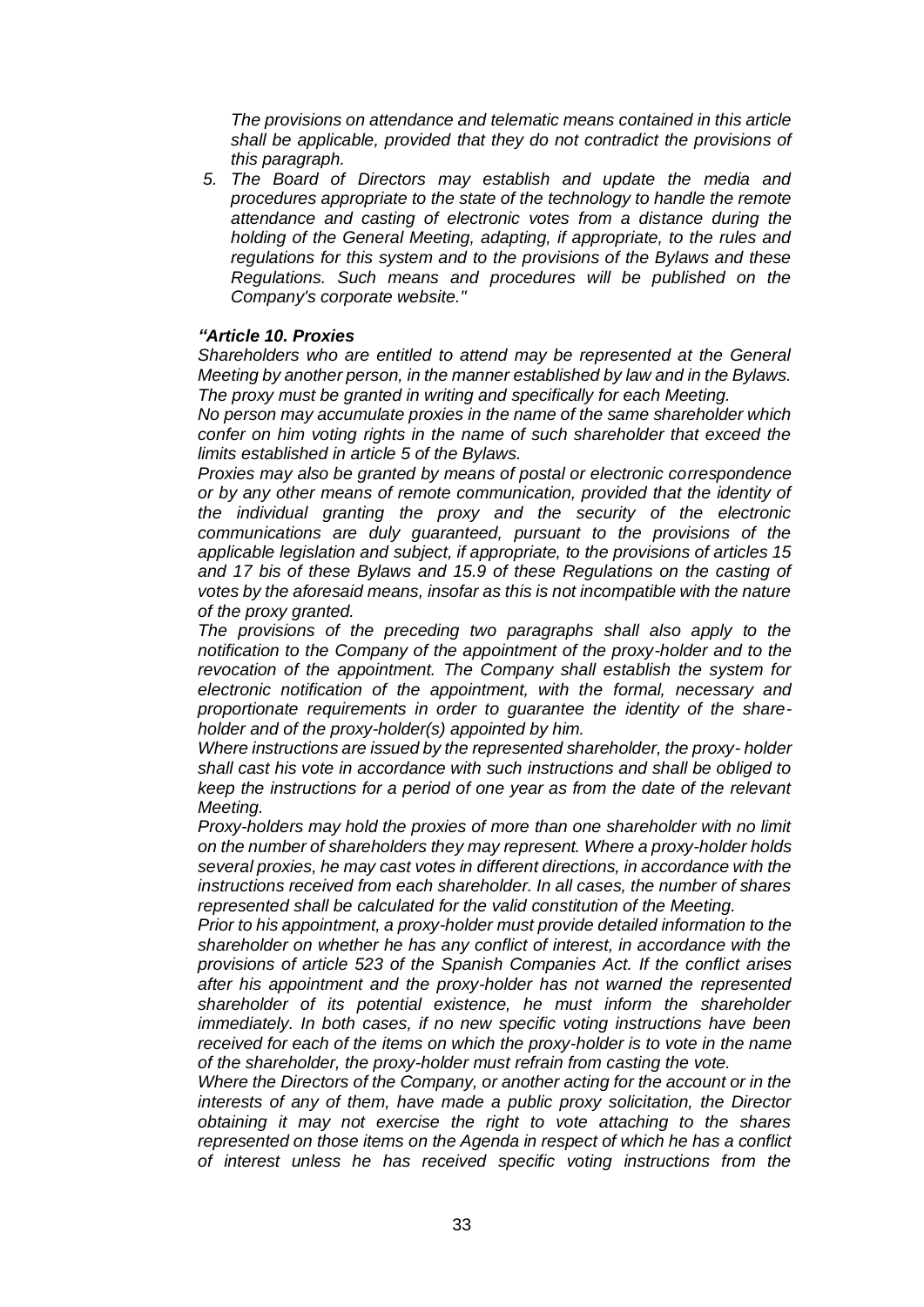*represented shareholder for each item, as provided in this article, in accordance with article 526 of the Spanish Companies Act.*

*Any intermediary entities registered as entitled shareholders according to the share accounting register, albeit acting on behalf of other ultimate beneficiaries, may in any case fraction their vote and vote against the proposal, further to different voting instructions, if such are received. These intermediary entities may grant a proxy to each ultimate beneficiary or to third parties designated by the latter, without limitation on the number of proxies granted.*

*Personal attendance of the General Meeting, either physically or telematically, by the shareholder represented shall be deemed to revoke the proxy granted.*

*The shareholder's proxy-holder may appoint a substitute to cast the vote where there is a conflict of interests."*

#### **Fifth. - Amendments to the articles relating to the conduct of the General Meeting (articles 11 "Quorum", 12 "Chair of the General Meeting", 15 "Constitution, deliberation and adoption of resolutions" and 17 "Publicity").**

To amend Articles 11 ("Quorum"), 12 ("Chair of the General Shareholders' Meeting"), 15 ("Constitution, deliberation and adoption of resolutions") and 17 ("Publicity") of the Regulations of the General Shareholders' Meeting, which shall be worded as follows:

### *"Article 11. Quorum*

*The General Meeting shall be validly convened on first call when the shareholders, attending in person or by proxy, hold at least twenty-five per- cent of the subscribed voting capital stock.*

*On second call the General Meeting shall be validly convened regard- less of the capital stock attending thereat.*

*In order for an Annual or Special General Meeting to be able to validly adopt a resolution for a capital increase or reduction or any other amendment of the Bylaws, the issue of debentures, the removal or limitation of the preemptive right of acquisition of new shares, or an alteration of legal form, merger, spin-off or transfer en bloc of assets and liabilities, or the transfer abroad of the registered office, shareholders holding at least 50 percent (50%) of the subscribed voting capital stock must attend in person or by proxy on first call. On second call, the attendance of 25 percent (25%) of said capital stock shall be sufficient.*

*Non-voting shares and those whose holders are not up to date in the payment of calls on unpaid capital, shall not be counted as present or represented at any General Meeting."*

#### **"***Article 12. Chair of the General Meeting*

*The General Meeting shall be chaired by the Chairman of the Board of Directors and, in his absence, by the relevant Deputy Chairman, according to rank or to seniority in the office, and, in their absence, by the person designated by the Board of Directors and, in the absence of such designation, by such Director or shareholder as is freely designated by the shareholders attending each Meeting.*

*The Secretary or Deputy Secretary of the Board of Directors shall act as Secretary of the General Meeting. In the absence of both, the person designated by the Board of Directors and, if no such designation exists, such Director or shareholder as is freely designated by the shareholders attending each General Meeting shall act as Meeting Secretary.*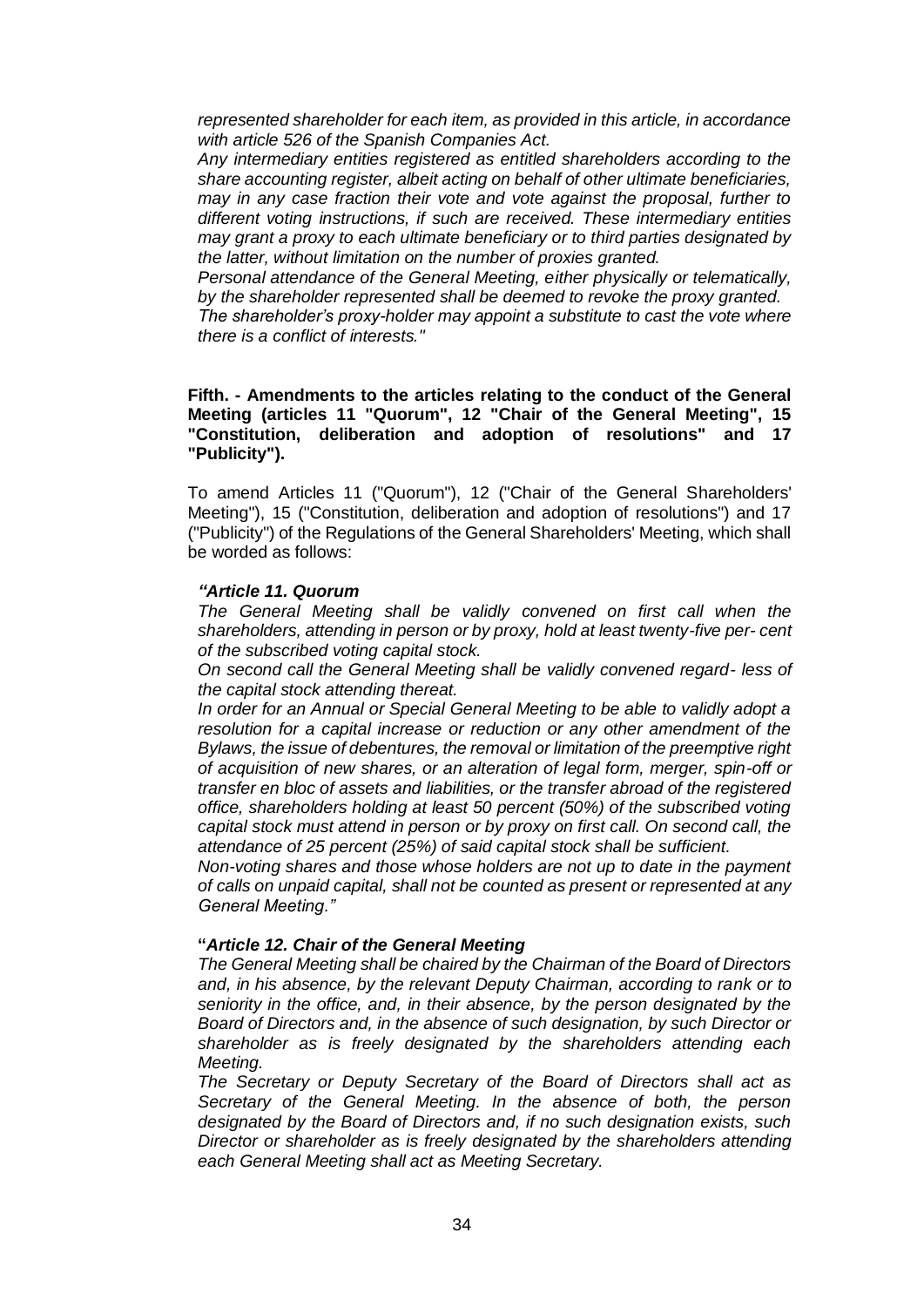*The Chairman is responsible for directing and establishing the order of deliberations and speeches; for deciding on the form taken by the vote on resolutions; for resolving any doubts, making clarifications or handling complaints which are raised in relation to the Agenda, the list of attendees, ownership of shares, delegation of authority or proxies, the requirements for valid constitution and adoption of resolutions by the Meeting, regarding the Bylaws' limit on the right to vote or regarding the interpretation of these Regulations; and for granting the floor to any shareholders requesting it, withdrawing it or refusing it and ending debates when he considers the matter being debated to have been sufficiently discussed; and, in general, exercising all such powers, including those of order and discipline, as may be necessary for the best conduct of the meeting."*

#### *"Article 15. Constitution, deliberation and adoption of resolutions 15.1. Attendance list*

*Before discussing the first item on the Agenda, the list of attendees shall be drawn up, indicating the nature or representation of each one and the number of shares, of their own or of others, with which they attend.*

*At the end of the list the number of shareholders attending in person or by proxy shall be determined, as well as the amount of capital stock they own, specifying that belonging to shareholders with voting rights, by way of summary, verified by the Secretary's Office.*

*The list of attendees may also be drawn up by means of a file or included on a computerized medium. In such cases the means used shall be recorded in the minutes and the appropriate identification note, signed by the Secretary and countersigned by the Chairman, shall be affixed to the sealed cover of the file or of the medium.*

*15.2. Calling the meeting to order*

*After the meeting is called to order, the Secretary shall read the information concerning the call and attendance on the basis of the list of attendees. In light of the list of attendees the Chairman shall, if appropriate, declare the General Meeting to be validly convened. If a notary asked by the Company to draw up the minutes of the General Meeting is present, he shall ask the attendees whether there are any reservations or protests regarding the information concerning the attendance of shareholders and capital stock stated by the Chairman.*

*Any shareholder who physically attends the Meeting and, if applicable, expresses reservations must display his attendance card to the personnel assisting the Presiding Panel and, if appropriate, the attending notary.*

*Before opening the debate on the Agenda, the Chairman shall ask shareholders physically attending the Meeting who wish to address the General Meeting to*  approach the personnel assisting the Presiding Panel, displaying their *attendance card, with a view to establishing the order in which they may take the floor. Those attending by telematic means will be able to intervene in accordance with the terms set forth in the notice of meeting.*

*15.3. Presentations*

*At the Ordinary General Meeting, the Chairman shall inform the General Meeting of the most significant aspects of the fiscal year and of the Board's proposals, and his presentation may be completed by persons authorized by him. The Chairman of the Audit Committee shall be at the disposal of the General Meeting to answer such questions as may be raised thereat by the shareholders on the matters within its jurisdiction.*

*15.4. Request for information*

*While the General Meeting is being held, shareholders physically attending it may orally request such reports or explanations as they deem appropriate*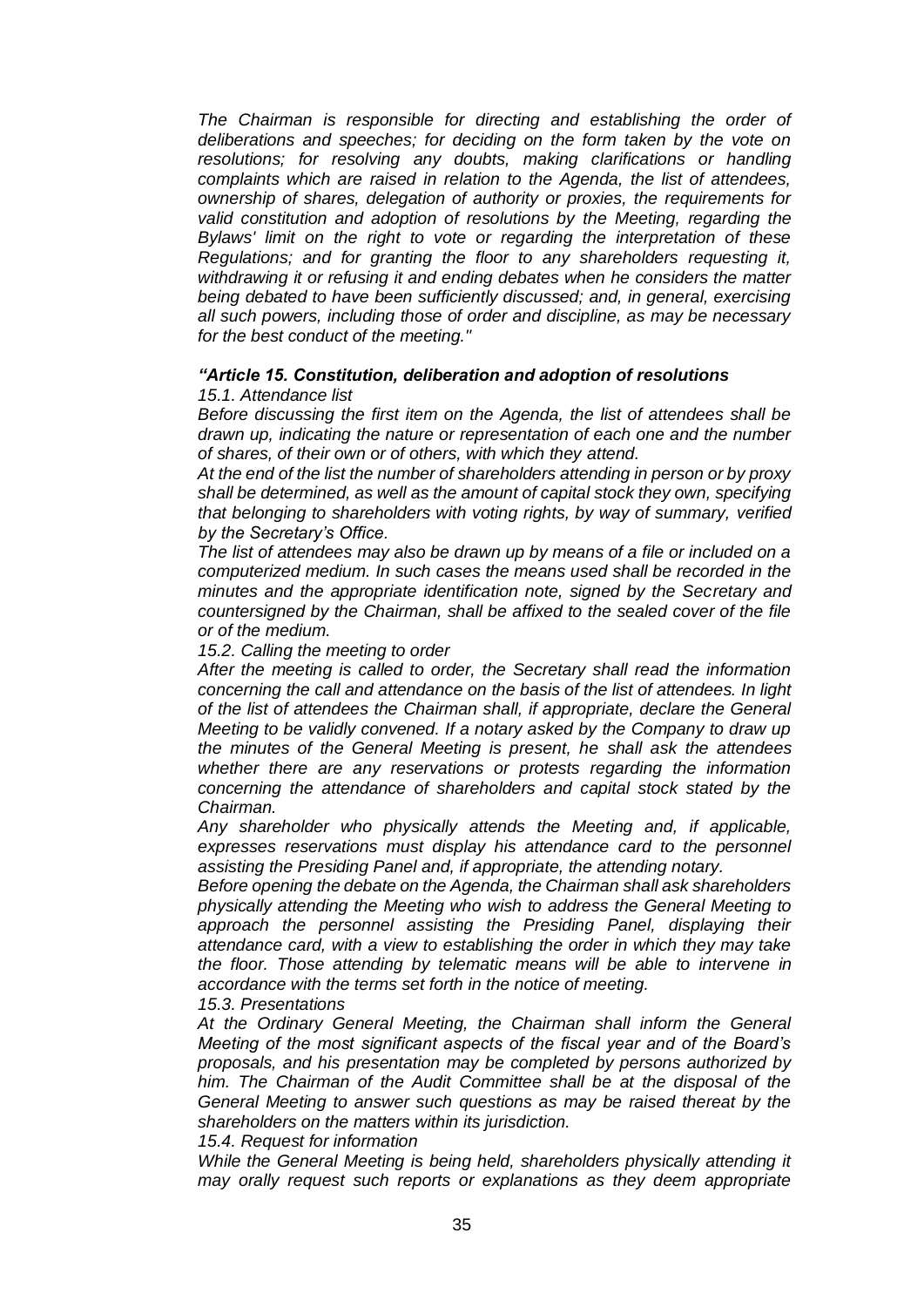*concerning the items on the Agenda or about the information that is publicly available and which the Company has provided to the National Securities Market Commission since the last General Meeting was held, and about the auditor's report. If this right cannot be satisfied at that time, the Board of Directors must provide the information in writing within seven days after the holding of the Meeting. Shareholders attending by telematic means may request such information or clarifications as they deem appropriate regarding these matters under the terms set forth in the notice of call.*

*If prior to their formulation of a specific question, the requested information is clearly, and directly and expressly available to all shareholders on the Company website in a question and answer format, Directors may merely reply by referring to the information provided in this form.*

*Directors must provide the shareholders with the information requested unless this information is unnecessary to protect shareholders' rights, or objective reasons exist to consider that it may be used for non-corporate purposes or that its publicity could damage the Company or its related companies. This exception shall not apply where the request is supported by shareholders who represent at least twenty-five per cent of the capital stock.*

*15.5. Deliberation*

When the appropriate presentations have been concluded, the Chairman shall *grant the floor to shareholders who have so requested, directing and coordinating the debate, and seeking to follow the established Agenda, except as provided for in articles 223.1 and 238 of the Spanish Companies Act.*

*The Chairman shall organize the manner in which replies are to be given to shareholders who have made any request or clarification in their speech. In particular, he may decide that a joint reply be given to the speeches of shareholders at the end of their turn to speak.*

*The Chairman shall bring the debate to a close when the matter has, in his opinion, been sufficiently debated, whereupon the Chairman shall submit the proposed resolutions to a vote and they shall be read by the Secretary.*

*The reading of proposals may be summarized by decision of the Chairman, provided that the shareholders representing the majority of the subscribed voting capital stock present at the Meeting do not object to it.*

*In exercising his powers to organize the proceedings of the Meeting, and notwithstanding other actions, the Chairman may, whenever he deems it appropriate and having regard to the existing circumstances:*

- *i. redistribute the time assigned to each shareholder;*
- *ii. ask speakers to clarify or expand on the issues they have set forth;*
- *iii. call shareholders addressing the Meeting to order so that they limit their speech to matters specific to the Meeting and refrain from making inappropriate comments;*
- *iv. withdraw the use of the floor from speakers who abuse their right or have used up the time assigned;*
- *v. expel from the premises those who are disorderly and disrupt the nor- mal proceedings of the General Meeting, with the necessary ancillary measures.*

*15.6. Temporary adjournment*

*(i) Exceptionally, if disturbances occur which substantially disrupt the orderly progress of the meeting, or any other extraordinary circumstance arises which temporarily prevents the normal proceedings of the Meeting, the Chairman of the Meeting may resolve the adjournment of the session for such period of time as he deems adequate, under no circumstances exceeding two hours, in order to seek to reestablish the conditions necessary for its continuation. The Chairman of the General Meeting shall take such additional measures as he deems appropriate to guarantee the*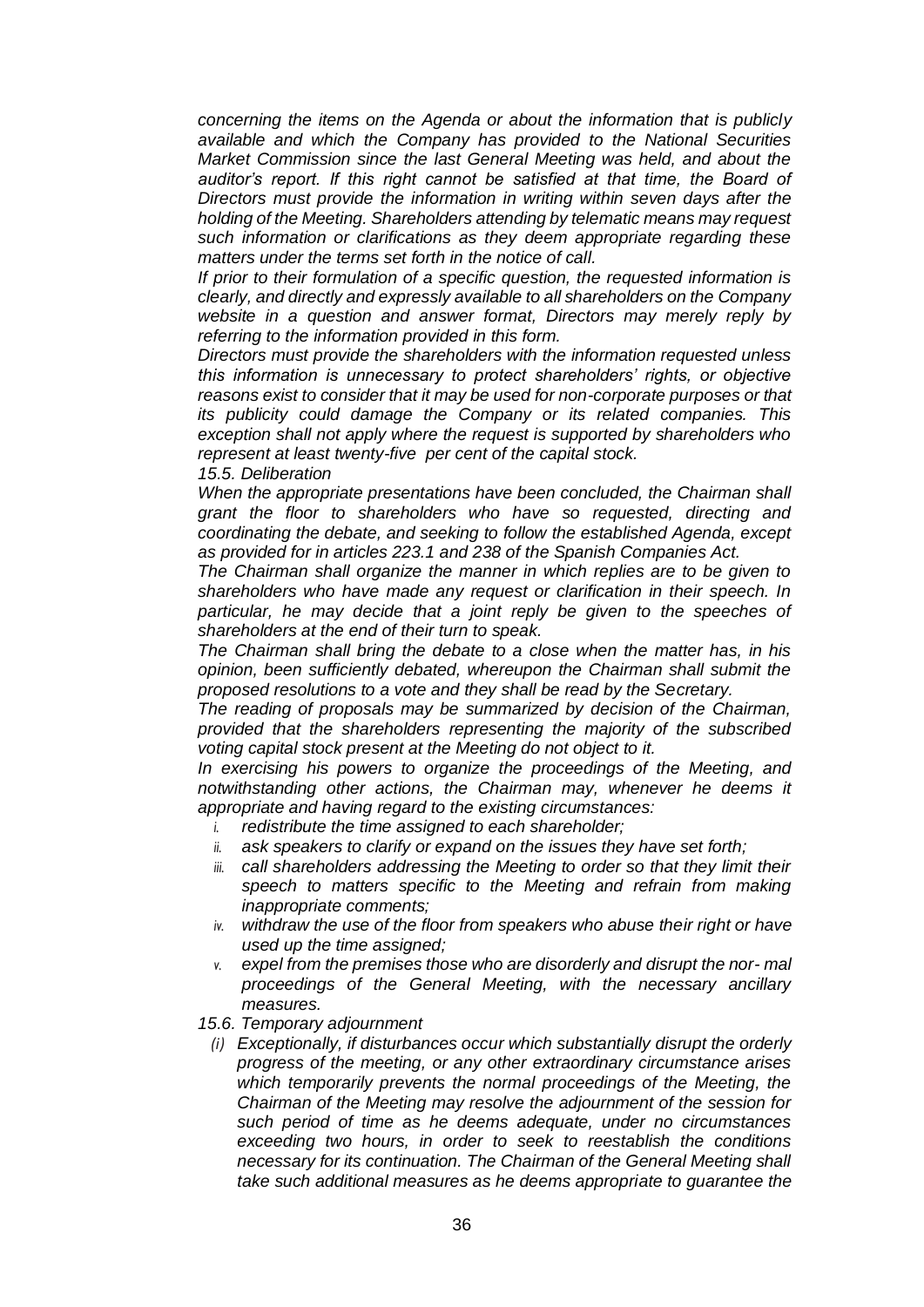*safety of those present and to avoid the repetition of circumstances which could again disrupt the orderly progress of the meeting.*

- *(ii) If, after the meeting is resumed, the situation which gave rise to the adjournment persists, the Chairman may, after consulting the Presiding Panel of the Meeting, resolve an extension for the following day. If the resolution regarding the extension is, for any reason, not adopted by the Presiding Panel, the Chairman shall immediately bring the session to a close.*
- *15.7 Extension*
	- *(i) At the proposal of the Chairman, after consulting the Presiding Panel, or at the request of shareholders who represent at least one fourth of the capital stock present at the General Meeting, those attending may decide to extend its sessions for one or more consecutive days.*
	- *(ii) After the holding of the General Meeting has been extended, it shall not be necessary at successive sessions to repeat compliance with the requirements stipulated by the law or in the Bylaws in order for it to be validly convened. If any shareholder included on the list of attendees drawn up at the beginning of the Meeting subsequently fails to attend successive sessions, the majorities necessary for the adoption of resolutions shall continue to be those determined at the sessions having regard to information derived from that list.*

## *15.8 Voting*

*Each share confers the right to one vote pursuant to the Bylaws, subject to the limitations contained therein in accordance with the mandate of article 30 of the Electricity Industry Act and under Additional Provision No. 23 of Act 54/199717/2007.*

*The Chairman shall put to a separate vote those matters which are substantially independent, so that the shareholders can express their voting preferences separately. In particular, the following shall be put to a separate vote:*

- *(i) the appointment, ratification, re-election or removal of each Director.*
- *(ii) in the event of an amendment of the Bylaws, each article or group of articles with individual autonomy.*
- *(iii) any matters for which this is foreseen in the Bylaws.*

*The Chairman shall decide on the most appropriate method for voting in*  each case, which he shall announce publicly at the General Meeting *sufficiently in advance of the vote.*

*However, the following deductive methods may be adopted to expedite voting:*

- *i. In voting on the Board's proposals relating to items included on the agenda, to treat as votes for those of all shares present or represented, except for votes against, blank votes and any abstentions which were expressly declared by notification to the Secretary of the General Meeting, or, if appropriate, to the notary present at the Meeting, in such manner as may be decided by the Chairman.*
- *ii. In voting on proposed resolutions relating to items not included on the Agenda or alternative proposals to those of the Board, to treat as votes against those of all shares present or represented, except for votes for, blank votes and any abstentions which were expressly declared by notification to the Secretary of the General Meeting, or, if appropriate, to the notary present at the Meeting, in such manner as may be decided by the Chairman.*

*In the two preceding cases, the declaration or casting of votes by notification to the Secretary or, if appropriate, to the notary, may be done individually in*  relation to each of the items on the agenda, or collectively for some or all of *them. The Secretary shall furnish the Chairman with the list of the scrutineers drawn up together with the notary, if the latter was involved, with the result of*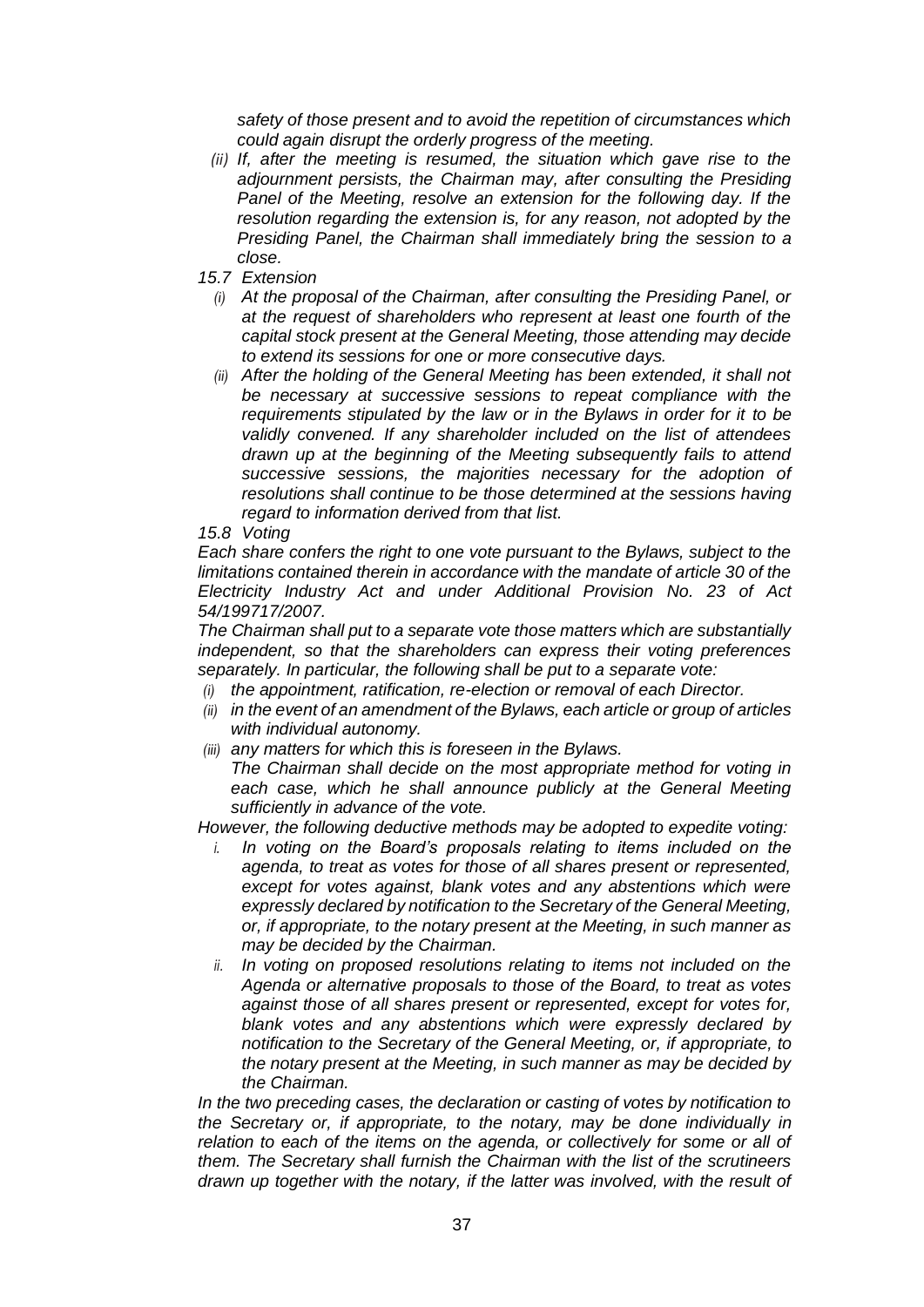*the vote on each proposal. The list of votes counted must record all votes, indicating the voter's identity, the capacity in which he cast the vote (shareholder or proxy-holder) and whether he voted for or against or, if appropriate, his abstention. The notary, if any, shall record this in the minutes in the same way. 15.9 Casting of votes by remote means of communication prior to the holding of the Meeting*

*Shareholders entitled to attend and vote may cast their vote on the proposals relating to items included on the Agenda, prior to the holding of the Meeting, by postal or electronic correspondence or by any other means of remote communication, provided that the identity of the individual exercising his right to vote and the security of the electronic communications are duly guaranteed, in accordance with the provisions of the applicable legislation, as well as of the Bylaws, these Regulations and such supplemental rules and rules implementing them as may be approved by the Board of Directors.*

*Votes by postal correspondence shall be cast by sending the Company a document in which the vote is recorded, accompanied by the attendance card issued by the entity or entities in charge of keeping the record of book entries or, if appropriate, by the Company.*

*Votes by electronic communication shall be cast using a recognized electronic signature or such other kind of safeguard as the Board of Directors considers suitable to ensure the authenticity and the identity of the shareholder exercising the right to vote.*

*A vote cast by electronic communication must be received by the Company before midnight (24:00) on the day immediately prior to that set for holding the General Meeting on first call. Otherwise, the vote shall be deemed not to have been cast.*

*The Board of Directors, having regard to the technical and legal bases making it possible and duly guaranteeing the identity of the individual exercising his right to vote, is authorized to implement the foregoing provisions by establishing the appropriate rules, means and procedures according to the state of the art with a view to instrumenting the casting of votes and the grant of proxies by electronic means, in compliance with any legislation which may be made for this purpose.*

*In particular, the Board of Directors may regulate the use of alternative safeguards to the electronic signature for the casting of an electronic vote and reduce the advance period for the Company's receipt of votes cast by postal or electronic correspondence or by any other means of remote communication, in accordance with the provisions of the previous paragraphs.*

*In any event the Board of Directors shall take the necessary measures to avoid duplications and to ensure that the person who cast the vote was duly entitled to do so in accordance with the provisions of article 15 of the Bylaws.*

*Any implementing provisions adopted by the Board of Directors under the provisions of this article, as well as the means, procedures and forms established for granting a proxy and exercising the right to vote remotely shall be posted on the Company website.*

*Shareholders entitled to attend and vote who cast their votes remotely in the manner contemplated in this article, must be counted as present for the purposes of convening the General Meeting.*

*Personal attendance at the General Meeting, either physically or telematically, by the shareholder or by his proxy-holder shall constitute the revocation of the vote cast by postal or electronic correspondence or by any other means of remote communication.*

*15.10 Adoption of resolutions*

*Resolutions shall be adopted by a simple majority of the votes of the shareholders present or represented at the Meeting; a resolution will be deemed*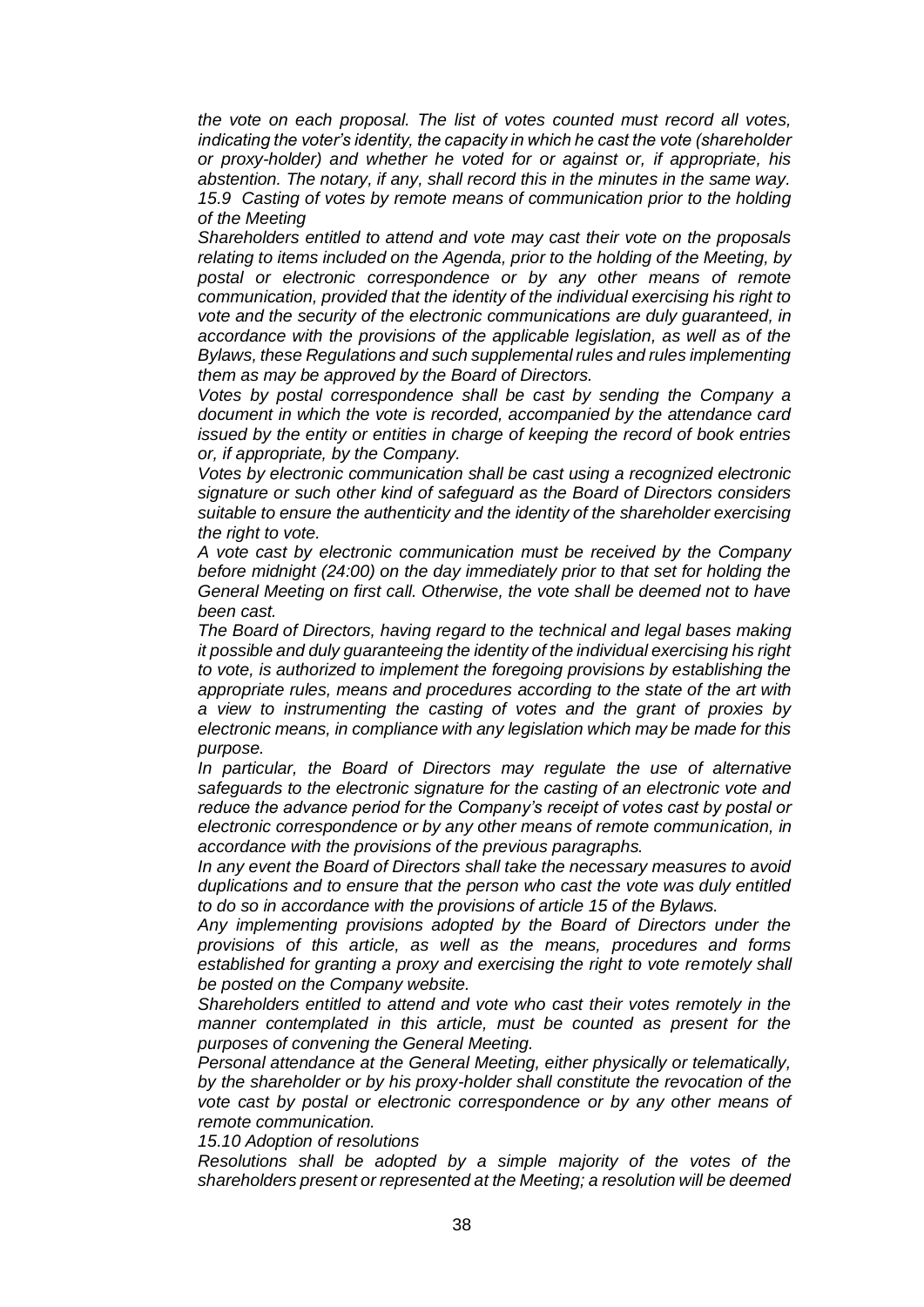*adopted whenever it obtains more votes in favor than against, of the capital stock present or represented. In order to adopt the resolutions foreseen in article 194 of the Spanish Companies Act and article 14 of the Company Bylaws, if the capital stock present or represented exceeds fifty (50) per cent, it will suffice for the resolution to be adopted by an absolute majority. However, the favorable*  vote of two thirds of the capital stock present or represented at the Meeting will *be necessary if, at second call, shareholders attend that represent twenty-five (25) per cent or more of the voting capital subscribed, without reaching fifty (50) per cent. The foregoing will not apply in those cases where the Law requires a greater majority.*

*For each resolution submitted to a vote the General Meeting must determine, at minimum, the number of shares with respect to which valid votes have been cast, the proportion of the capital stock represented by such votes, the total number of valid votes, the number of votes for and against each resolution and, as the case may be, the number of abstentions.*

*15.11Confirmation of votes*

*When the shareholder has cast its vote by electronic means, the Company shall send it an electronic confirmation of the receipt of its vote.*

*Within one month from the date of the General Meeting, the shareholder or its representative and the ultimate beneficial owner may request confirmation that the votes corresponding to the shares have been correctly recorded and counted by the Company, unless they already have this information. The Company must send this confirmation within the term established in the applicable regulations.*

*15.12Closing of the session*

*Once all the items on the Agenda have been debated and any relevant voting held, the Chairman shall bring the Meeting to a close.*

*15.13Publication of resolutions on the website*

*The resolutions approved and the result of the voting shall be published in full on the Company website within the five days following the end of the General Meeting."*

#### *"Article 17. Publicity*

*Notwithstanding the registration at the Mercantile Registry of all resolutions capable of being registered and the applicable statutory provisions governing the publication of corporate resolutions, on the same day on which the General Meeting is held or on the next business day the Company shall send the wording of the approved resolutions to the National Securities Market Commission, in the appropriate notice of other relevant information. The wording of the resolution may also be accessed on the Company's website. Furthermore, at the request of any shareholder or of whoever represented him at the General Meeting, the Secretary shall issue a certificate of the resolutions or of the Minutes of the General Meeting."*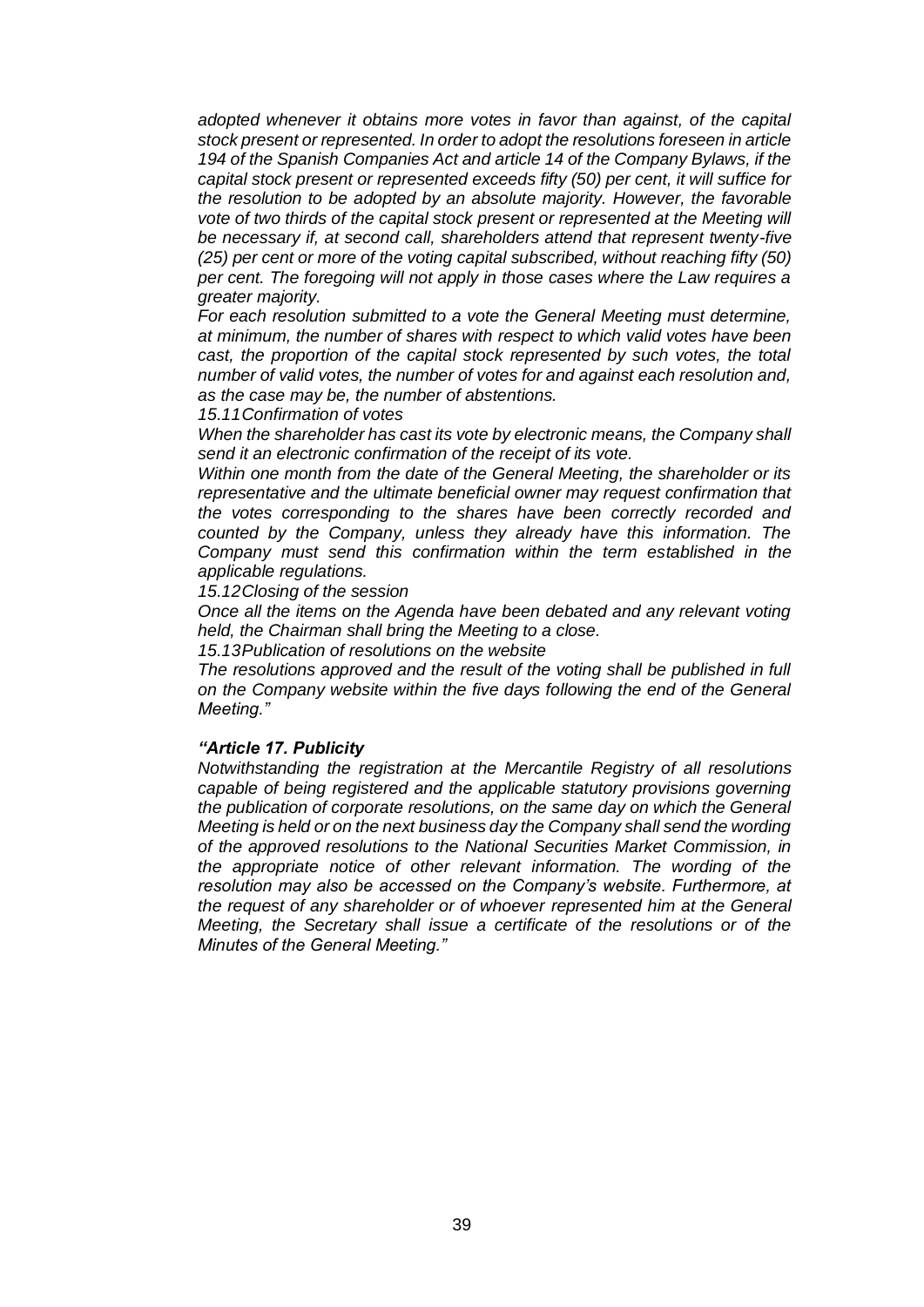# **RESOLUTIONS REGARDING ITEM NINTH ON THE AGENDA:**

## **REMUNERATION OF THE COMPANY'S BOARD OF DIRECTORS:**

## **First.- Approval of the Annual Report on Remuneration of the Directors of Red Eléctrica Corporación, S.A.**

To approve the Annual Report on Remuneration of the Directors of the company, in accordance with the proposal of the Board of Directors approved at its meeting of 23 February 2021.

(The full report is available on the company's website [\(www.ree.es\)](http://www.ree.es/), in the section relating to the 2021 *General Shareholders' Meeting*, in the sub-section *Agreements and other documentation of the Meeting*).

### **Second.- Approval of the remuneration of the Board of Directors of Red Eléctrica Corporación, S.A. for the 2021 financial year**.

To approve the remuneration of the Board of Directors of Red Eléctrica Corporación, S.A. for the 2021 financial year that was approved by the Board of Directors at the meeting of 23 February 2021, in accordance with the provisions of the Bylaws, of the new Policy on Remuneration of the Directors, and of the Annual Report on Remuneration of the Directors, at the proposal of the Appointments and Remuneration Committee, on the following terms:

## **REMUNERATION OF THE BOARD OF DIRECTORS, IN RESPECT OF ALL ITEMS, FOR THEIR NON-EXECUTIVE FUNCTIONS, FOR THE 2021 FINANCIAL YEAR**

Next, it is proposed that the remuneration of the directors "as such", i.e. for their nonexecutive functions as members of the Board of Directors and its Committees, during the financial year 2021, be maintained, in all its components and amounts, as in the financial year 2020, as follows:

#### **1. Chairperson (non-executive) of the Board of Directors**

a) Fixed Remuneration (as chairperson of the Board).

The same amount as in 2020 is maintained, at 399,170.00 euros per year, which shall be paid in monthly instalments before the fifth  $(5<sup>th</sup>)$  day of the following month.

b) The chairperson of the Board of Directors also maintains the annual remuneration established below for all directors, as members of the Board of Directors, under the heading of "Fixed remuneration" and "Remuneration for attendance at Board meetings".

#### **2. Fixed Remuneration**

The Fixed Remuneration for the year 2021 is set as follows:

130,742.00 euros per year per director, to be paid monthly before the 5th day of the following month.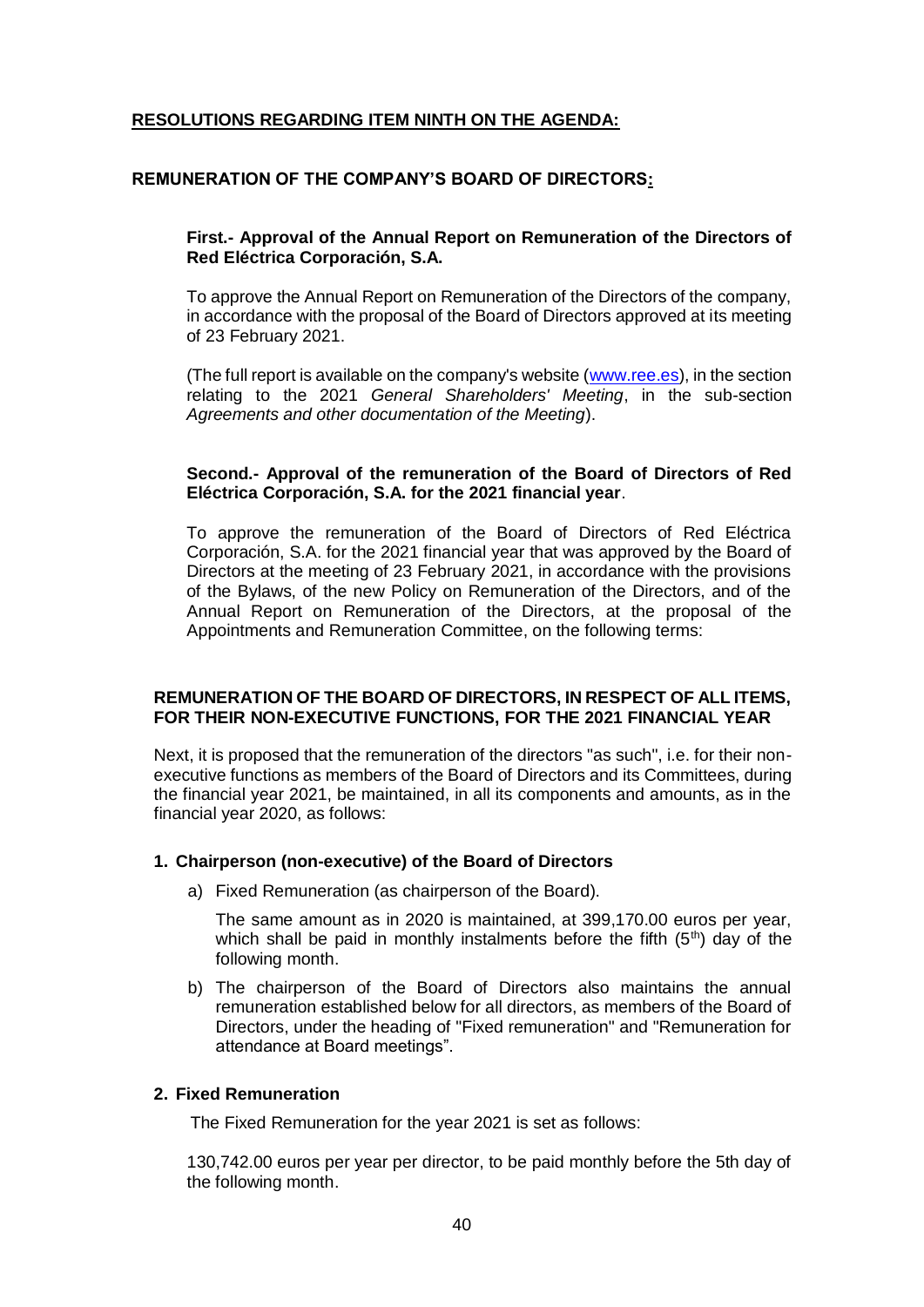### **3. Remuneration for attending meetings of the Board of Directors**

The remuneration for attending meetings of the Board of Directors and its Committees during the 2021 financial year will be as follows:

1,500.00 euros for attendance in person by directors at each of the eleven ordinary meetings included in the schedule for 2021 approved by the Board of Directors. Proxies may be granted without losing the entitlement to receive the remuneration, provided the proxy appointment is for just cause and occurs no more than twice during the year. This amount will be paid within fifteen days of the given meeting being held.

The holding of extraordinary meetings of the Board of Directors, in person or electronically, will not be remunerated by this remuneration for attending Board meetings.

### **4. Service on Board of Directors Committees**

The remuneration for service on the committees of the Board of Directors, during the 2021 financial year, is established as follows:

a) 27,900.00 euros per annum to each member of a Board committee, to be paid monthly before the 5<sup>th</sup> day of the following month.

The foregoing amount is an annual amount, regardless of the number of committee meetings held during 2021.

b) An additional 15,000.00 euros per annum to each chairperson of a Board Committee, to be paid monthly before the  $5<sup>th</sup>$  day of the following month.

The foregoing amount is an annual amount, regardless of the number of committee meetings held during 2021.

#### **5. Independent Lead Director**

Additional remuneration of 15,000.00 euros per annum is assigned to the position of lead independent director, to be paid monthly before the 5th day of the following month.

In accordance with article 20 of the Bylaws, directors who perform executive functions (in this case, the Chief Executive Officer) shall be entitled to receive additional remuneration for the performance of such functions; such remuneration has been established in the corresponding contract approved by the Board of Directors on 27 May 2019, in accordance with articles 249 and 529.octodecies of the Spanish Companies Act, and with the current Policy on Directors' Remuneration, which is detailed in the Annual Report on Directors' Remuneration submitted for approval under item nine, section one of the Agenda of this General Shareholders' Meeting.

In the event of an increase in the number of directors in the 2021 financial year, in application of the provisions of article 20 of the company's Bylaws, the total amount of the annual remuneration of the Board of Directors will be increased by the amounts and individual items per director contemplated in this proposed resolution.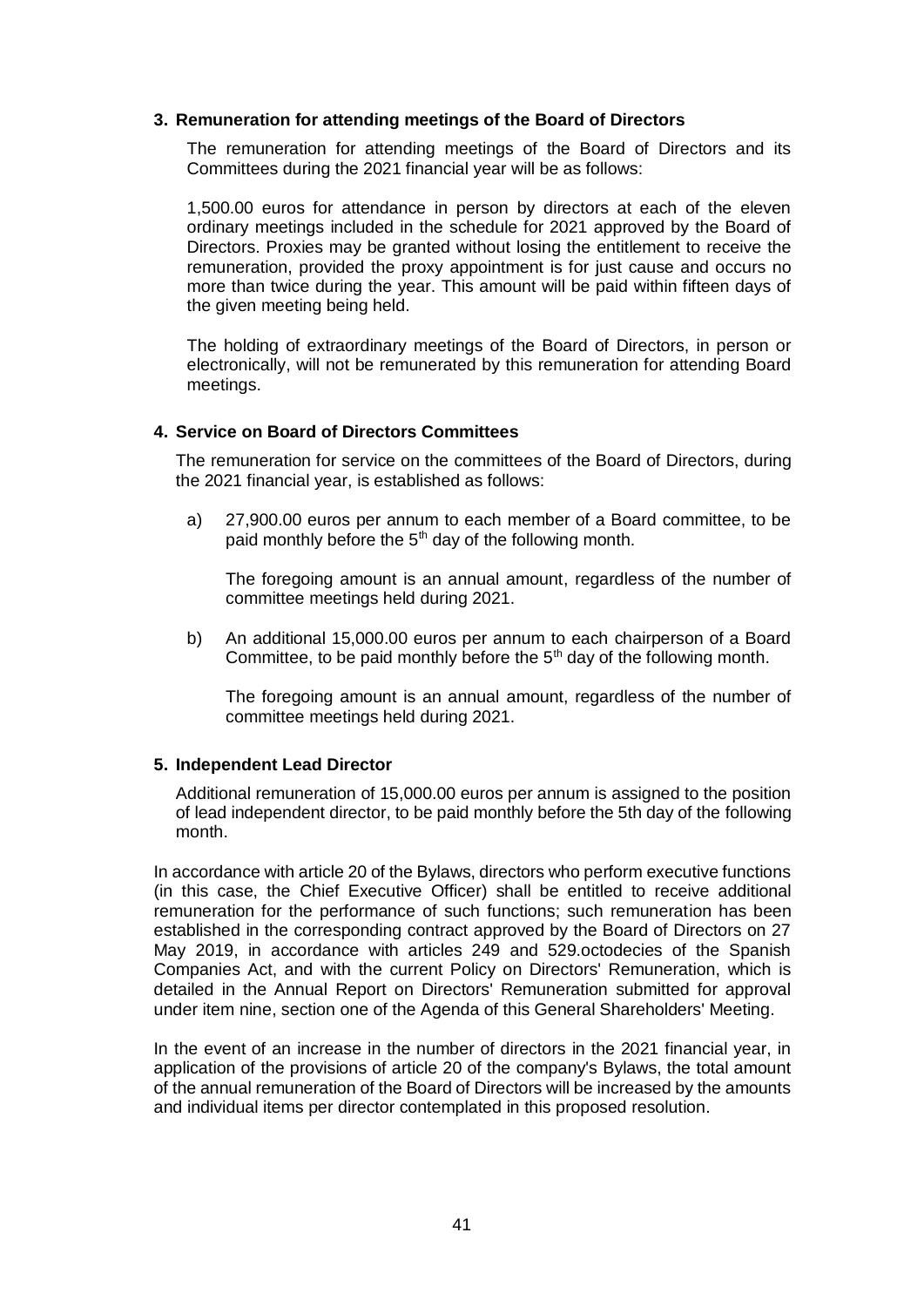## **Third**.- **Approval of the remuneration through the delivery of shares of the company provided for in the new Long-Term Incentive Plan for the Promotion of Energy Transition, Reduction of the Digital Divide and Diversification.**

To approve, in accordance with the provisions of articles 219 of the Spanish Companies Act and 20 of the Bylaws of RED ELÉCTRICA CORPORACIÓN, S.A. (the "Company"), the remuneration through the delivery of shares of the Company provided for in the new Long-Term Incentive Plan for executive directors and members of management of the Company and companies belonging to the Red Eléctrica Group. (the "Plan"), in accordance with the terms and conditions set forth below:

# **1. Description**

The Plan is instrumented through the grant of a total incentive (the "Incentive") which is the sum of a cash incentive and a certain number of shares, once the Plan has expired and the Appointments and Remuneration Committee has verified compliance with all the established conditions.

# **2. Beneficiaries**

The Plan is aimed at executive directors and members of the management team of the Company and of the companies belonging to the Red Eléctrica Group who, due to their position or responsibility, are considered to contribute decisively to the creation of value and are included in the Plan during its term.

# **3. Duration, evaluation and settlement**

The Plan will have a total duration of six (6) years, which is the period for measuring the objectives to which it is linked and will end on 31 December 2025.

The quantification of the Incentive derived from the Plan will take place in the first quarter following the date of completion of the Plan, by resolution of the Appointments and Remuneration Committee, once it approves the level of achievement of each of the objectives and compliance with the Plan as a whole, and its settlement will take place within a maximum period of two months from the date of the aforesaid resolution regarding the level of compliance with the Plan.

# **4. Maximum number and reference value of the shares**

The total Incentive allocated is the sum of the incentive allocated in cash and the incentive allocated in shares, which will be communicated individually to each Beneficiary.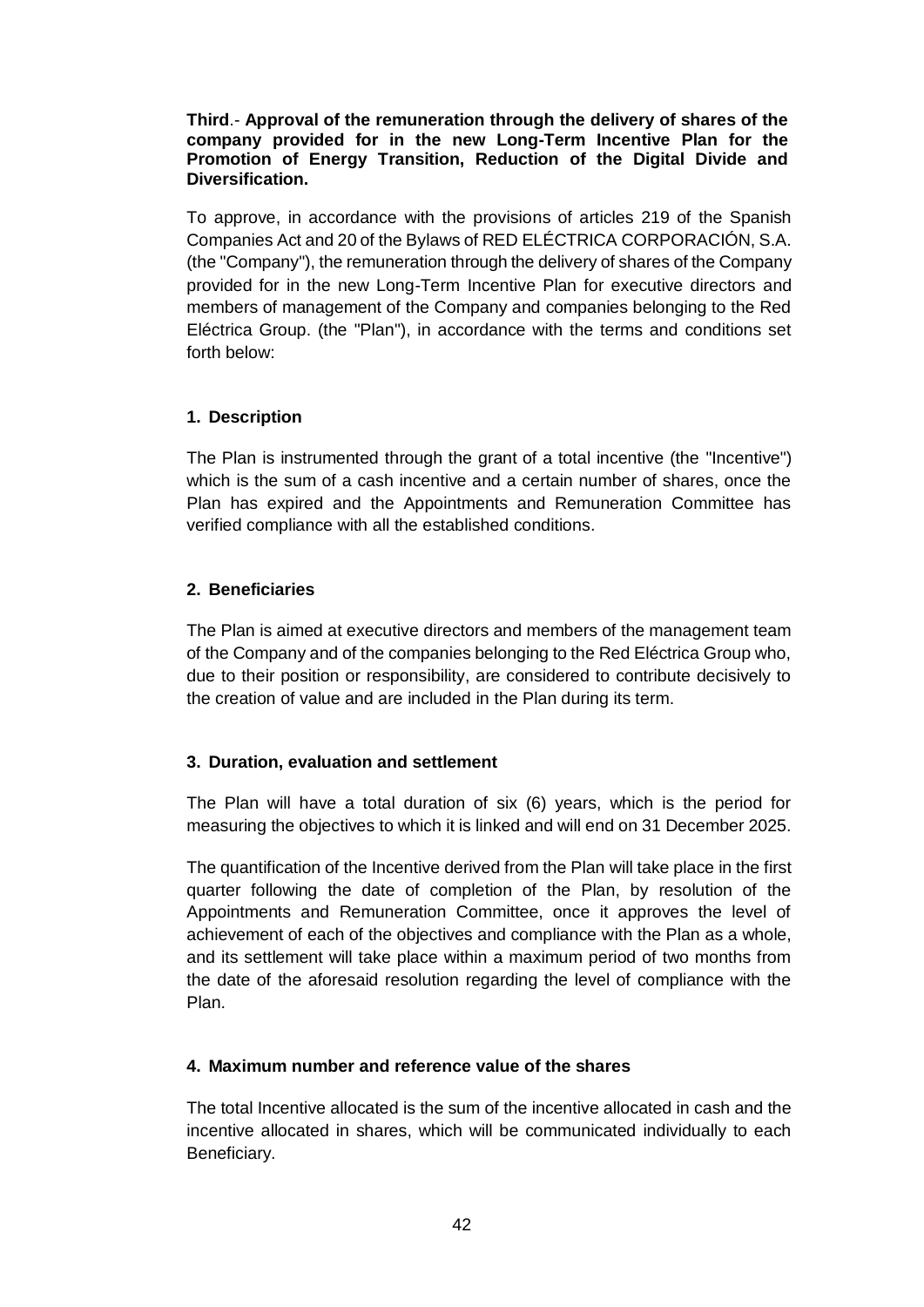The incentive allocated in shares is a number of shares for each Beneficiary resulting from dividing the amount in euros corresponding to the portion of the total Incentive represented by the incentive allocated in shares, by the weighted average price of the Company's shares during the 30 trading days immediately prior to 1 January 2020 (17.54 euros per share), without including the aforesaid day in the calculation.

The allocated incentive may be exceeded in the event of overachievement of the objectives, with a limit of 110%.

The maximum number of shares to be delivered to an executive director will be 17,000 shares equivalent to 0.003% of the Company's capital stock.

# **5. Requirements and conditions for settlement of the Incentive**

The amount of the cash incentive and the number of shares to be delivered to each Beneficiary at the end of the Plan will depend on whether the Beneficiary maintains its relationship with the Red Eléctrica Group and the degree of achievement of the established objectives.

The achievement of the objectives, linked to the new 2021-2025 Strategic Plan, will be measured using identified and quantifiable criteria and parameters.

In setting the aforesaid objectives linked to the Incentive Plan, the Appointments and Remuneration Committee and the Board have taken into account, among other issues, the transversal sustainability strategy of the 2021-2025 Strategic Plan, the alignment with the Red Eléctrica Group's Commitment to Sustainability, its Sustainability Policy and the United Nations 2030 Agenda for Sustainable Development, compliance with which is periodically supervised by the Company's Sustainability Committee.

| <b>Weighting</b>                     | <b>Objectives</b>                              | <b>Metrics</b>                                                       |  |
|--------------------------------------|------------------------------------------------|----------------------------------------------------------------------|--|
| <b>Making</b><br>45%<br><b>Spain</b> |                                                | Volume of regulatory asset base (RAB) placed in<br>service (25%)     |  |
|                                      | the<br><b>Energy</b>                           | Average interruption time (AIT) of electric power<br>demand $(7.5%)$ |  |
|                                      | Transition a reality in                        | Electricity system operator: penetration of<br>renewables (7.5%)     |  |
|                                      |                                                | Investments in operation of the electricity system<br>(5%)           |  |
| 15%                                  | <b>Boosting Connectivity</b>                   | <b>EBITDA</b> of the Telecommunications business                     |  |
| 10%                                  | Consolidating<br><b>International Business</b> | EBITDA of the international business                                 |  |
| 5%                                   | Innovation<br>and<br>Technology                | Compliance with the Innovation Plan                                  |  |

Specifically, the incentive to be delivered to each Beneficiary will depend on the following objectives and metrics, with the weightings indicated: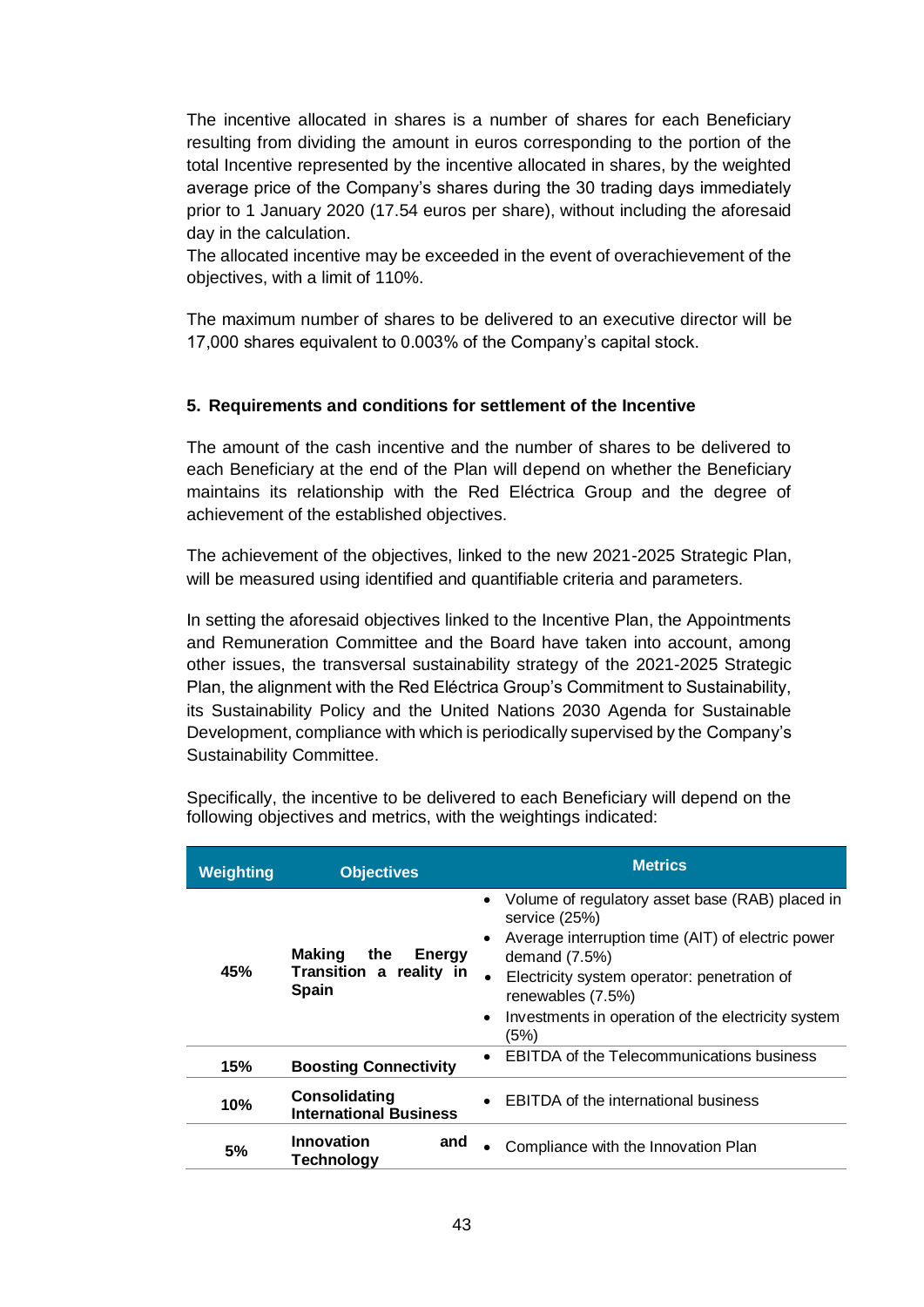| 5%  | <b>Persons</b>        | • Accident severity rate                                                               |
|-----|-----------------------|----------------------------------------------------------------------------------------|
| 10% | <b>Efficiency</b>     | Average annual ROIC (weighted by EBITDA)<br>(5%)<br>• Compliance with CNMC ratios (5%) |
| 10% | <b>Sustainability</b> | • Compliance with the Sustainability Plan                                              |

The Appointments and Remuneration Committee will monitor the objectives on an annual basis and, once the Plan's measurement period has ended, in the first quarter of the fiscal year following its expiration it will evaluate achievement of each of the objectives and fulfilment of the Plan as a whole, considering the information provided by the Company, and will propose the incentive levels associated with compliance, based on the achievement scales established in the Plan.

The Appointments and Remuneration Committee is supported by the Corporate Economic-Financial Department, responsible for the management control function of the Red Eléctrica Group, which provides information on the audited results of the Company and the Red Eléctrica Group. Both for the establishment of the objectives and for the evaluation of their fulfilment, the Commission will also consider any associated risks.

In addition, the Company's Audit Committee verifies the economic-financial data that may form part of the established objectives, since it is necessary for this Committee to previously verify the economic results of the Company and the Group that, if applicable, are considered for the calculation of the corresponding objectives.

In any case, it has been established that the weighted average achievement of all the objectives must reach at least 70%. If not, no right to receipt of incentive will arise, regardless of individual achievement of each objective. Similarly, the maximum level of achievement of the overall objectives of the plan will be 110%, although weighted-average achievement of the objectives may be greater.

In determining the level of achievement of the objectives, the economic effects, positive or negative, derived from extraordinary events that could distort the results of the evaluation shall be eliminated.

## **6. Cancellation or refund**

The Appointments and Remuneration Committee shall have the authority to propose to the Board the cancellation or repayment of an executive director's long-term variable remuneration in certain circumstances, in accordance with the provisions of the directors' remuneration Policy.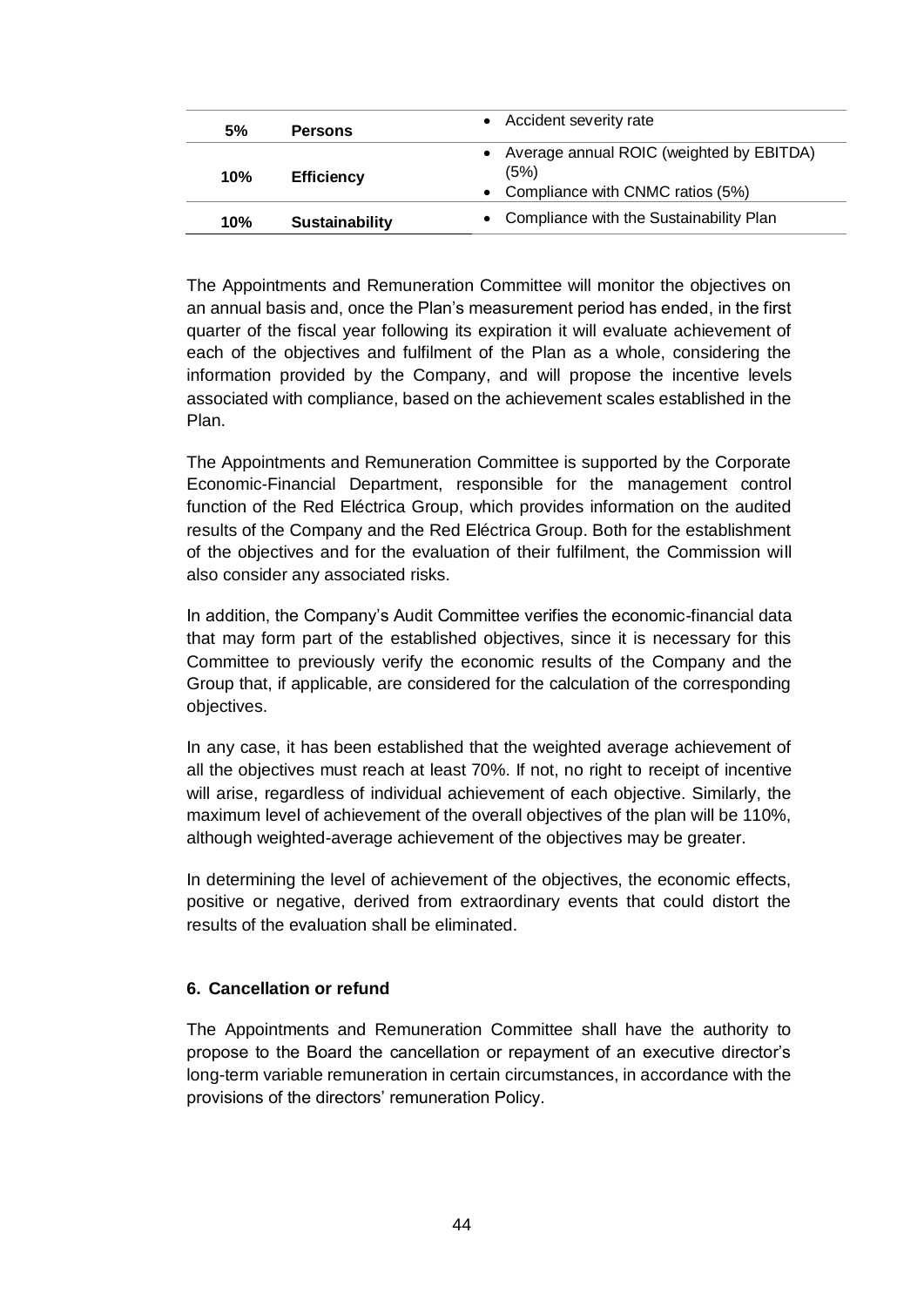# **7. Source of the shares to be delivered**

The shares to be delivered to the Beneficiaries may, subject to compliance with the legal requirements established for such purpose, be: (a) shares of the Company in treasury stock acquired or to be acquired by the Company or any company of its Group; (b) newly issued shares of the Company; or (c) shares of the Company from third parties with which agreements have been entered into to ensure fulfilment of the commitments assumed.

# **8. Delegation of authority**

Likewise, it is proposed to the General Meeting of Shareholders to empower the Board of Directors, in the broadest terms, to implement this resolution and to delegate (with the power to subdelegate when appropriate) all the delegable powers referred to in this resolution to the Appointments and Remuneration Committee and, in general, including the adoption of such resolutions and the performance of such actions as may be necessary or merely convenient for the full execution and successful completion of this resolution for the implementation, execution and settlement of the remuneration by delivery of shares provided for in the Plan.

The resolutions of the Board of Directors regarding the remuneration by means of delivery of shares of the Company provided for in the Plan shall be adopted, as appropriate, upon proposal or after a report from the Appointments and Remuneration Committee.

All of the foregoing is understood to be without prejudice to the exercise by the companies belonging to the Red Eléctrica Group, as appropriate in each case, of their powers to implement, if applicable, the remuneration through the delivery of shares of the Company provided for in the Plan with respect to their executive directors and executives.

# **Fourth.- Approval of the Remuneration Policy for the Directors of Red Eléctrica Corporación, S.A. 2022-2024.**

Approve the Remuneration Policy for the Directors of Red Eléctrica Corporación, S.A., in accordance with the proposal of the Board of Directors approved at the meeting held on 25 May 2021.

(The full text of the Remuneration Policy for Directors of Red Eléctrica Corporación, S.A. 2022-2024, drawn up by the Board of Directors and adopted by this General Meeting of Shareholders, is available on the company's website (www.ree.es), in the section relating to the 2021 *General Shareholders' Meeting*, in the sub-section headed *Agreements and other documentation of the Meeting*).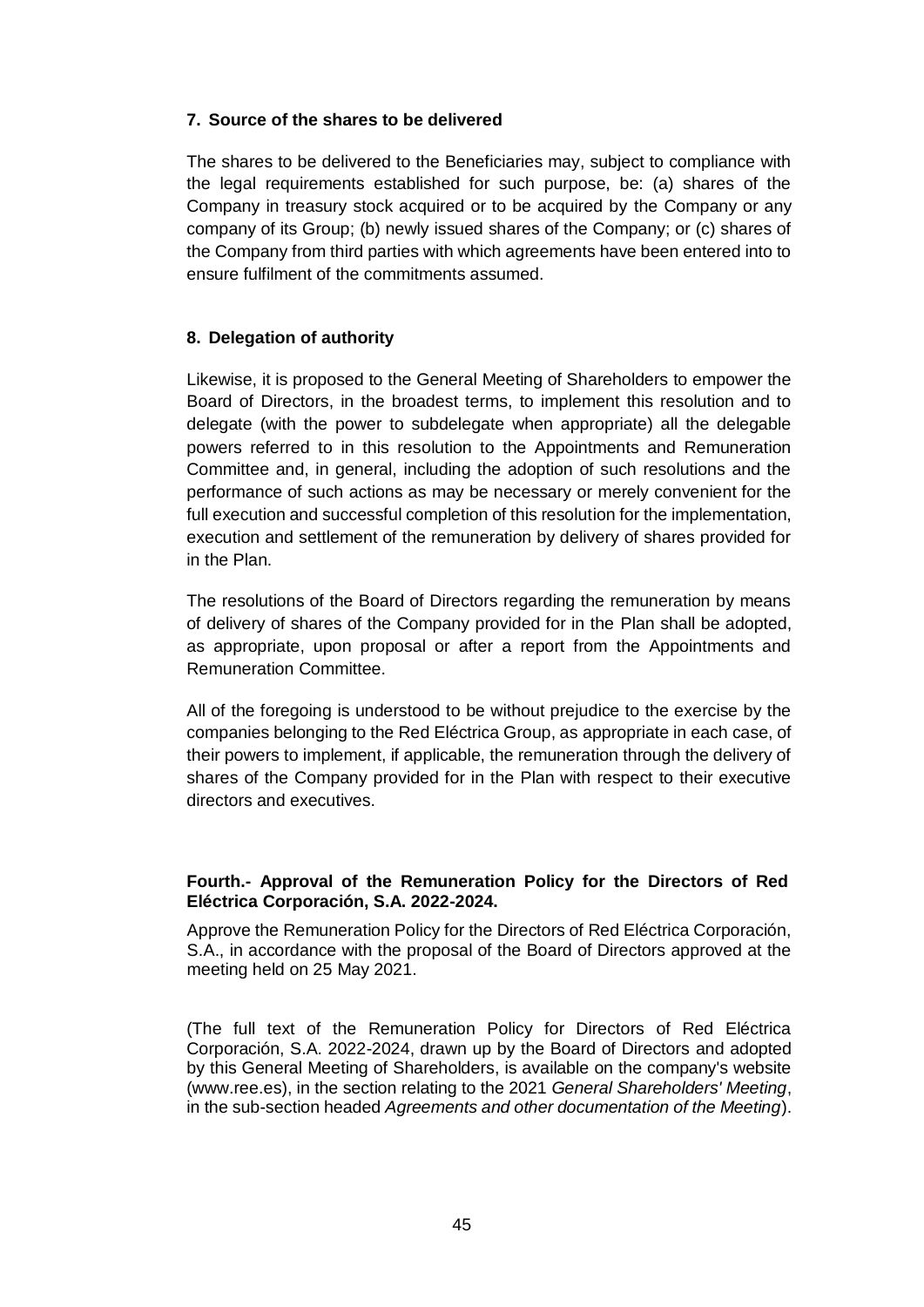# **RESOLUTION REGARDING ITEM TENTH ON THE AGENDA:**

## **REAPPOINTMENT OF THE STATUTORY AUDITOR OF THE PARENT COMPANY AND OF THE CONSOLIDATED GROUP.**

The firm of KPMG Auditores, S.L. ("KPMG Auditores") has audited the individual and consolidated annual financial statements of Red Eléctrica Corporación and of the Group's subsidiaries since 2013, as well as the requisite Comfort Letters that were issued to renew the Group's debt securities and bond issuance programmes.

The General Shareholders' Meeting of Red Eléctrica Corporación, S.A. ("REC") held on 18 April 2013, in accordance with the provisions of article 264 of the Spanish Companies Act, resolved to name KPMG Auditores as statutory auditors of the company and of its Consolidated Group in order to audit the individual annual financial statements of the company and those of its Consolidated Group for the 2013, 2014 and 2015 financial years.

Similarly, after the initial term envisaged in the Spanish Accounting Audit Act (*Ley de Auditoría de Cuentas*) expired, the General Shareholders' Meeting of REC held on 15 April 2016 resolved to reappoint KPMG Auditores as statutory auditors of the company and of its Consolidated Group in order to audit the individual annual financial statements of the company and those of its Consolidated Group for the 2016, 2017 and 2018 financial years and the Ordinary General Shareholders' Meeting of REC held on 22 March 2019 resolved to reappoint KPMG Auditores as auditors of the accounts of the company and its consolidated group for the 2019 financial year, and the Ordinary General Shareholders' Meeting of REC, held on 14 May 2020, resolved to re-elect KPMG Auditores as auditors of the company and its consolidated Group for the fiscal year 2020.

Law 22/2015, of 20 July on Auditing of Accounts, establishes in Article 40 that, in relation to the duration of the audit contract, the provisions of Article 17 of Regulation (EU) No. 537/2014, of 16 April, shall apply and that, in the case of public interest entities, the contracting period may not exceed, including extensions, the maximum duration of ten years established in Article 17 of the aforementioned Regulation.

Based on the above, and given that KPMG Auditores' first audit year was 2013, the years for which the audit could be contracted to KPMG Auditores would be the years 2021 and 2022 at the most.

Furthermore, the selection of the new auditor for the 2023 financial year must be made sufficiently in advance to ensure that the new auditing firm does not have any problems of legal incompatibilities in providing services to the Group in the year prior to the first financial year to be audited. Likewise, it is considered advisable that the new auditor for the 2023 fiscal year be appointed by the General Shareholders' Meeting the year before the beginning of the fiscal year for which the external auditor is appointed -i.e., that he/she be appointed in 2022-, mainly to facilitate the replacement of the outgoing external auditor sufficiently in advance.

Consequently, on the expiry of this latest term of one year of KPMG Auditores' appointment as auditor of the company and of the Group, in accordance with the terms of article 529 quaterdecies, paragraph 4.d) of the Spanish Companies Act and article 16.3.a) of the Regulations of the Board of Directors, the following resolution is submitted at the proposal of the Audit Committee: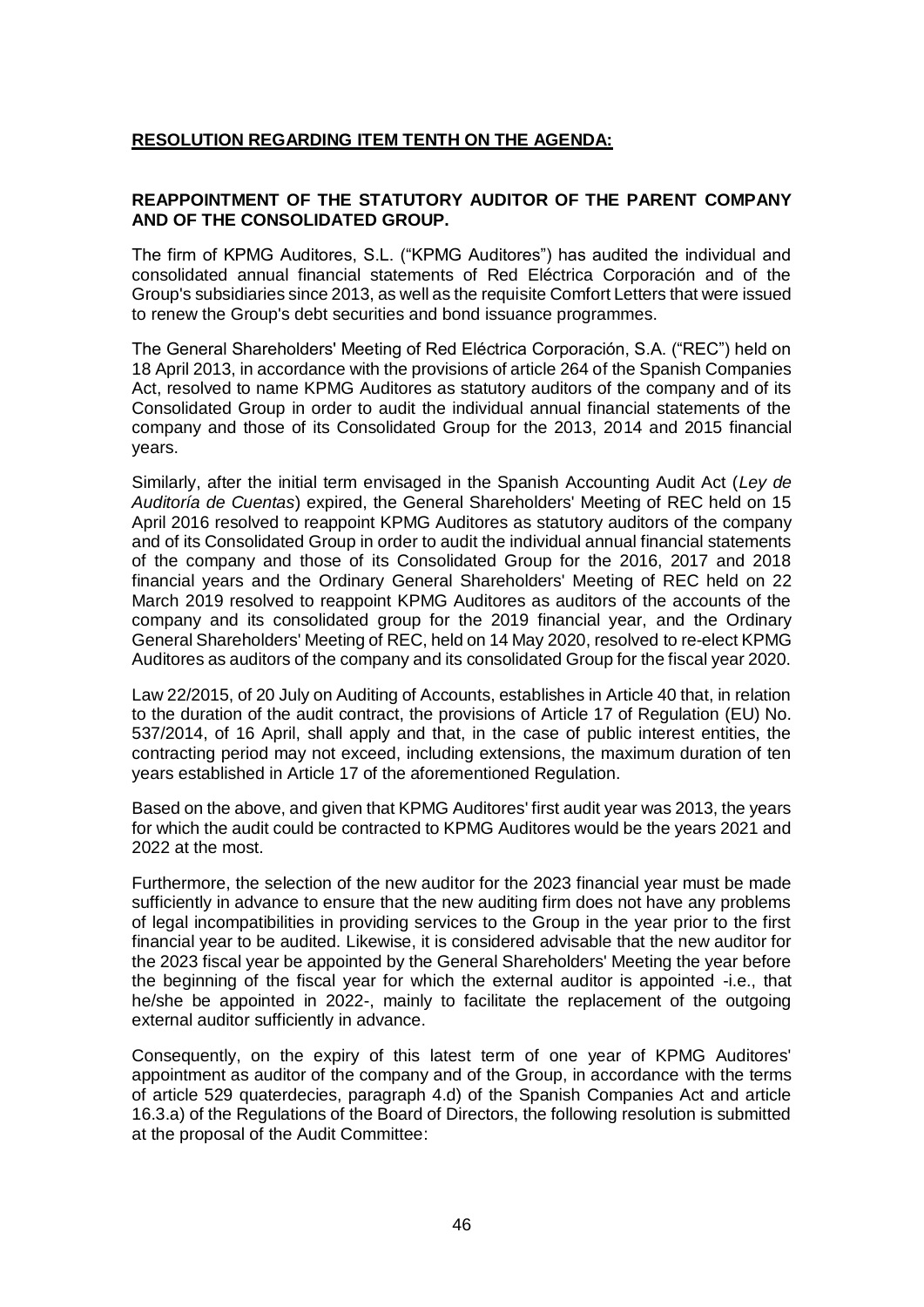To reappoint KPMG Auditores, S.L., con NIF B-78510153, with tax identification number B-78510153, and registered office at Paseo de la Castellana, 259 C, C.P. 28046 Madrid, registered in the Mercantile Registry of Madrid (volume 11,961, folio 90, section 8, page number M188.007, entry 9) and in the Official Register of Statutory Auditors (*Registro Oficial de Auditores de Cuentas — ROAC*) under number S0702, as auditors of the accounts of the parent company, Red Eléctrica Corporación, S.A. and of its Consolidated Group, for a term of two (2) years, covering the 2021 and 2022 financial years, in accordance with the terms of article 264 of the current Spanish Companies Act.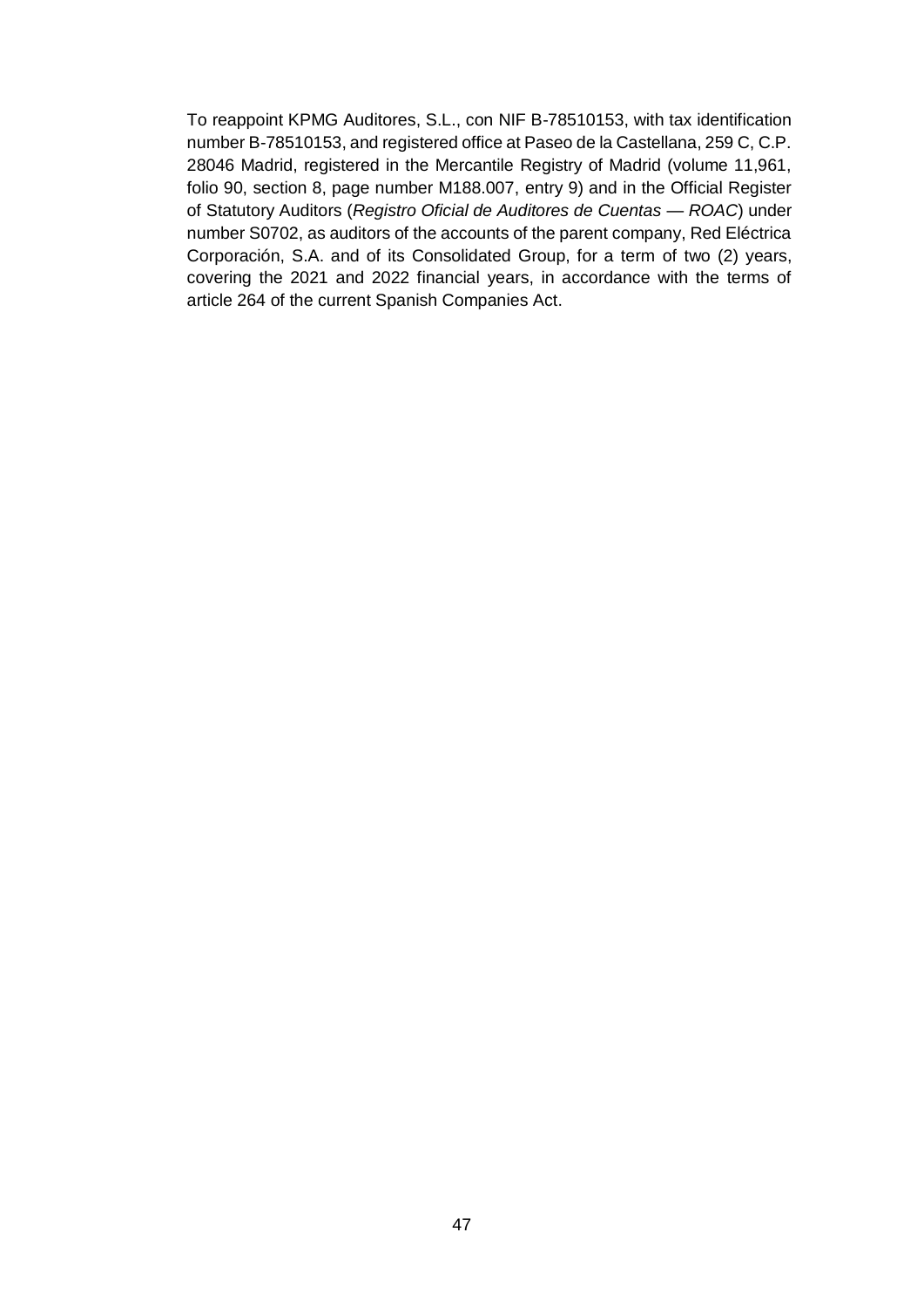# **RESOLUTION REGARDING ITEM ELEVENTH OF THE AGENDA:**

## **DELEGATION FOR FULL IMPLEMENTATION OF RESOLUTIONS ADOPTED AT THE GENERAL SHAREHOLERS' MEETING.**

For implementation of those of the foregoing resolutions that are adopted by the General Shareholders' Meeting, the following resolution is proposed to the Board of Directors for submission to the General Meeting:

Without prejudice to the authorisations expressly given by the shareholders at the General Meeting to the Board of Directors, the Chairperson and each of the members of the company's Board of Directors, and the secretary of the Board and vice secretary thereof, are granted the broadest authority, to be exercised jointly or separately, to implement, perform and register each and every one of the resolutions adopted by this General Shareholders' Meeting, including signing the relevant agreements and documents, with the clauses and conditions they deem to be appropriate, and interpreting, correcting and completing the aforesaid resolutions and recording them as public documents, based on their effectiveness and the comments of any agency or authority, in particular the verbal or written comments of the Mercantile Registrar, taking such actions as may be necessary or appropriate to successfully implement the same, in particular to achieve registration with the Mercantile Registry of those resolutions that are susceptible of registration.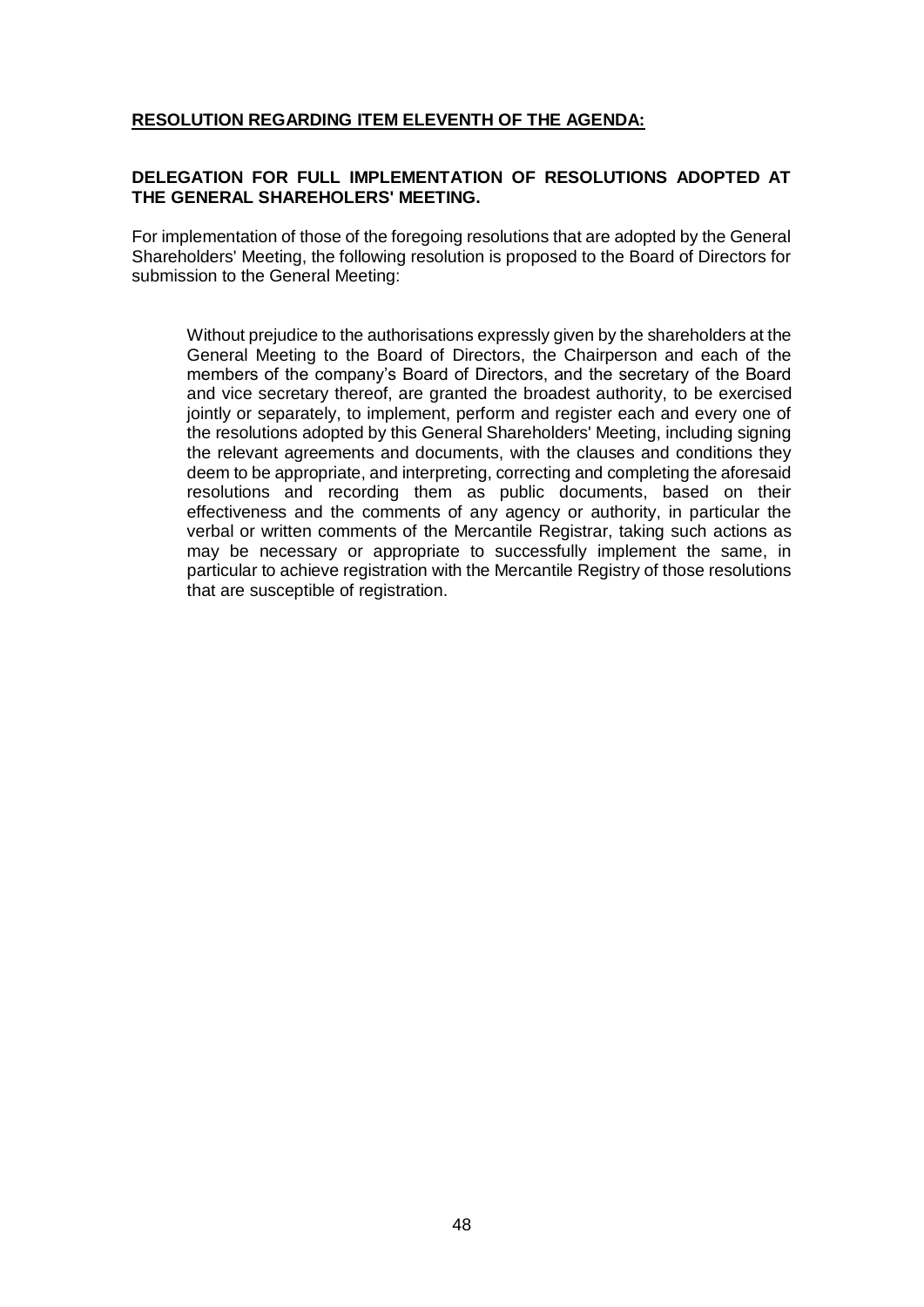## **II**. **MATTERS REPORTED**

## **MATTER RELATED TO ITEM TWELFTH ON THE AGENDA:**

### **REPORT TO THE GENERAL SHAREHOLDERS' MEETING ON THE ANNUAL CORPORATE GOVERNANCE REPORT OF RED ELÉTRICA CORPORACIÓN, S.A. FOR THE 2020 FINANCIAL YEAR.**

The General Shareholders' Meeting is advised that, in accordance with the provisions of article 540 of the LSC and other applicable regulations, the Board of Directors, at a meeting held on 23 February 2021, unanimously approved the Annual Corporate Governance Report (*Informe Anual de Gobierno Corporativo, or "IAGC"*) of Red Eléctrica Corporación S.A. for the 2020 financial year. That report was notified to the National Securities Market Commission (*Comisión Nacional del Mercado de Valores*) as a material disclosure.

The 2020 IAGC applies the same structure and criteria as the 2019 report, and was prepared after comparative analysis of international best practices of comparable undertakings, seeking elimination of repetition, introducing summaries, graphics and hyperlinks to the corporate website to facilitate its reading, with direct access to related documents that may be of interest.

The Annual Corporate Governance Report for the 2020 financial year consists of a main body of seven sections, which refer to the regulatory framework and corporate governance policy as an expression of the strategy in this regard (Section 1), the commitment to dialogue and the participation of shareholders and other stakeholders (Section 2), the Board of Directors as the control and supervision body (Section 3), the balance of authority on the Board of Directors (Section 4), the remuneration policy and evaluation (Section 5), the application of the system for comprehensive risk control, management and compliance (Section 6) and future prospects (Section 7).

New to the 2019 report is the inclusion of an introductory section of a statistical nature entitled "At a glance: corporate governance model in 2020", with the aim of concentrating on two sides as an executive summary of the main indicators relating to the ownership structure, the General Shareholders' Meeting and the Board of Directors, including the Board Committees. The indicators contained herein are those most frequently requested by analysts, proxy advisors and institutional investors in their analyses and evaluations of the company.

Likewise, the format of the entire document has evolved in order to modernize it, make it more visual and easier to read, eliminating repetitions, complementing and introducing new highlighted sections, improving existing graphics and texts and introducing new ones.

In addition, as was done in prior years, the most relevant aspects of the process of annual self-evaluation of the Board of Directors have been reported (Section 5) together with the roadmap for Corporate Governance established by Red Eléctrica for coming years, which is explained in Section 7, called *Future Prospects.*

Finally, as is customary, an Official Annex is attached in the Form of Annex I to the Circular 2/2018 of 12 June 2018 of the National Securities Market Commission.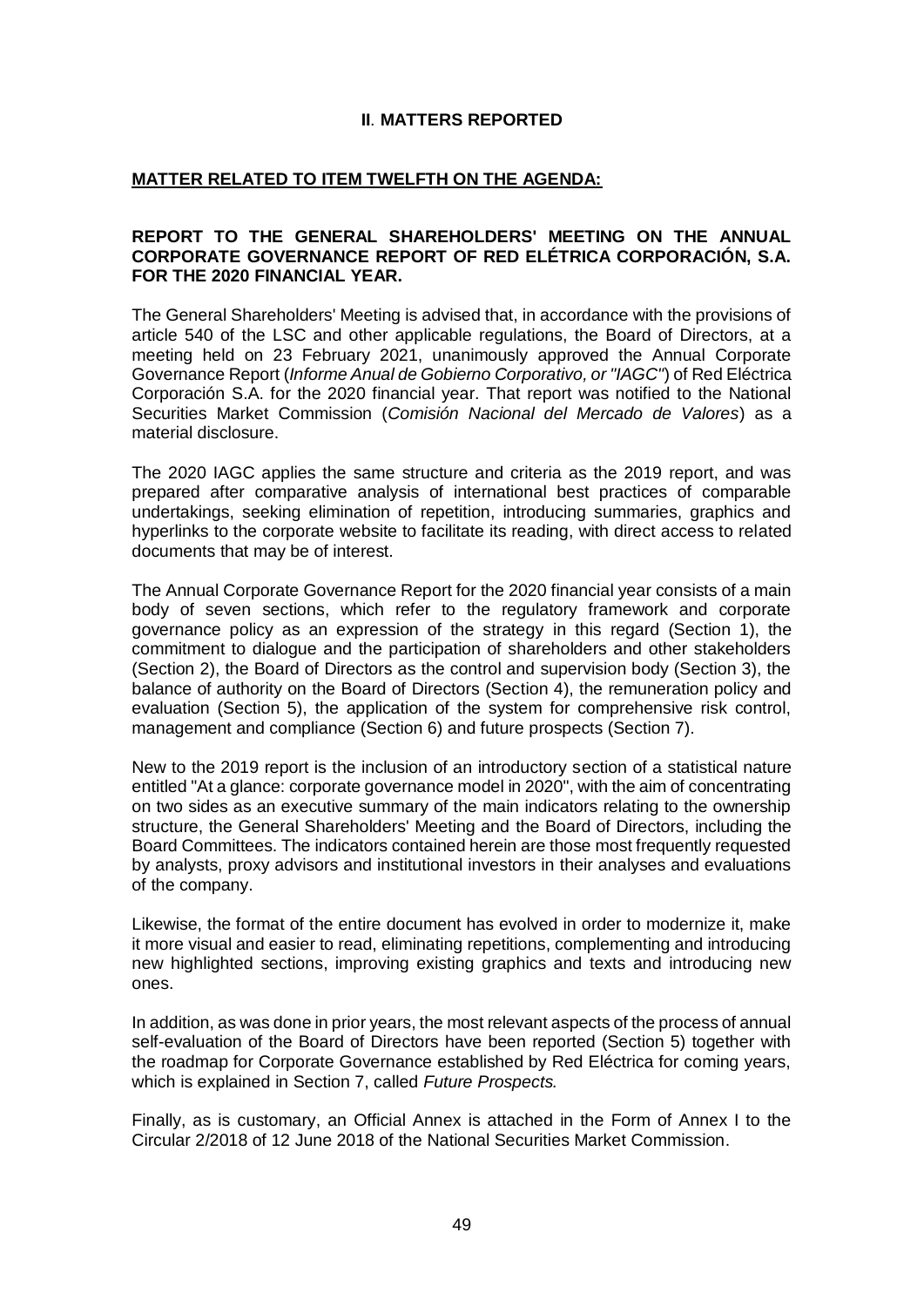The Annual Corporate Governance Report is available, in Spanish and English, since 24 February 2021 in the Corporate Governance section of the company's website [\(www.ree.es\)](http://www.ree.es/), and in the documentation made available to shareholders for this General Shareholders' Meeting.